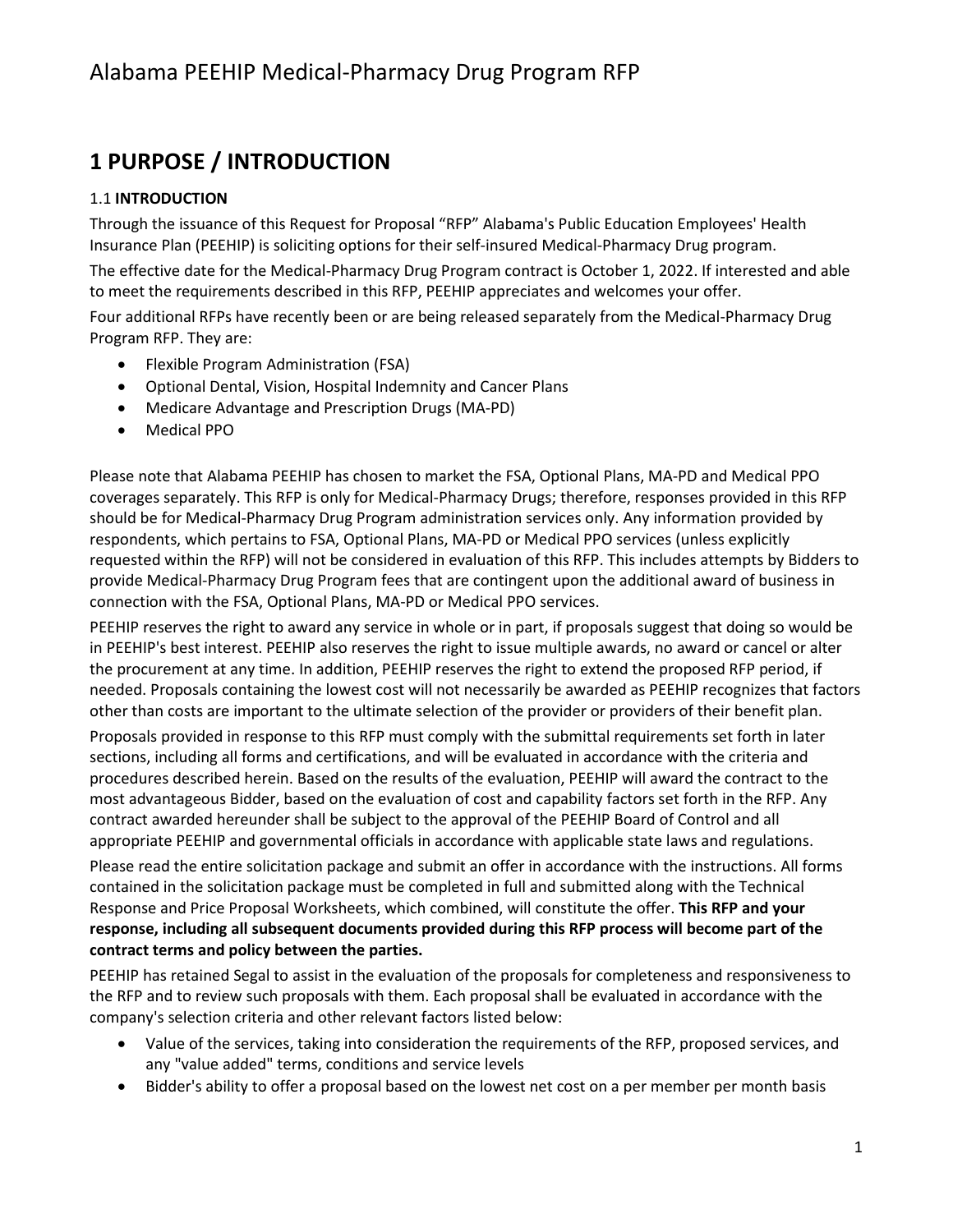- Qualifications of the firm including financial capacity, staffing, and availability of staff to work with PEEHIP during Open Enrollment and continue to support PEEHIP after the program's "go-live" date
- Bidder's experience with the appropriate plans; commitment to such plans; experience offering such plans to public sector employers
- Bidder's experience in administering a variable copay solution that maximizes copay assistance programs
- Bidder's ability to provide exceptional prior authorization and other utilization management programs
- Bidder's ability to educate and communicate with program participants
- Bidder's ability to minimize enrollee disruption

All Bidders must meet the general conditions set forth in this RFP and are asked to respond only to the specific questions asked.

## **2 GENERAL INFORMATION**

#### 2.1 **BACKGROUND**

PEEHIP was established in 1983 by the Alabama legislature to provide quality health care insurance benefits for employees of public institutions of education within the state of Alabama which provide instruction at any combination of grades K through 14, exclusively, under the auspices of the State Board of Education, the Alabama Community College System Board of Trustees, or the Alabama Institute for Deaf and Blind. These health care benefits are available to all full-time, permanent part-time, and retired employees, and their eligible dependents.

Local employer units consist of all city school systems, county school systems, and community colleges in the state of Alabama. These entities are not allowed to opt out of the PEEHIP program. All 13 state four-year colleges and universities offer the PEEHIP program to their retirees, with only two institutions offering the program to the active population. However, others may join the program subject to meeting applicable requirements.

PEEHIP active employees and non-Medicare eligible retirees can choose one of three medical plans and/or either/or both of two Flexible Spending Accounts (active employees only), and/or any of four optional coverage plans as follows:

- Hospital Medical Plan currently administered by Blue Cross and Blue Shield of Alabama (BCBSAL) (group #14000).
- Drug coverage currently administered by Express Scripts.
- Health Maintenance Organization currently administered by Viva Health Network.
- Supplemental Medical Plan currently administered by Blue Cross and Blue Shield of Alabama (group #61000)
- Flexible Spending Accounts Healthcare and Dependent Care currently administered by HealthEquity.
- Optional Coverage Plans currently administered by Southland Benefit Solutions, LLC, consisting of Dental, Hospital Indemnity, Vision and Cancer.

Medicare eligible retirees and Medicare eligible dependents of retirees are covered under a Medicare Advantage Plan with Part D included. This plan is currently administered by Humana.

Prescription drugs under the medical benefit are currently carved into the medical plan and are administered by BCBSAL. PEEHIP's current arrangement with BCBSAL operates through a typical buy-and-bill program for Medical-Drugs. BCBSAL's contracted PBM, Prime Therapuetics/Magellan assesses Utilization Management (UM) and Prior Authorization (PA) criteria and submits for rebates. Note that for oncology medications the UM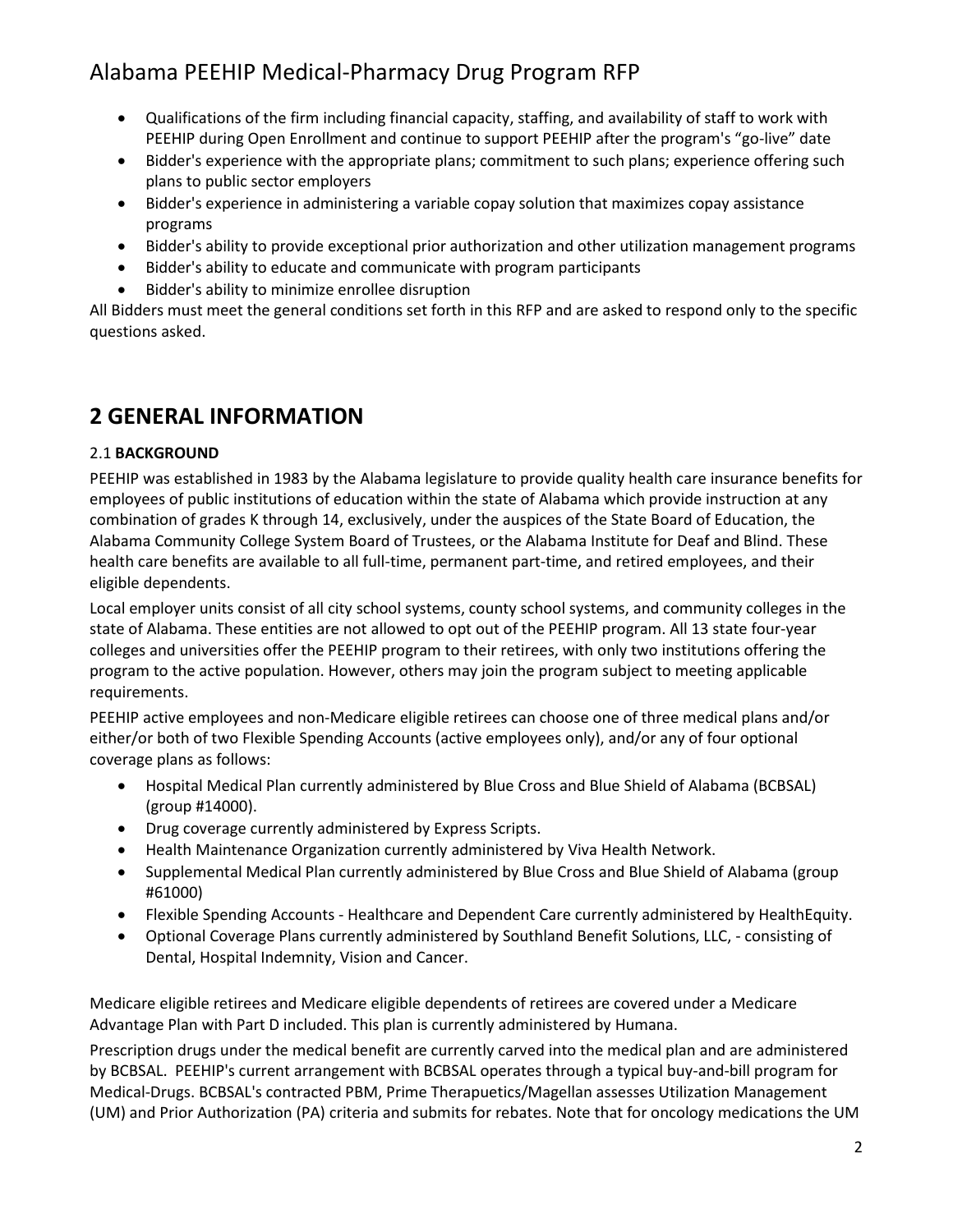and PA are set by AIM Specialty Health. More information on the UM and PA process can be found at the link below:

<https://al-policies.exploremyplan.com/portal/web/al-policies/member-policies/-/categories/171118>

In addition, in partnership with BCBSAL, HealthSmartRx administers a copay assistance maximizer coupon program for mainly specialty prescription drugs under the medical benefit.

#### 2.2 **Enrollment**

The following provides the approximate enrollment numbers for the PEEHIP medical plans as of 9/30/2021:

|              |        | <b>Active</b> |        | <b>Retired</b> |               | Total  | <b>Member</b>    | Covered        | Lives per       |
|--------------|--------|---------------|--------|----------------|---------------|--------|------------------|----------------|-----------------|
|              | Single | Family        | Single | Family         | <b>Single</b> | Family | <b>Contracts</b> | <b>Persons</b> | <b>Contract</b> |
| <b>Total</b> | 32,527 | 51,226        | 5.571  | 6,709          | 38,098        | 57,935 | 96,033           | 229,341        | 2.39            |

#### 2.3 **OBJECTIVES**

PEEHIP seeks to provide high quality, cost-effective benefits to its active and early retiree members and their dependents. PEEHIP is soliciting offers for options for their self-insured Medical-Pharmacy Drug program. For the purposes of this RFP, the term 'Medical-Pharmacy Drug' or 'Medical-Drug' is defined as a prescription medication that would typically be administered and billed under the medical benefit.

As part of this RFP, we are requesting that your organization provide at minimum one offer based upon the details in Option #1 below. Additionally, your organization may or may not provide a separate offer based on Option #2.

#### 1. *Status Quo Option -*

- o Maintain PEEHIP's existing Medical-Drug claims processing procedures as administered by Medical PPO Vendor. No eligibility data will be shared with the Bidder by PEEHIP and no claims will be adjudicated by the Bidder.
- $\circ$  Contract with Medical PPO Vendor solely for the administration of certain Medical-Drugs for PPO vendor's network. Under this option, the medical PPO vendor will process the claim just as is done today. Bidder will employ utilization management, manufacturer assistance, and complete pass through of all rebates.
- o Partner with PEEHIP's Medical PPO Vendor to administer and process copay assistance maximizer coupon program for medical billed drugs. Medical PPO Vendor will bill PEEHIP for the remaining balance on each claim based on Medical PPO Vendor's set reimbursement rate.
- $\circ$  Contract with PEEHIP's Medical PPO Vendor to employ your best practice Utilization Management (UM), site of care and Prior Authorization (PA) criteria.
- o Contract with PEEHIP's Medical PPO Vendor to pass through all rebate dollars received due to PEEHIP claims. Drug-level rebate reporting is also to be shared with PEEHIP.
- $\circ$  Leverage any other strategies or processes designed to reduce net cost while maintaining high quality of care.

2. *Vendor Proposed Option -* Propose a separate arrangement where your organization replaces the existing buy-and-bill system and instead bills and dispenses the drug through your Vendor-contracted specialty pharmacy. This arrangement shall include the following: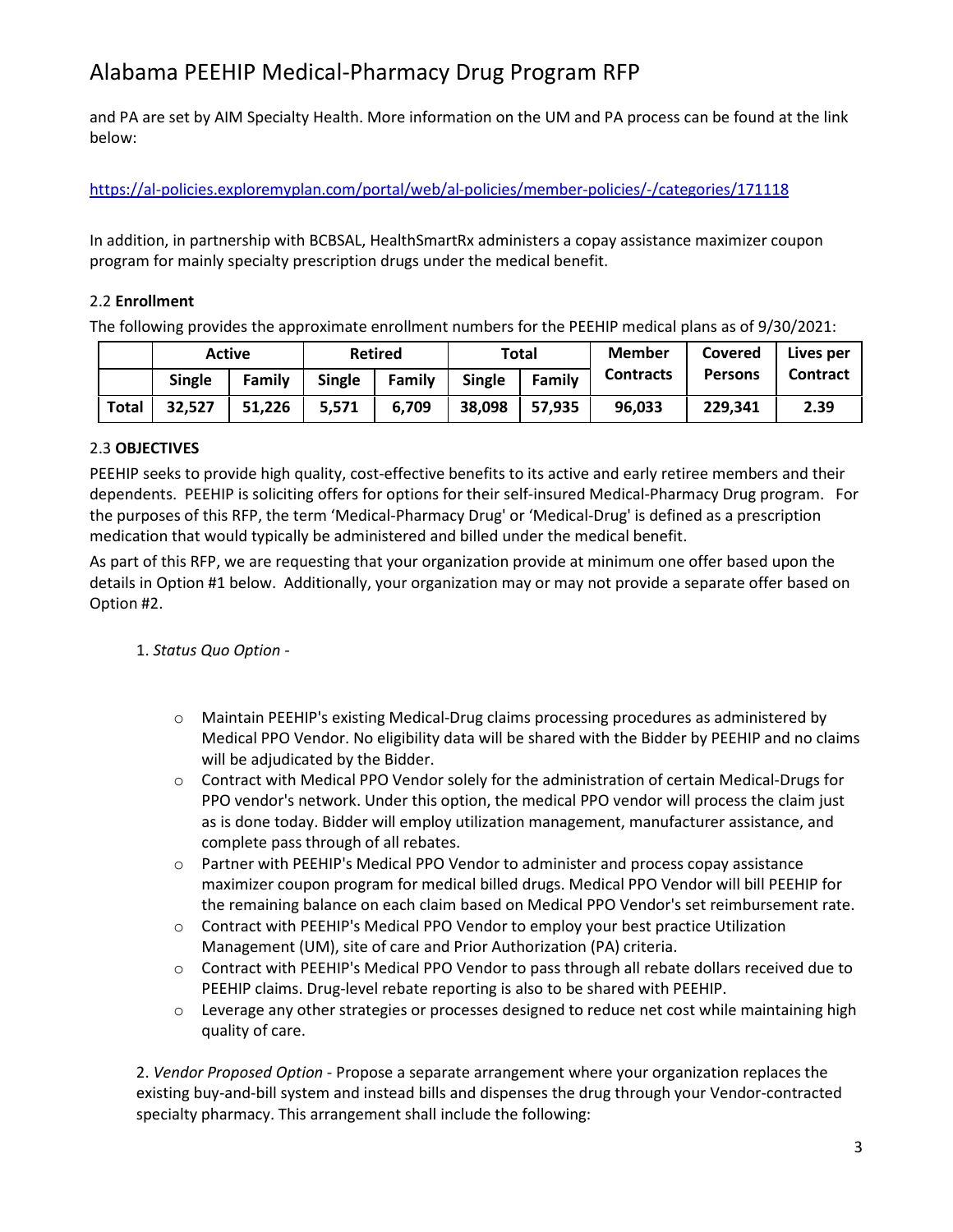- o Bill and administer certain Medical-Drugs.
- o Administer and process copay assistance maximizer coupon program for medical billed drugs.
- o Determine and administer Utilization Management (UM), site of care, and Prior Authorization (PA) criteria.
- o Process and submit rebates.
- o Coordinate with PEEHIP's medical-PPO vendor.
- $\circ$  Leverage any other strategies or processes designed to reduce net cost while maintaining high quality of care.

The goals of this RFP are to maximum transparency in the utilization management and billing processes, (including rebates) minimize member disruption, and provide aggressive lowest net cost pricing with guarantees. PEEHIP desires a three-year contract, with discount guarantees and performance standards with fees at risk.

Proposals will be reviewed and evaluated for completeness and responsiveness according to PEEHIP's selection criteria. Proposals will be considered completed only if the Bidder responds to and meets all the requirements of this RFP.

PEEHIP will evaluate each proposal considering the following criteria:

- Overall Net Costs (discounts, rebates, coupons, etc.) to PEEHIP and its participants
- Member Services, Account Service Capabilities and ability to meet core client service requirements
- Clinical Support to PEEHIP
- Strength of Pharmacy Network and Utilization Management Programs

*PEEHIP reserves the right to award this contract or to cancel this RFP and solicit new proposals if, in PEEHIP's sole judgment, the best interests of PEEHIP will be served.*

Please confirm what options you will be bidding on:

*Single, Radio group.*

1: I am bidding on the Status Quo Option Only,

2: I am bidding on both the Status Quo and Vendor Proposed Option

#### 2.4 **CONTRACT TERM**

The contract term is for a three-year period beginning October 1, 2022, with Implementation to begin at contract award. There will not be an extension of the contract period.

## **3 RESPONSE INSTRUCTIONS**

#### 3.1 **INSTRUCTIONS FOR SUBMITTING OFFERS**

Detailed instructions for the completion and submission of your proposal will be found in the electronic RFP (eRFP) on ProposalTech. ProposalTech will be available to assist you with technical aspects of utilizing the system.

All sections must be answered completely and as outlined in the RFP, using ProposalTech.

Final submissions must be posted with ProposalTech a[t www.proposaltech.com](http://www.proposaltech.com/) before the due date and time cited. Access to the eRFP will be locked after that time. Bidders will not be able to post or change their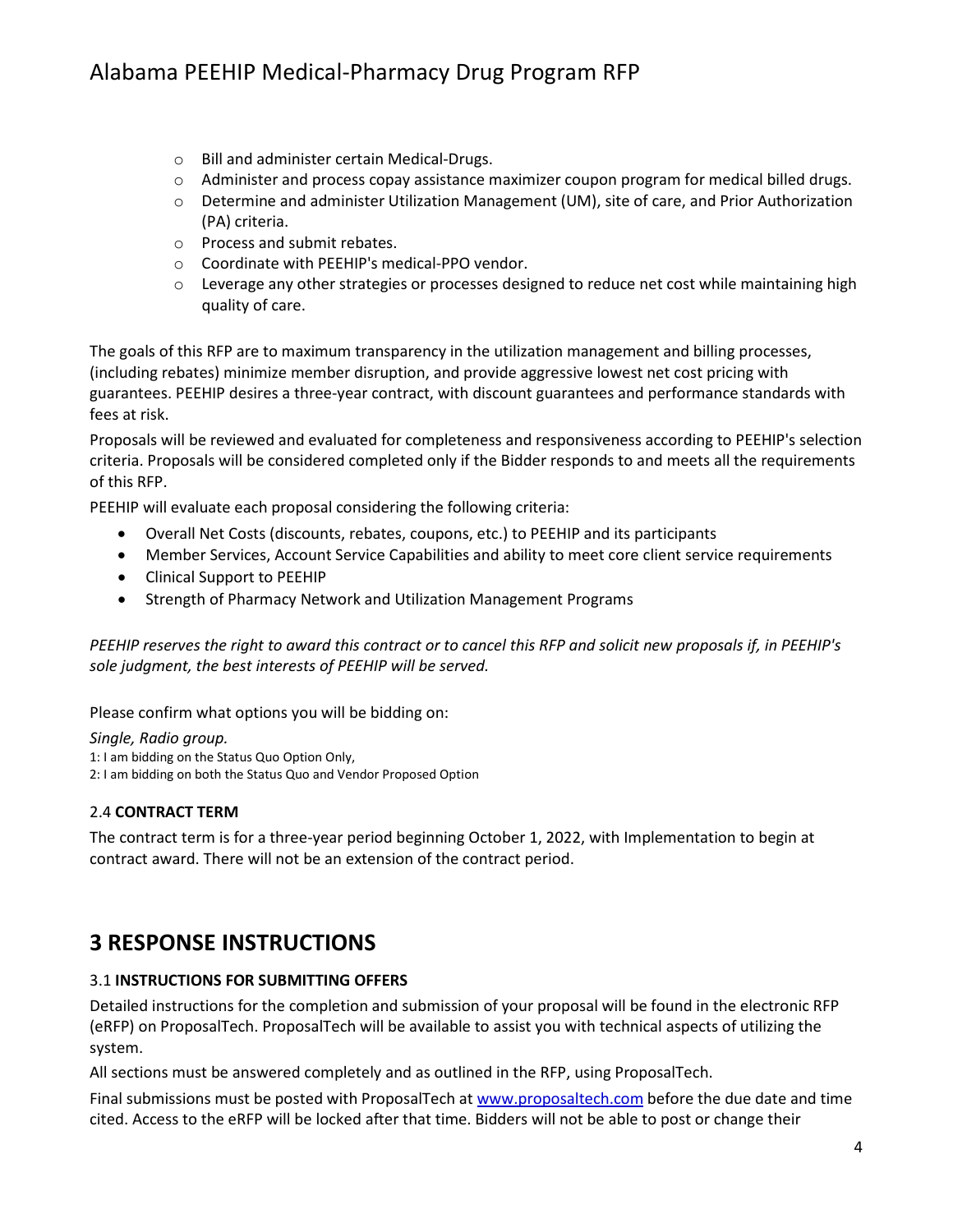responses. Late proposals will not be considered. PEEHIP reserves the right to ask Bidders follow-up questions through ProposalTech as may be necessary to fully evaluate bidder capabilities.

Please note that these instructions are to be read and followed by each Bidder and that failure to follow these instructions may result in rejection of a proposal offer for non-responsiveness or cancellation of contract if already awarded. **Any mention of "days" in this RFP will refer to calendar days unless noted.**

In order for your proposal to be considered and accepted, you must provide answers to the questions presented in this RFP. Each question must be answered specifically and in detail. Be sure to review this entire RFP before responding to any of the questions, so that you have a complete understanding of all of PEEHIP's requirements with respect to the proposal.

**\*\*\*DO NOT ALTER THE QUESTIONS/Requirements OR QUESTION/requirement NUMBERING\*\*\***

- 1. Provide answers to all questions in your submission.
- 2. Provide an answer to each question even if the answer is "not applicable" or "unknown."
- 3. Answer the question as directly as possible.
	- If the question asks "How many...", provide a number.
	- If the question asks, "Do you...", indicate Yes or No followed by any additional narrative explanation.

4. Where you desire to provide additional information to assist the reader in more fully understanding a response, refer the reader of your RFP response to your appendix/attachments. However, direct responses to all of the RFP questions must be provided and will be looked upon favorably. 5. Bidder will be held accountable for accuracy/validity of all answers.

If your proposal is different in any way (whether more or less favorable) from what is requested in this RFP, clearly indicate and explain the difference in the response to that particular question and the *Bid Exceptions & Deviations Form*. If you do not, the submission of your proposal will be deemed a certification that you will comply in every respect (including, but not limited to, coverage provided, funding method requested, benefit exclusions and limitations, underwriting provisions, etc.) with the requirements set forth in this RFP.

If you are unable to perform any required service, indicate clearly: a) what you are currently unable to do, and, b) what steps will be taken (if any) to meet the requirement, the timetable for that process and who will be responsible for the implementation, along with that person's qualifications.

All products should be priced individually. If pricing terms are provided for combining services, show the pricing terms as a separate line item.

**Intent to bid:** If your company intends to submit a proposal for administration of PEEHIP's Medical - Pharmacy Drug program, and wishes to access the Reference Documents (e.g., plan information, demographics, etc.), please complete the *Intent to Bid Form* and submit completed form through ProposalTech per the instructions on Section 4 Intent to Bid and Non-Disclosure Form section by the deadline outlined in Section 3.4 Key Dates. Upon receipt of a signed Intent to Bid form and a fully executed NDA, Bidders will receive data in connection with this RFP. An *Intent to Bid Form* does not bind participants to submit a proposal.

**Bidder questions:** Any questions regarding this proposal should be submitted directly via ProposalTech using the "Ask Questions" feature on the main RFP page. Questions from any potential Bidder will be answered. Questions sent via email or telephone will not be accepted. PEEHIP reserves the right to provide a combined answer to similar questions. Any and all questions and answers to this RFP will be posted on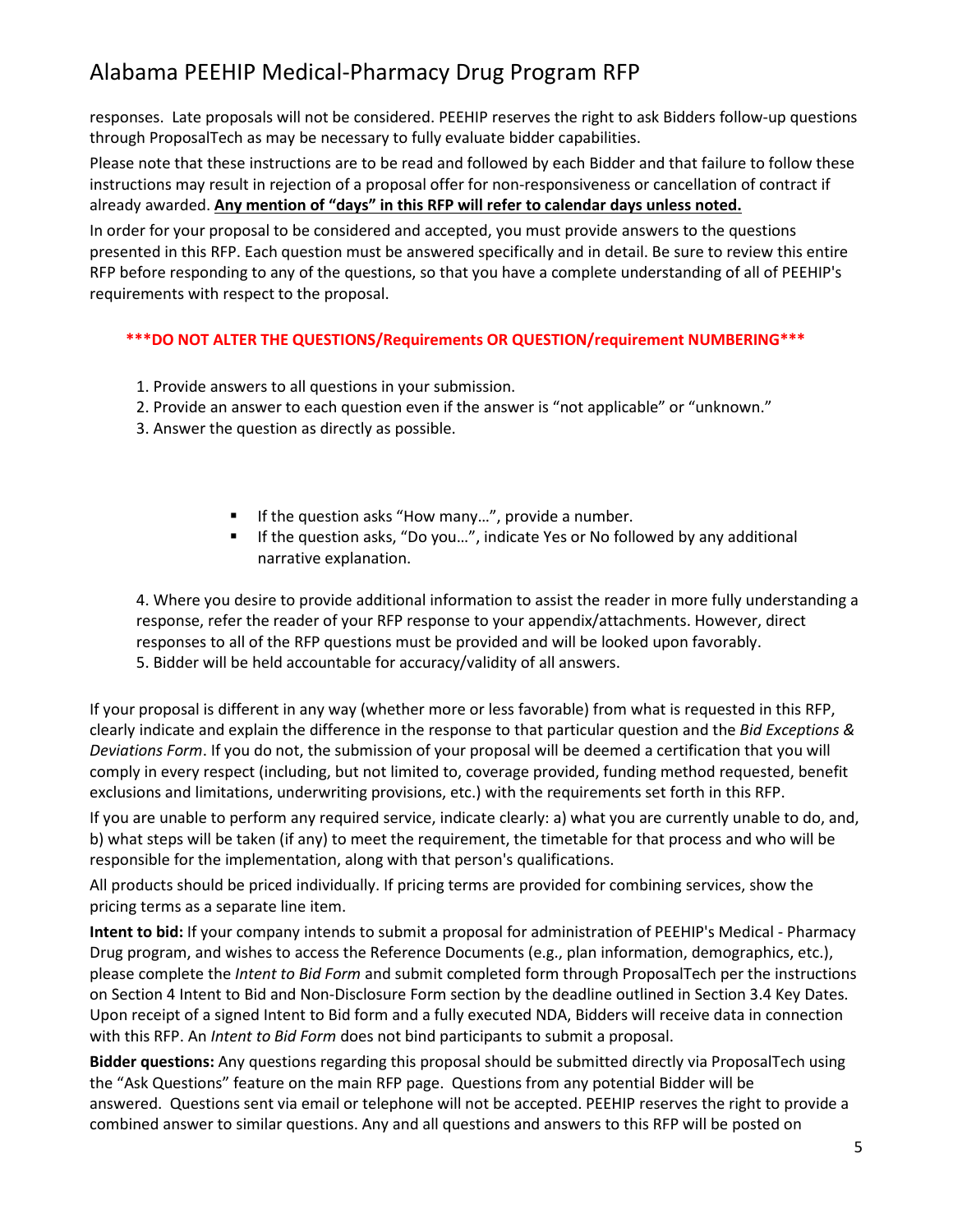ProposalTech. Questions regarding technical issues with the website should be directed to ProposalTech, by calling (877) 211-8316, ext. #4, and asking for support.

**Submission of proposals:** Your completed proposal including a sample contract that addresses all the items in General Proposal Conditions, is to be submitted electronically via ProposalTech.

All decisions and evaluations will be determined from the proposals submitted electronically via ProposalTech.

The Bidder must also provide two copies of its proposal via a thumb drive: One copy will have the complete proposal submission and the other copy will have the complete proposal submission that has been redacted for proprietary information.

In the event of a discrepancy/conflict between the ProposalTech submission and the thumb drive version, the ProposalTech version will take precedence. In the event a document or section is omitted from the ProposalTech version of the Bidder's response, PEEHIP reserves the right to accept the omitted document or section, if included, in the thumb drive version. All documents should remain in their native formats. Thumb drives should be addressed and mailed or delivered to:

Mr. Frank Roemer PEEHIP 201 South Union Street 5th Floor Montgomery, Alabama 36104

Thumb drives should be delivered to the address noted above by date specified on Section 3.4 Key Dates table.

Proposals will not be accepted after these stated dates and times. PEEHIP reserves the right to reject any and all responses to this RFP.

Your completed proposal should be submitted in the following format:

- Cover Letter
- Completed Section 4: Intent to Bid and Non-Disclosure Agreement (NDA)
- Completed Section 5: Information Required from Bidders
- Completed Section 6: General Proposal Conditions
- Sample Contract that addresses all the items in Section 6
- Completed Section 8: Questionnaire
- Completed Section 9: Price Proposal
- Required Attachments

#### 3.2 **QUESTIONNAIRE INSTRUCTIONS**

PEEHIP and Segal will review and evaluate each proposal carefully. Many questions within the RFP system do not require lengthy responses. When a question does require a written response, please provide a response that is clear and concise. DO NOT answer any of the questions by referring to a prior answer or by referring to an attachment. Any such answers will not be considered and will constitute sufficient grounds for rejecting a proposal.

ANSWERS TO THE QUESTIONS SHOULD BE AS SHORT AND CONCISE AS POSSIBLE TO FACILITATE OUR ANALYSIS AND TO AVOID CONFUSION.

#### 3.3 **BIDDER'S CONFERENCE**

A Bidders Conference Call will be held for this RFP the week April 18, 2022. The exact date and time of the call will be posted to Proposal Tech as well as a link to join the meeting. All interested Bidders should plan to attend. It will be assumed that potential Bidder(s) attending this conference call have reviewed the RFP in detail and are prepared to bring up any substantive questions not already addressed in this RFP.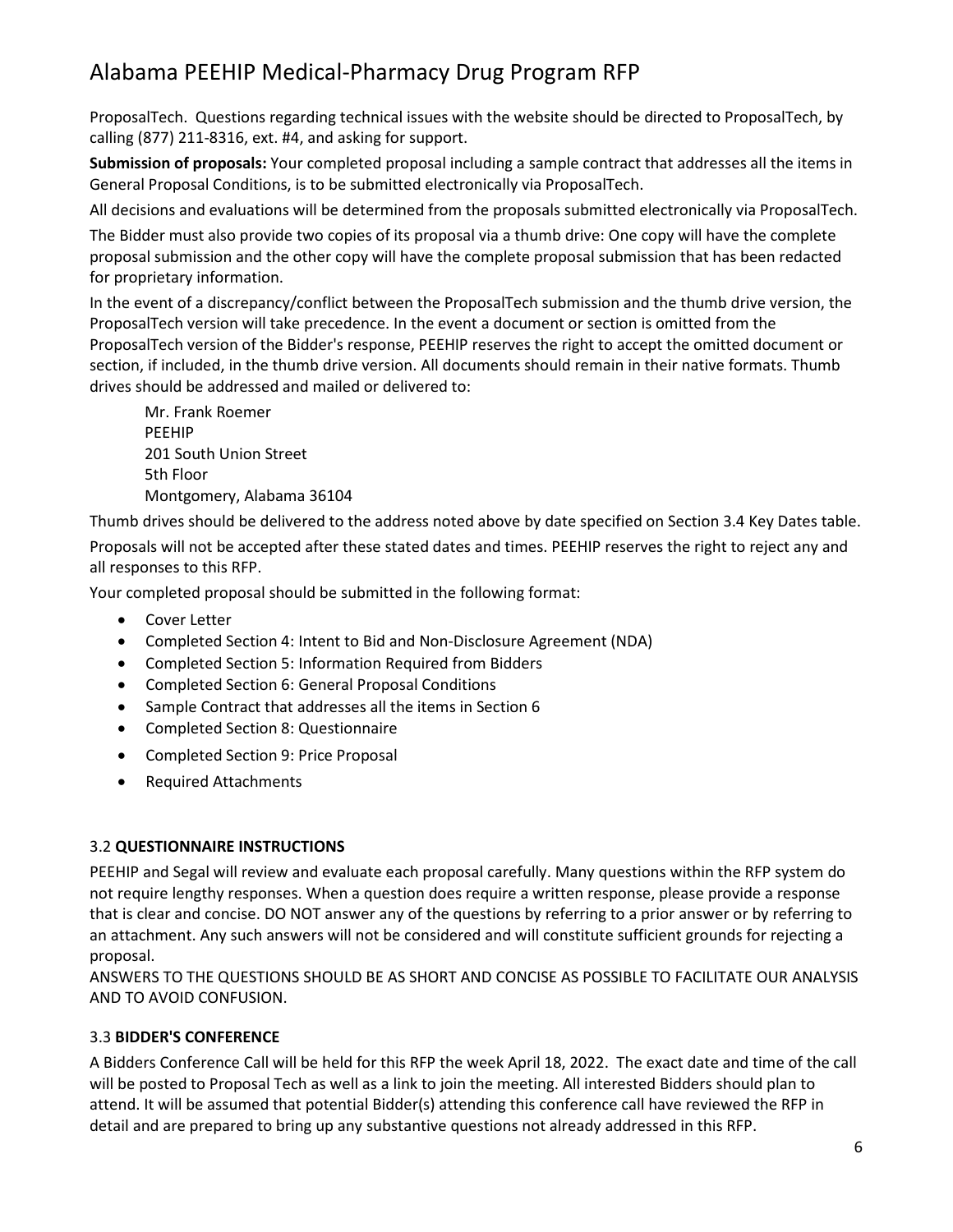#### 3.4 **KEY DATES**

| Event                                                             | <b>Due Date</b>      |
|-------------------------------------------------------------------|----------------------|
| Release of RFP                                                    | April 12, 2022       |
| Bidder's Conference                                               | Week of April 18     |
| Notification of Intent to Bid and Receipt of NDA (by 5:00 pm EST) | April 21, 2022       |
| Written Questions from Bidders Due Date (by 5:00 pm EST)          | April 25, 2022       |
| Response to Questions from Bidders Released                       | April 28, 2022       |
| Electronic Bid Due Date (no later than 5:00 p.m. EST)             | May 6, 2022          |
| Thumb Drive Due Date (no later than 5:00 p.m. EST)                | May 10, 2022         |
| Notification of Finalist(s)                                       | Week of May 16, 2022 |
| Finalist(s) Presentation(s) in Montgomery                         | Week of May 23, 2022 |
| Anticipated Contract Award Date                                   | June 8, 2022         |
| <b>Implementation Begins</b>                                      | June 9, 2022         |
| Proposed Effective Date                                           | October 1, 2022      |

#### 3.5 **SELECTION OF PARTNER**

All responding Bidders will be notified in writing within a reasonable length of time following the selection. Prior to the selection of a vendor partner, two or more Bidders may be requested to make oral presentations in person to the evaluation committee. Any costs incurred by Bidder related to oral presentations shall be borne by such Bidders. The proposal shall become the property of PEEHIP.

#### 3.6 **ECONOMY OF PREPARATION**

Proposals should be prepared simply and economically and provide a concise description of the bidder's response to the requirements of this RFP. Emphasis should be on clarity. PEEHIP will not be responsible for any costs incurred by any Bidder in the preparation, submission, or presentation of a proposal.

#### 3.7 **NEWS RELEASES**

News releases pertaining to this RFP, or to any services to which it relates, will be made only with prior written approval of PEEHIP, which may be withheld for any reason.

#### 3.8 **ADDENDA TO THE RFP**

Any modifications made to the RFP prior to the proposal due date will be provided to all vendors via the Proposal Tech system described in this RFP.

#### 3.9 **SOLICITATION CONTACT**

All questions regarding this RFP should be submitted to the Solicitation Contact, Ms. Jennifer Slutzky, through the Ask Question link in the left-hand side menu of the RFP in Proposal Tech. Questions regarding technical issues with the website should be directed to Proposal Tech, by calling (877) 211-8316, ext. #4, and asking for support.

Proposers are not allowed to communicate concerning this RFP with any PEEHIP member or employee except as provided by existing work agreements. For violation of this provision, PEEHIP reserves the right to reject the proposal of the violator.

#### 3.10 **DISCLOSURE OF PROPOSAL CONTENTS**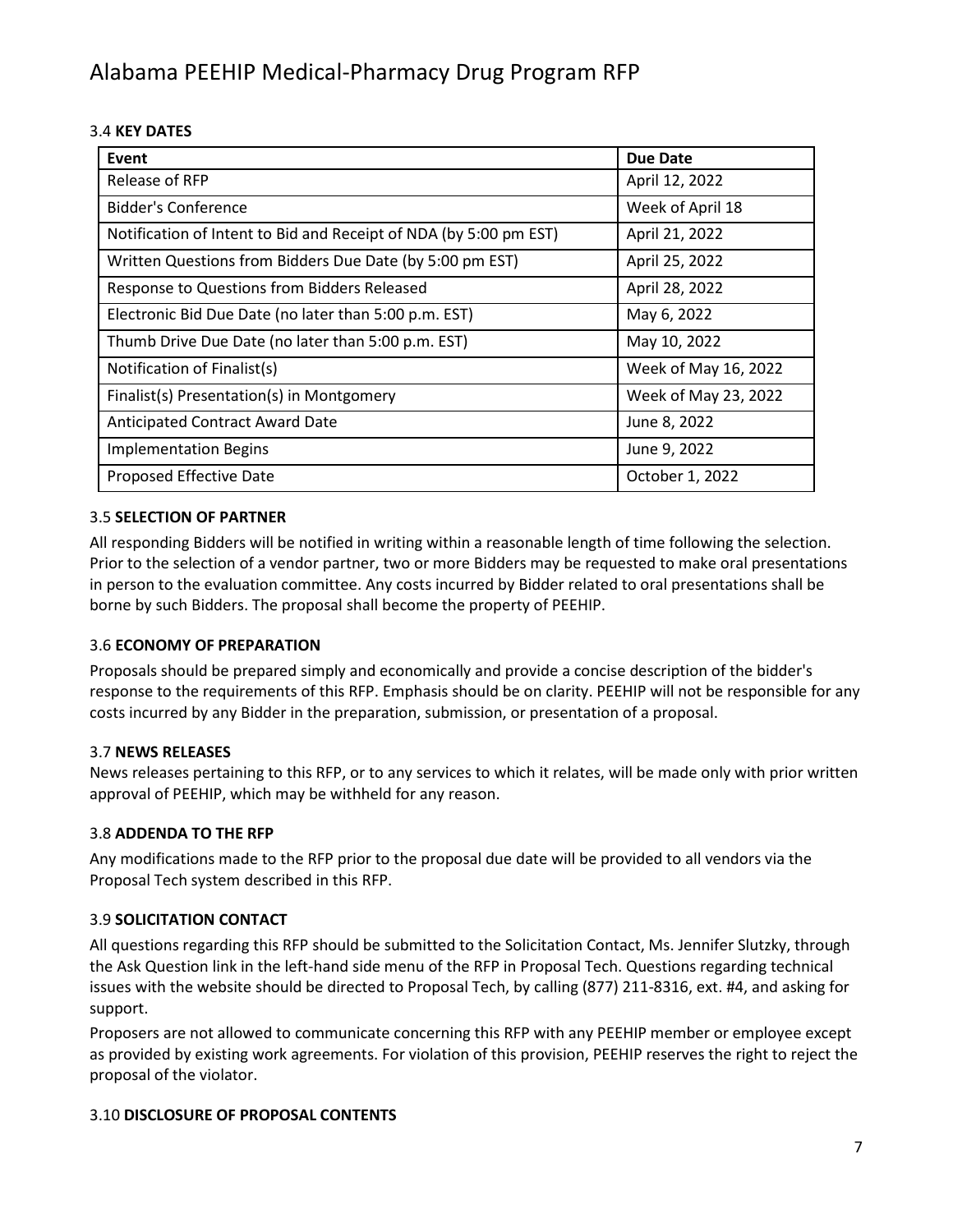Proposals and supporting documents are kept confidential until the evaluation process is complete and a contract has been awarded. Bidders should be aware that any information in a proposal may be subject to disclosure and/or reproduction under Alabama law. Designation as proprietary or confidential may not protect any materials included within the proposal from disclosure, if required by law. Bidders should mark or otherwise designate any material that it feels is proprietary or otherwise confidential by labeling the page as "confidential." Bidders shall redact this information in the redacted copy provided to PEEHIP pursuant to Section 3.4 Proposal Delivery. Bidders shall also state any legal authority as to why that material should not be subject to public disclosure under Alabama open records laws and is marked as proprietary information. Information contained in the cost proposal may not be marked confidential. It is the sole responsibility of the Bidder to indicate information that is to remain confidential. If the Bidder identifies its entire proposal as confidential, PEEHIP may deem the proposal non-responsive and may reject it.

Bidder agrees to intervene in and defend any lawsuit brought against PEEHIP for its refusal to provide Bidder's alleged confidential and/or proprietary information to a requesting party. PEEHIP shall provide Bidder written notice of any such lawsuit within ten (10) days of receipt of service by PEEHIP. Bidder shall intervene within thirty (30) days of notice or will be deemed to have waived any and all claim that information contained in the proposal is confidential and/or proprietary and any and all claims against PEEHIP for disclosure of Bidder's alleged confidential and/or proprietary information.

*\*The identification of confidential responses has been turned on for this RFP. If you feel that a response to a question contains proprietary/confidential information, click the "Disclosure" tab located underneath the question and check the box for "Exemption from Disclosure." Provide a reason for the exemption in the text field provided. If you do not provide a reason for exemption, the question will not be considered answered. If you have any questions regarding this process, please contact Proposal Tech Support at 877-211-8316 x84.*

## **4 INTENT TO BID AND NON-DISCLOSURE FORM (NDA)**

4.1 If you intend to submit a proposal for administration of PEEHIP's Medical PPO Plan, and wish to access the data (e.g., plan information, demographics, etc.), the *Intent to Bid Form* must be completed and submitted via the ProposalTech system per the Key Dates table in Section 3.4. Note that the *Intent to Bid Form* also requires bidders to name a designated recipient(s) to whom the RFP related data should be sent.

#### **PLEASE FOLLOW THE INSTRUCTIONS BELOW. SIMPLY UPLOADING THE INTENT TO BID FORM TO PROPOSALTECH DOES NOT GIVE SEGAL ACCESS TO THE FILE.**

Instructions for submission: Click on the Messaging/History in the left-hand side menu and on the following page create a "New" message and select "Individual User" (Jennifer Slutzky) to send to. Once your attachment is uploaded be sure to check the box to include your attachment with the email and then **click "Send."**

Upon receipt of the *Intent to Bid Form* Segal will review internally whether we have a current Global or Bid-Related NDA/Confidentiality Agreement on file in our system, with each Bidder. No data will be issued without first having a signed NDA/Confidentiality Agreement on file.

If there is no NDA/Confidentiality Agreement on file with Segal, a document will be issued to the interested Vendor for signature and instructions to return signed form. Verbiage is non-negotiable. Upon receipt of the newly signed NDA, or confirmation of an existing NDA on file, Segal will establish a secure workspace and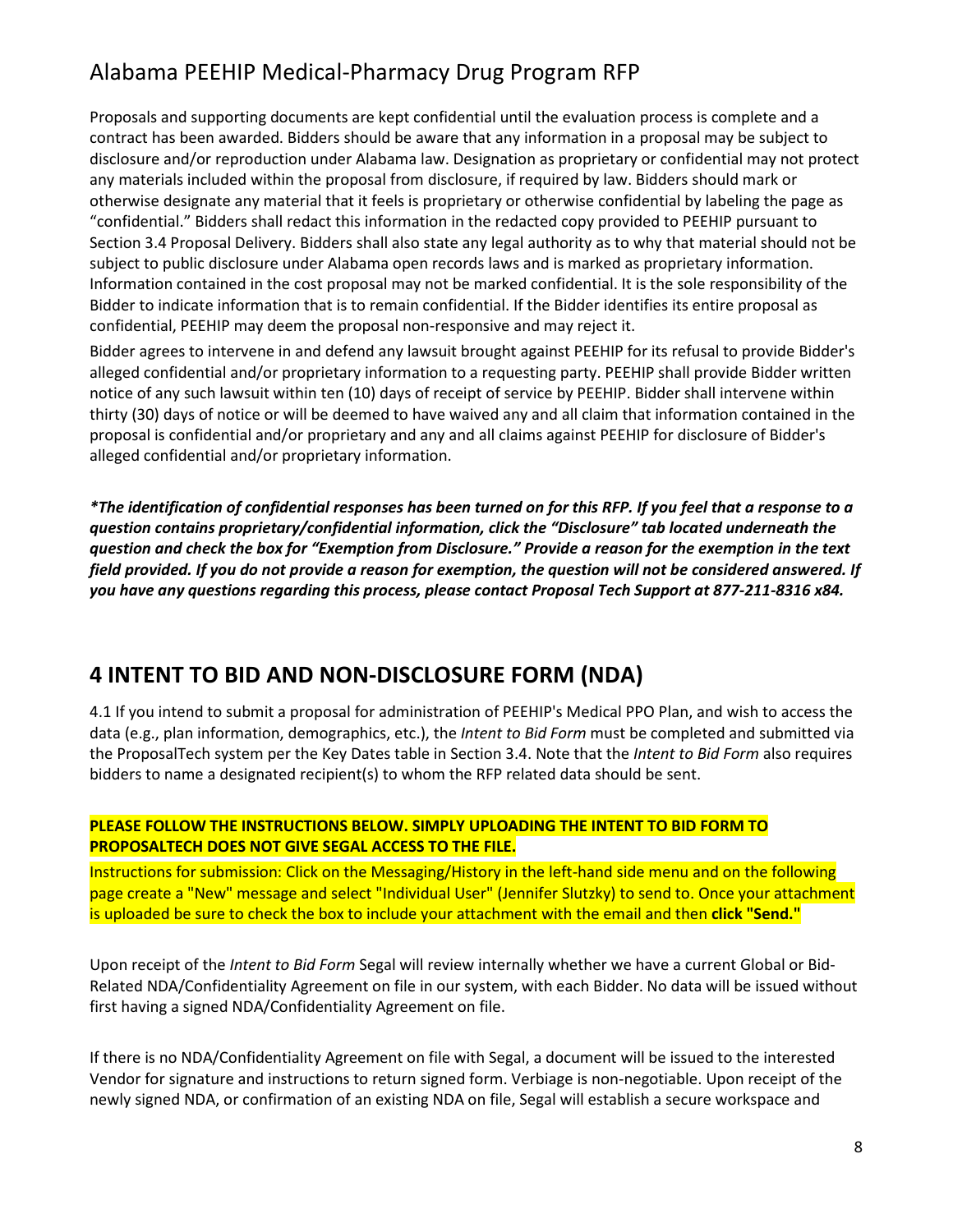upload the data file(s). A system-generated e-mail will be sent to the Vendor's designated data recipient, containing a link to instructions for accessing the workspace.

*Single, Radio group.* 1: Completed and sent, 2: Not provided Attached Document(s): Intent to Bid Form\_FINAL.doc

## **5 INFORMATION REQUIRED FROM BIDDERS**

## **5.1 QUALIFICATIONS OF THE FIRM - BUSINESS ORGANIZATION**

5.1.1 State the full name and address of your organization, and if applicable, the branch office or other subordinate element that will perform or assist in performing the work hereunder. *500 words.*

5.1.2 Indicate whether you operate as an individual, partnership, limited liability company, or corporation. *500 words.*

5.1.3 State the name of the state in which you are formed or incorporated. *500 words.*

5.1.4 State whether you are currently in good standing in the state in which you are formed or incorporated and provide a Certificate of Good Standing from that state. *500 words.*

5.1.5 State whether you are licensed to operate in the State of Alabama. *500 words.*

## **5.2 QUALIFICATIONS OF THE FIRM - PRIOR EXPERIENCE**

5.2.1 To be considered a viable Bidder, the following minimum requirements for prior experience must be met:

1) Bidder must have provided administration services for Medical-Pharmacy Drug Program coverage (on a selffunded basis) for the last 5 years to each:

- one state-level health plan with at least 150,000 lives; and
- a book of business with at least 2 million covered lives.
- 2) Bidder must not have any bankruptcy filings within the last 5 years: and

3) Bidder's senior officers, board members, or directors must not have any felony convictions.

Please confirm that your organization meets the above minimum Bidder requirements.

*Single, Radio group.* 1: Yes, 2: No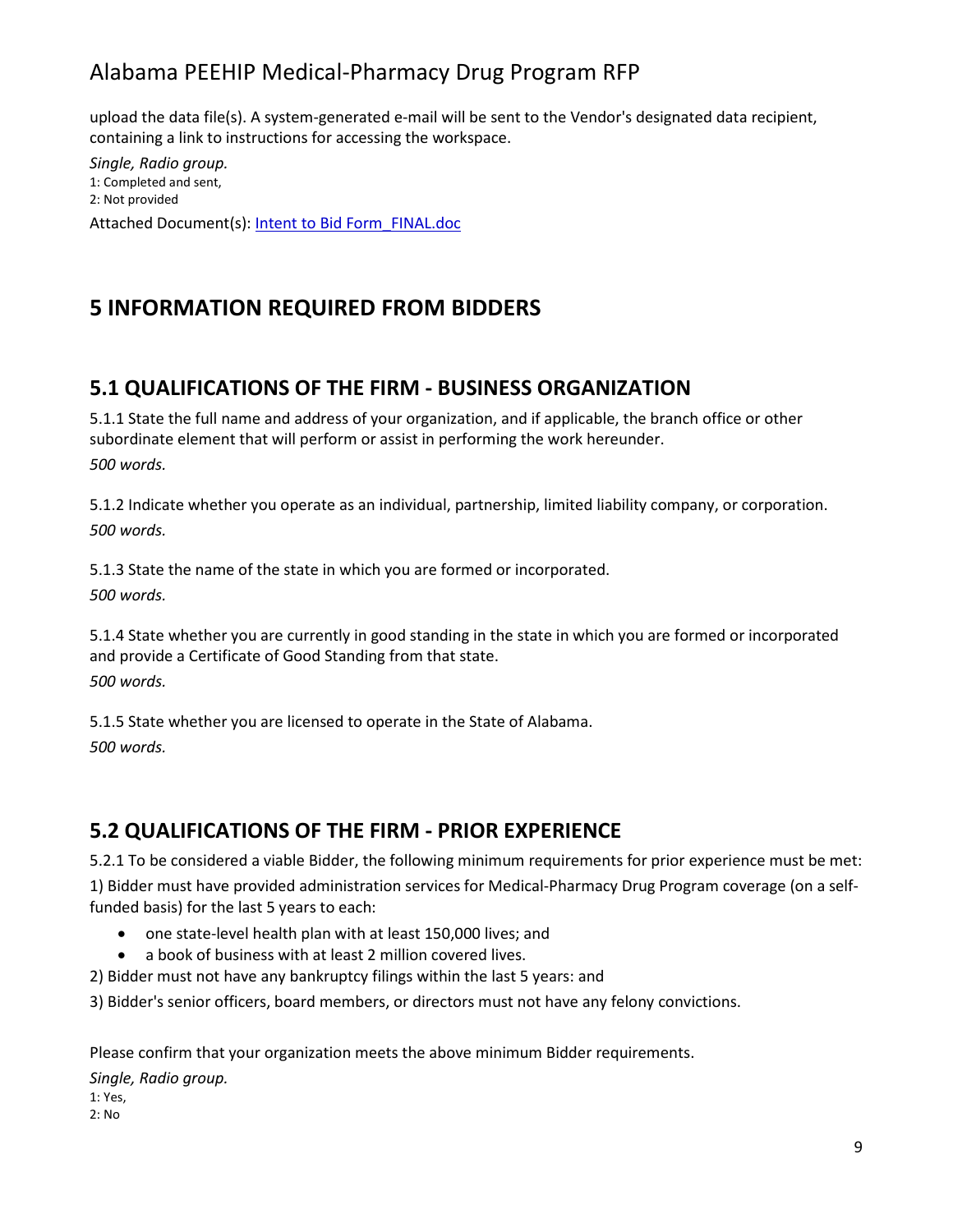#### **5.3 QUALIFICATIONS OF THE FIRM - MANPOWER**

5.3.1 Identify lead individuals by name and title. Include a resume for each and the proposed percent of time dedicated to this account (based on 40 hour work-week). *500 words.*

### **5.4 QUALIFICATIONS OF THE FIRM - AUTHORIZED OFFICIALS**

5.4.1 Include the names, titles, e-mail addresses and telephone numbers of personnel of the organization authorized to execute the proposed contracts with PEEHIP. *500 words.*

### **5.5 QUALIFICATIONS OF THE FIRM - COST AND PRICE ANALYSIS**

5.5.1 The information requested in this Section and the RFP questionnaire is required to support the reasonableness of your proposed price. In the *Price Proposal Worksheet - Attachment 1*, please adhere to the following:

Please provide separately for the Status Quo Option and the Vendor Proposed Option.

- Reflect the details of the expected total contract cost for fiscal plan years 2023, 2024 and 2025 (plan years run October 1<sup>st</sup> through September 30th-- e.g., plan year 2023 will run 10/1/22 - 9/30/23)
- Reflect a three-year contract for performing the administration services for prescription drugs run through the medical benefit for fiscal plan years 2023 through 2025.
- Minimum three-year fee guarantee is requested
- Administration fee should be quoted on a per-employee-per-month (PEPM) basis (although lowest cost is not necessarily the only decision-making factor)
- All "add-on" costs must be estimated and documented in the Price Proposal Worksheet Attachment 1

### **5.6 SCORING CRITERIA**

5.6.1 Proposals will be evaluated by an evaluation committee. Selection will be based on all factors listed below and others implicit within the RFP and will represent the best performance and reasonable costs for PEEHIP. Oral presentations may be required as part of the evaluation criteria.

| <b>Technical Proposal Section</b>                                 | Maximum<br><b>Points</b> |
|-------------------------------------------------------------------|--------------------------|
| Organizational Experience, Company Overview and Client References | -75                      |
| Member Services and Account Management                            | 75                       |
| <b>Contracting and Utilization Management</b>                     | 100                      |
| Data and Reporting, Eligibility and Claims Processing             | 100                      |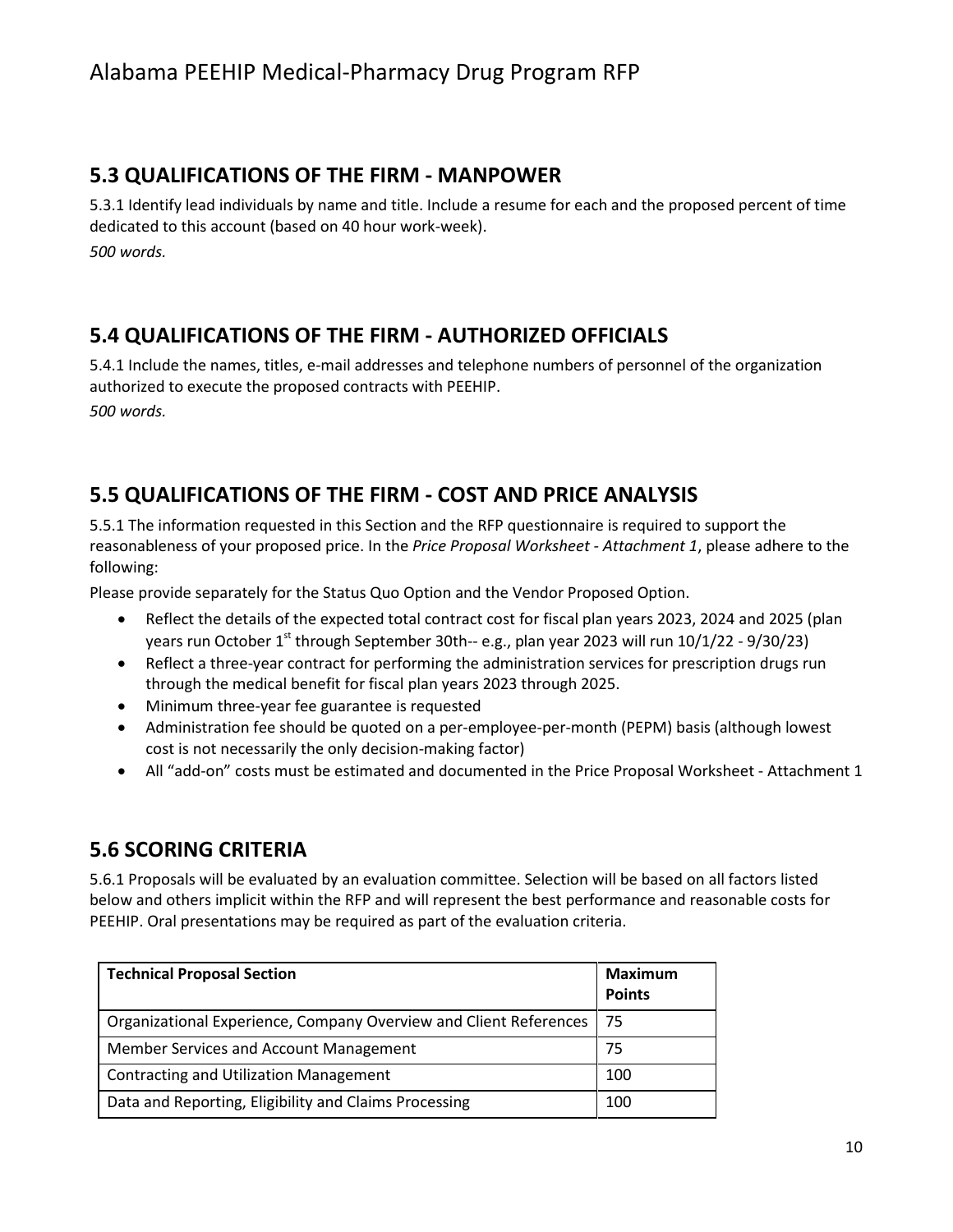| Manufacturer Assistance / Coupons                        | 100          |
|----------------------------------------------------------|--------------|
| <b>Pricing and Rebates</b>                               | 150          |
| <b>Implementation and Communications</b>                 | 75           |
| <b>Performance Guarantees</b>                            | 50           |
| Transparency in Coverage Final Rule and No Surprises Act | 25           |
| <b>Total Technical Proposal</b>                          | 750 points   |
| <b>Total Price Proposal</b>                              | 250 points   |
|                                                          | 1,000 points |
| <b>Total Proposal</b>                                    |              |
|                                                          |              |

### **5.7 OTHER INFORMATION**

5.7.1 Other documents and information that may be helpful in preparing your proposal may be accessed via the Internet as follows:

<http://www.rsa-al.gov/> - RSA home page

[http://www.rsa-al.gov/peehip/-](http://www.rsa-al.gov/peehip/) PEEHIP home page

[http://www.rsa-al.gov/index.php/employers/peehip/-](http://www.rsa-al.gov/index.php/employers/peehip/) PEEHIP employers section of RSA web page

[www.sos.alabama.gov](http://www.sos.alabama.gov/) - Secretary of State home page

<http://alisondb.legislature.state.al.us/alison/codeofalabama/1975/coatoc.htm> - Statutes establishing and governing PEEHIP - See Title 16, Chapter 25A

<https://al-policies.exploremyplan.com/portal/web/al-policies/member-policies/-/categories/801789002> - HealthSmartRx assistance for Medical Drugs

<https://al-policies.exploremyplan.com/portal/web/al-policies/member-policies/-/categories/235996> - Hemophilia Drug UM and PA criteria - administered through Magellan

<https://al-policies.exploremyplan.com/portal/web/al-policies/member-policies/-/categories/171118> - Medical Drug Policies (non oncology)

<https://al-policies.exploremyplan.com/portal/web/al-policies/member-policies/-/categories/171190> - Medical Drug policies (oncology only)

## **5.8 ADDITIONAL PROCUREMENT DOCUMENTS**

5.8.1 The following documents, labeled Exhibits 1-8 in ProposalTech, must be completed and submitted with your proposal:

- 1. Exhibit 1 State of Alabama Disclosure Statement (Required by Article 3B of Title 41, Code of Alabama 1975) - two pages
- 2. Exhibit 2 Sample PEEHIP State Contract
- 3. Exhibit 3 Business Associate Agreement
- 4. Exhibit 4 Immigration Compliance Certificate (submission must include entire E-Verify Memorandum of Understanding, verified by the U.S. Department of Homeland Security)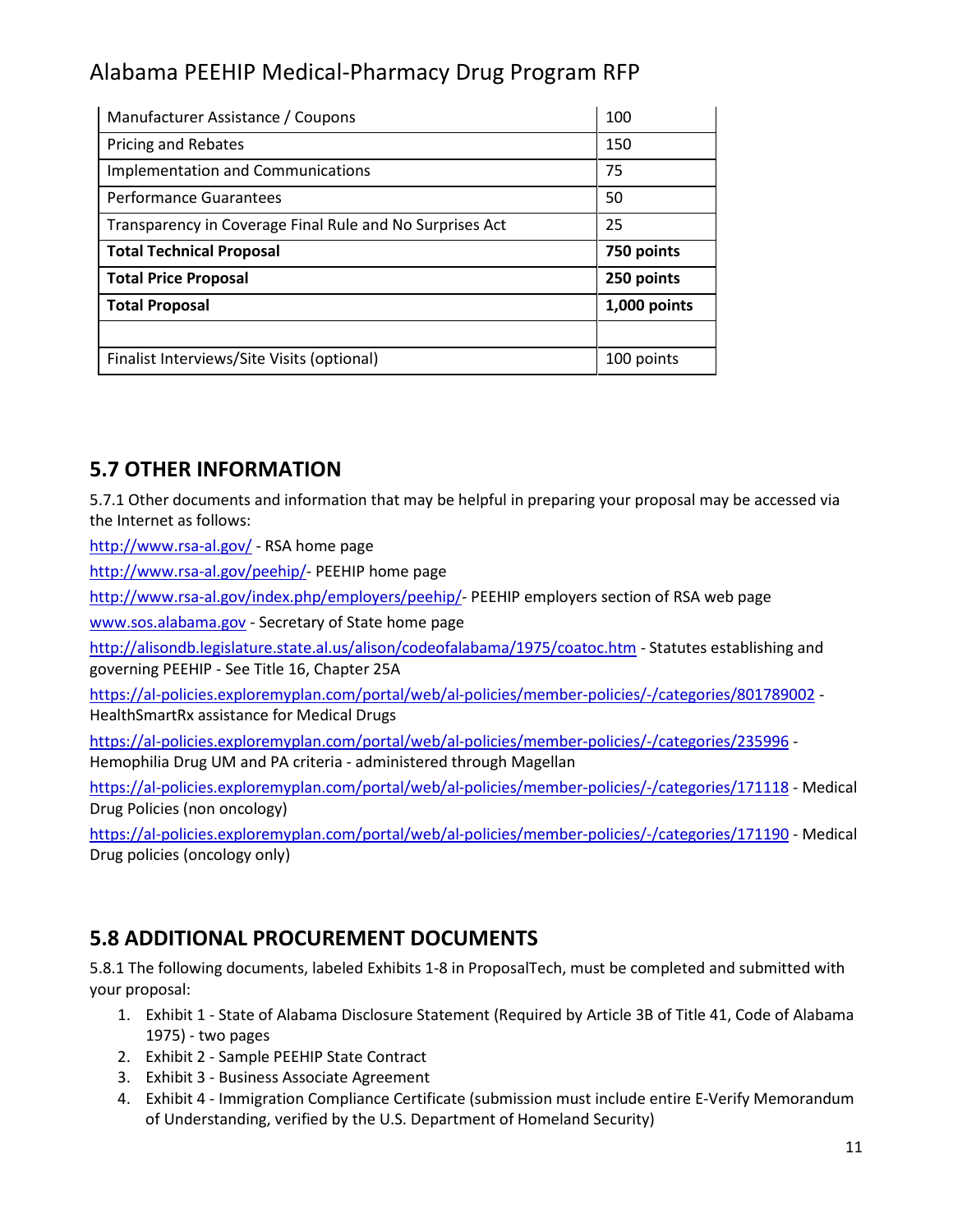- 5. Exhibit 5 IRS Form W-9
- 6. Exhibit 6 Verification of adherence to the PEEHIP Statement on HIPAA Compliance Documentation. Please see the Business Associate Data Security Policy as a reference.
- 7. Exhibit 6A Bidder Verification Adherence to BA Policy
- 8. Exhibit 7 RSA Third Party Vendor Security Questionnaire
- 9. Exhibit 8 Trading Partner Agreement

Please confirm you have downloaded, completed and uploaded all of the procurement documents listed above. If not, please explain.

Attached Document(s): Exhibit 1\_State of Alabama Disclosure Statement.pdf, Exhibit 2\_Sample PEEHIP State Contract.pdf, Exhibit 3\_Business Associate Agreement.pdf, Exhibit 4\_Immigration Compliance Certificate.pdf, Exhibit 5\_IRS Form W-9.pdf, Exhibit 6A - Bidder Verification Adherence to BA Policy.docx, Exhibit 6\_Verification of Adherence to the PEEHIP Statement on HIPAA Compliance Documentation.pdf, Exhibit 7\_RSA Third Party Vendor Security Questionnaire\_FINAL.xlsx, Exhibit 8\_Trading Partner Agreement.docx

*Single, Radio group.*

1: Confirmed,

2: Not confirmed: [ 500 words ]

## **6 GENERAL PROPOSAL CONDITIONS**

Below are the general conditions for submitting a proposal. By checking "Agree", Bidder represents the proposal submitted adheres to these conditions, unless otherwise noted in the proposal. **Failure to meet any of these conditions may result in disqualification of proposal.** This RFP and your response, including all subsequent documents provided during this RFP process, will become part of the contract terms and policy between the parties. If a Bidder takes exception to any of these conditions, it must be so noted in the Bid Exceptions and Deviations Document of their proposal response. These requirements will also explicitly apply to any subcontractors used by the Bidder to deliver services to PEEHIP. If a proposal condition would not be applicable under the Status Quo or Vendor Proposed options, please indicate in your response.

6.1 Any award will be made to the Bidder(s) whose proposal(s) is/are deemed to be in the best interest of PEEHIP. PEEHIP reserves the right to reject any and all proposals.

*Single, Radio group.* 1: Agree, 2: Disagree, explain: [ 500 words ]

6.2 Bidder agrees to respond to this RFP in full, including all requirements.

*Single, Radio group.* 1: Agree, 2: Disagree, explain: [ 500 words ]

6.3 Any cost incurred by Bidder in preparing or submitting proposals or attending Finalist Interviews is Bidder's sole responsibility. Proposals will not be returned.

*Single, Radio group.* 1: Agree, 2: Disagree, explain: [ 500 words ]

6.4 Bidder is expected to operate in good faith by fulfilling and/or bringing to fruition any oral explanations or instructions but will not be bound by any of these given during the competitive process or after the award of the contract(s). However, PEEHIP reserves the right to request that Bidder put any such oral explanations or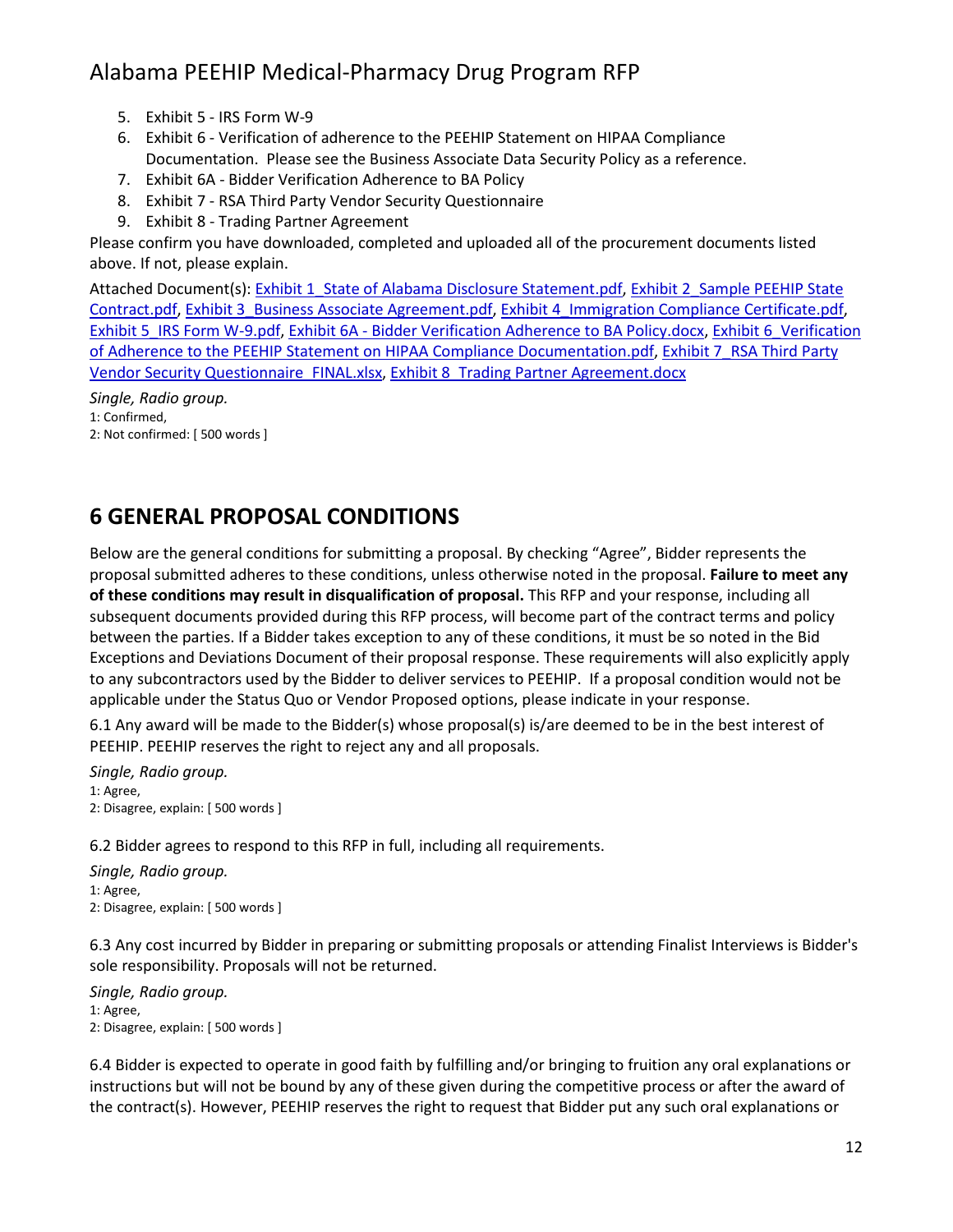instructions into writing and, once in written format, such documentation shall become part of Bidder's proposal for purposes of becoming part of the final agreement.

*Single, Radio group.* 1: Agree, 2: Disagree, explain: [ 500 words ]

6.5 Bidder agrees to be bound by its proposal for a period of at least 180 days, during which time PEEHIP and/or Segal may request clarification or correction of the proposal for the purpose of evaluation. Amendments or clarifications shall not affect the remainder of the proposal, but only the portion as amended or clarified.

*Single, Radio group.* 1: Agree, 2: Disagree, explain: [ 500 words ]

6.6 Any exceptions to terms, conditions, or other requirements in any part of these specifications must be clearly pointed out in the appropriate section of the proposal. Otherwise, it will be considered that all items offered are in strict compliance with the specifications.

*Single, Radio group.* 1: Agree, 2: Disagree, explain: [ 500 words ]

6.7 The proposal must be signed (electronic signature) by a legal representative of the bidding firm, who is authorized to bind the firm to a contract in the event of the award. All rates, fees and terms presented will be considered legally binding. Please see the PEEHIP Binding Signature document, attached in the Manage Documents section of the eRFP.

*Single, Radio group.* 1: Agree, 2: Disagree, explain: [ 500 words ]

6.8 All Bidder services must adhere to relevant federal and state laws and regulations.

*Single, Radio group.* 1: Agree, 2: Disagree, explain: [ 500 words ]

6.9 Any early termination provision contained in your contract cannot be tied to financial provisions or penalties. Either party can terminate the contract without cause. However, PEEHIP can provide 30 days' notice while you will be required to provide 180 days' notice to PEEHIP.

*Single, Radio group.* 1: Agree, 2: Disagree, explain: [ 500 words ]

6.10 Bidder agrees to provide completed Exhibit 1 - Alabama Disclosure Statement, Exhibit 4 - Immigration Compliance Certificate (entire E-Verify Memorandum of Understanding (MOU), verified by U.S. Office of Homeland Security), and Exhibit 5 - IRS Form W-9 with submission of proposal.

*Single, Radio group.* 1: Agree, 2: Disagree, explain: [ 500 words ]

6.11 Bidder agrees that the MOU for e-Verify will match the EIN on the Exhibit 5 - IRS Form W-9 or offer an explanation on company letterhead of why the numbers are different.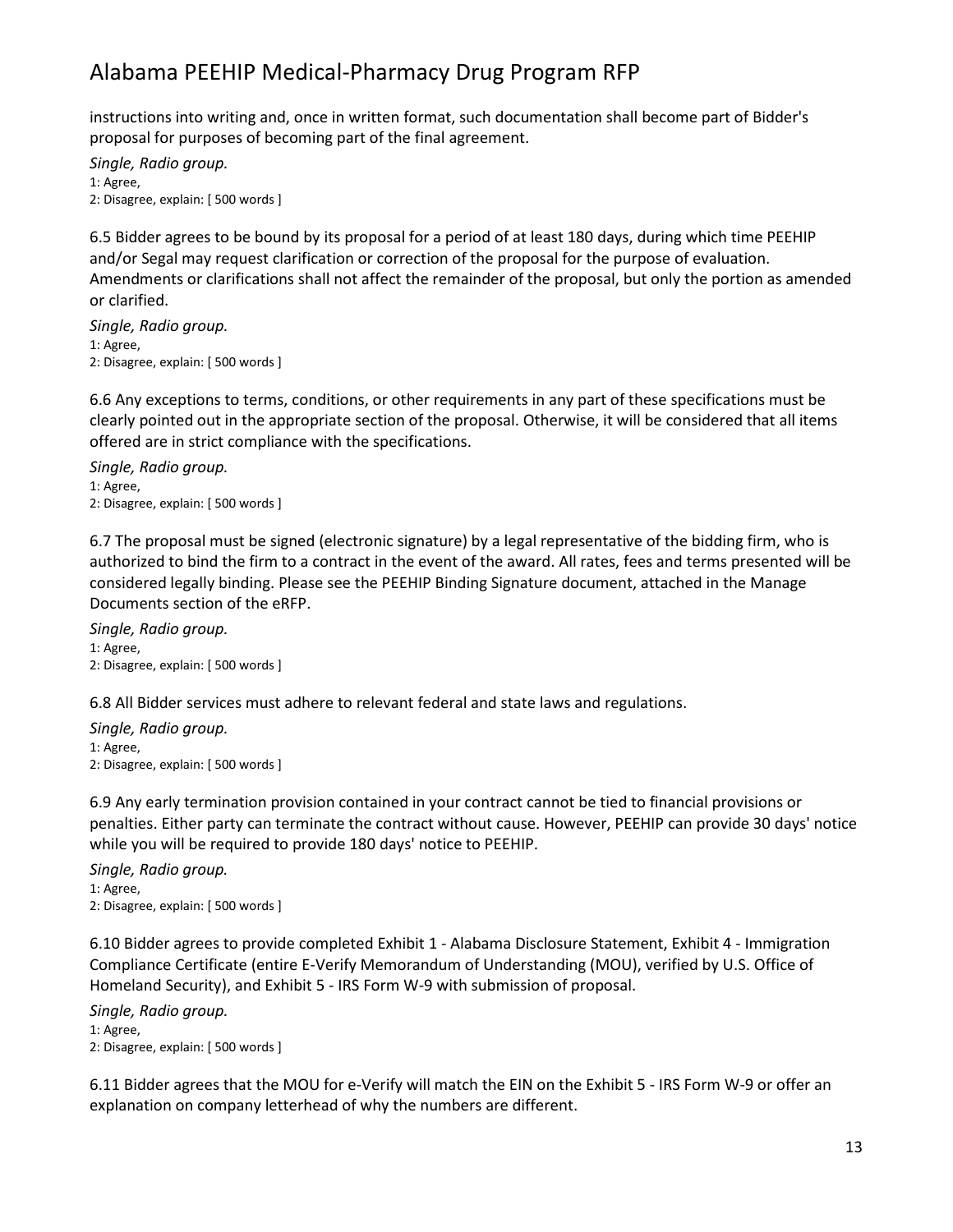*Single, Radio group.* 1: Agree, 2: Disagree, explain: [ 500 words ]

6.12 Bidder agrees there will be no initial or ongoing commissions or finder's fees payable on any plan or services as a result of this RFP.

*Single, Radio group.* 1: Agree, 2: Disagree, explain: [ 500 words ]

6.13 There are NO additional fees (beyond those outlined in the Price Proposal) required to provide the services outlined in this RFP. Any mandatory fees must be clearly outlined in the Price Proposal. Under no circumstances will PEEHIP be liable to Bidder for fees not disclosed in Bidder's written proposal.

*Single, Radio group.* 1: Agree, 2: Disagree, explain: [ 500 words ]

6.14 Bidder agrees to abide by the following contract language: Contractor acknowledges that Contractor is an independent contractor, and neither Contractor nor Contractor's employees are to be considered employees of PEEHIP or entitled to benefits under the State of Alabama Merit System.

*Single, Radio group.* 1: Agree, 2: Disagree, explain: [ 500 words ]

6.15 Bidder agrees to abide by the following contract language: Contractor acknowledges that the terms and commitments contained herein shall not be constituted as a debt of the State of Alabama in violation of Article 11, Section 213 of the Constitution of Alabama, 1901, as amended by Amendment Number 26. It is further agreed that if any provisions of this Agreement shall contravene any statute or Constitutional provision or amendment, either now in effect or which may, during the course of this Agreement, be enacted, then that conflicting provision in the Agreement shall be deemed null and void. Contractor may not assign this Agreement or any interest herein or any money due hereunder without the expressed written consent of PEEHIP.

*Single, Radio group.* 1: Agree, 2: Disagree, explain: [ 500 words ]

6.16 Bidder agrees to abide by the following contract language: To the fullest extent permitted by law, the Contractor shall indemnify, defend, and hold harmless PEEHIP, the State of Alabama, and their affiliates, and their respective administrators, officers, directors, agents, and employees (the "Indemnitees"), from and against any and all claims, damages, losses, and expenses, including, but not limited to, attorney's fees, arising out of or resulting from the Contractor's performance of services under this Agreement and/or any other of the Contractor's acts and/or omissions under this Agreement. Without limiting the foregoing in any manner, the Contractor shall indemnify, defend, and hold harmless the Indemnitees from and against any and all claims, damages, losses and expenses, including, but not limited to, attorney's fees, (a) incurred as a result of the Contractor's violation of any law, rule or regulation; (b) arising out of, or related to, the Contractor's breach of warranty or representation; or (c) arising out of, or related to, the Contractor's negligent or willful misconduct.

*Single, Radio group.* 1: Agree, 2: Disagree, explain: [ 500 words ]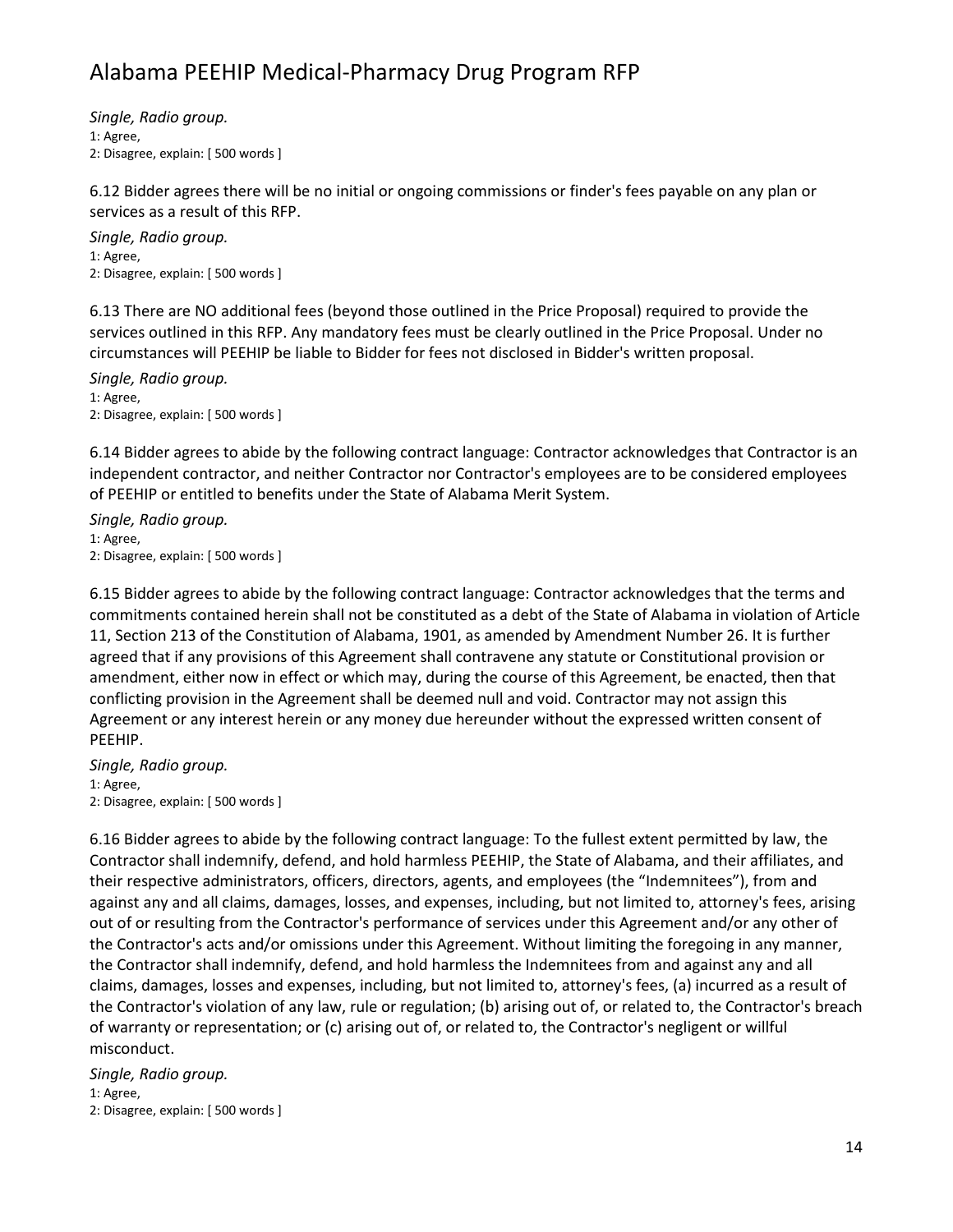6.17 Bidder agrees to abide by the following contract language: Contractor acknowledges and agrees that, PEEHIP shall not indemnify or hold harmless Contractor, its affiliates, administrators, officers, employees, or agents. Contractor further acknowledges and agrees that PEEHIP shall not be liable to Contractor for any late fees, penalties, collection fees, or attorney fees.

*Single, Radio group.* 1: Agree, 2: Disagree, explain: [ 500 words ]

6.18 Bidder agrees to abide by the following contract language: Contractor acknowledges that, in the course of performing its responsibilities under this Agreement, Contractor may be exposed to or acquire information that is proprietary or confidential to PEEHIP or its members. Contractor agrees to hold such information in confidence and not to copy, reproduce, sell, assign, license, market, transfer, or otherwise disclose such information to third parties or to use such information for any purpose whatsoever, without the express written permission of PEEHIP, other than for the performance of obligations hereunder or as required by applicable state or federal law. For purposes of this Agreement, all records, financial information, specifications, and data disclosed to Contractor during the term of this Agreement, whether submitted orally, in writing, or by any other media, shall be deemed to be confidential in nature unless otherwise specifically stated in writing by PEEHIP.

*Single, Radio group.* 1: Agree, 2: Disagree, explain: [ 500 words ]

6.19 Bidder agrees to abide by the following contract language: Contractor acknowledges that PEEHIP may be subject to Alabama open records laws or similar state and/or federal laws relating to disclosure of public records and may be required, upon request, to disclose certain records and information covered by and not exempted from such laws. Notwithstanding anything to the contrary contained in Contractor's proposal or in this final Agreement, Contractor acknowledges and agrees that PEEHIP may comply with those laws and any such compliance shall not be deemed a violation with any provision of Contractor's proposal or final Agreement.

*Single, Radio group.* 1: Agree, 2: Disagree, explain: [ 500 words ]

6.20 Bidder agrees to abide by the following contract language: By signing this contract, the contracting parties affirm, for the duration of the Agreement, that they will not violate federal immigration law or knowingly employ, hire for employment, or continue to employ an unauthorized alien within the State of Alabama. Furthermore, a contracting party found to be in violation of this provision shall be deemed in breach of the Agreement and shall be responsible for all damages resulting therefrom.

*Single, Radio group.* 1: Agree, 2: Disagree, explain: [ 500 words ]

6.21 Bidder agrees to abide by the following contract language: In compliance with Act 2016-312, Contractor hereby certifies that it is not currently engaged in, and will not engage in, the boycott of a person or an entity based in or doing business with a jurisdiction with which this state can enjoy open trade.

*Single, Radio group.* 1: Agree, 2: Disagree, explain: [ 500 words ]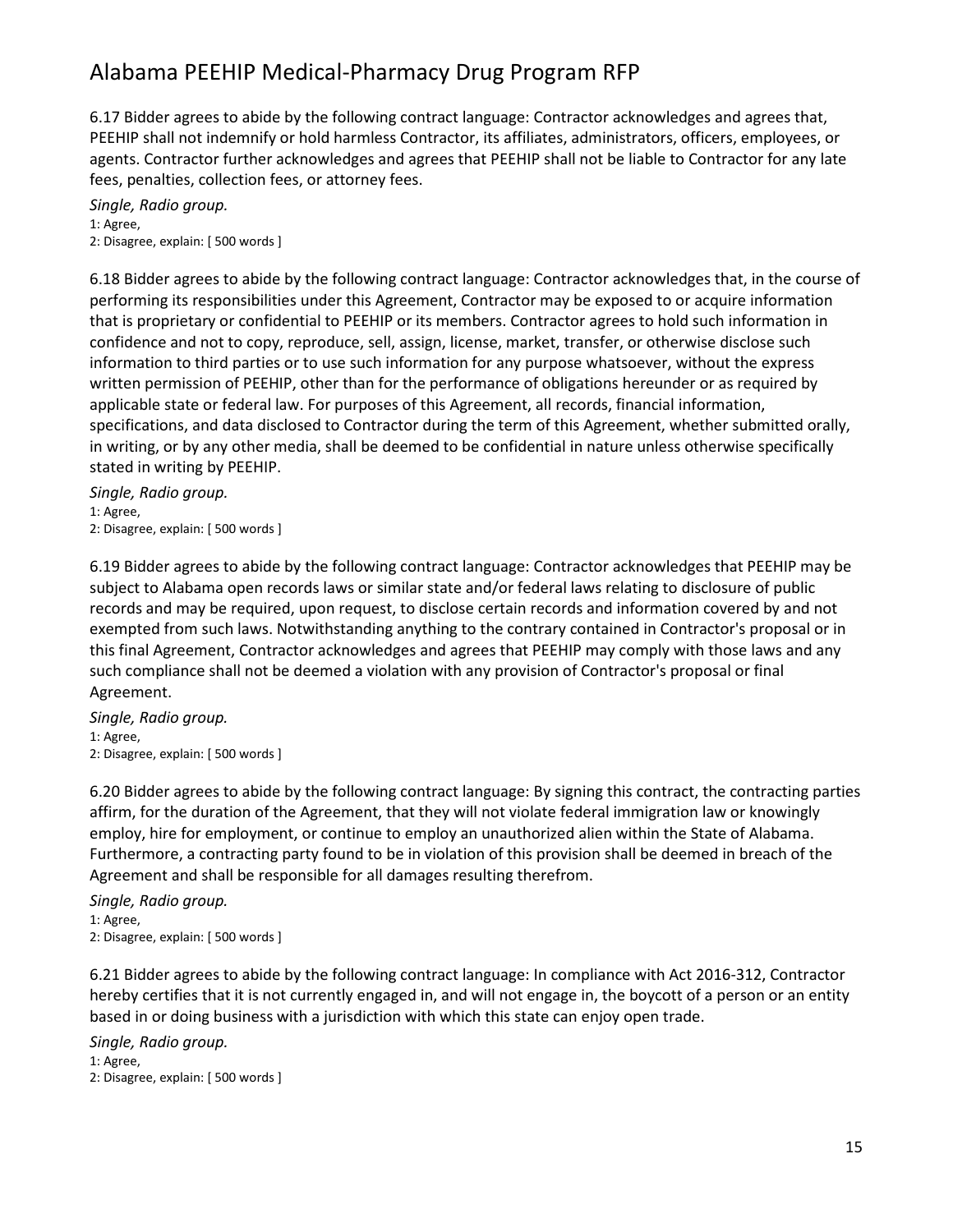6.22 Bidder agrees to abide by the following contract language: In the event of any dispute between the parties, senior officials of both parties shall meet and engage in a good faith attempt to resolve the dispute. Should that effort fail and the dispute involve the payment of money, Contractor's sole remedy is the filing of a claim with the Board of Adjustment to the State of Alabama. For any and all other disputes arising under the terms of this Agreement which are not resolved by negotiation, the parties agree to utilize appropriate forms of nonbinding alternative dispute resolution including, but not limited to, mediation. Such dispute resolution shall occur in Montgomery, Alabama, utilizing where appropriate, mediators selected from the roster of mediators maintained by the Center for Dispute Resolution of the Alabama State Bar.

*Single, Radio group.* 1: Agree, 2: Disagree, explain: [ 500 words ]

6.23 Bidder agrees to abide by the following contract language: This Agreement shall be governed by and construed in accordance with Alabama Law, without giving any effect to the conflict of laws provision thereof.

*Single, Radio group.* 1: Agree, 2: Disagree, explain: [ 500 words ]

6.24 Bidder agrees to make changes in a timely manner in such instances where the Alabama Legislature enacts legislation that impacts PEEHIP and requires such changes.

*Single, Radio group.* 1: Agree, 2: Disagree, explain: [ 500 words ]

6.25 Insurance. Bidder shall maintain or obtain (as applicable), with respect to the activities in which Bidder engages pursuant to this Agreement, professional liability (errors and omissions) insurance and general liability insurance in amounts reasonable and customary for the nature and scope of business engaged in by such party. Bidder shall deliver to PEEHIP evidence of such insurance on or before the Effective Date and annually thereafter and name PEEHIP as an additional insured. Please specify the liability coverage amounts you are offering for this account.

*Single, Radio group.* 1: Agree, please specify coverage amounts:, 2: Disagree, explain: [ 500 words ]

6.26 If selected as a finalist, PEEHIP will require that you provide copies of all privacy policies, terms of use protections and any other terms related to cyber security protection. Please note that this applies not only for how you will use and transfer data but also as it relates to employee sites or portal access.

*Single, Radio group.* 1: Agree, 2: Disagree, explain: [ 500 words ]

6.27 Bidder will accept liability for any mistakes, errors, or omissions it makes in providing services to PEEHIP and its members.

*Single, Radio group.* 1: Agree, 2: Disagree, explain: [ 500 words ]

6.28 Bidders must have all licenses necessary to do business in the State of Alabama and to perform the services required by PEEHIP. If you have an application for license pending please provide a copy of the application. Such license(s) must be in effect before October 1, 2022.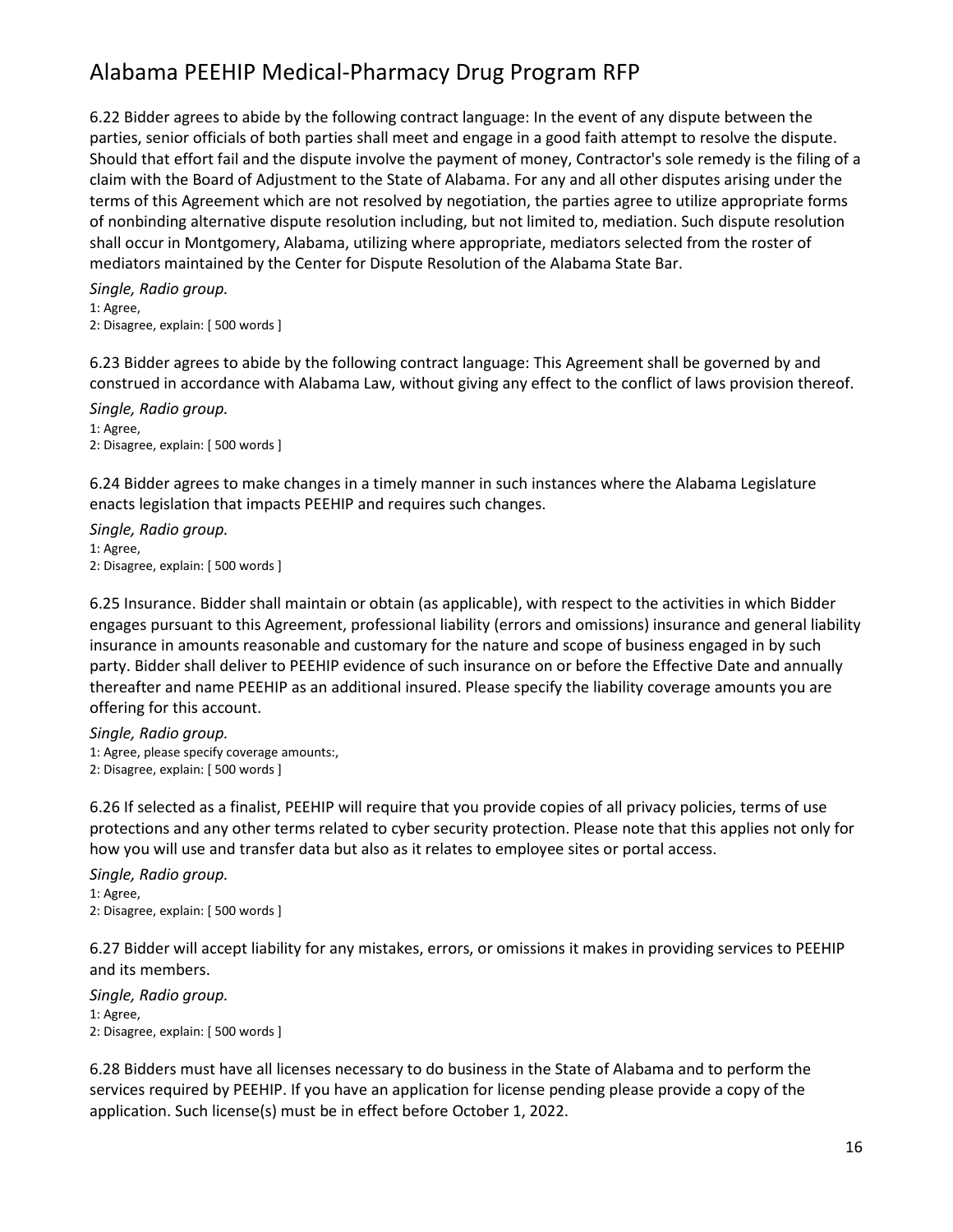*Single, Radio group.* 1: Agree, 2: Disagree, explain: [ 500 words ]

6.29 Provide a copy of an executable contract for PEEHIP to redline. The contract shall include provisions for all agreed-upon bid conditions. Bidder shall upload the sample agreement in the corresponding Required Documents section of this RFP. By accepting Bidder's proposal, PEEHIP is not agreeing to nor accepting the terms of Bidder's sample agreement. PEEHIP reserves the right to negotiate or reject the terms of Bidder's agreement.

*Single, Radio group.* 1: Agree, Agree & attach, 2: Disagree, explain: [ 500 words ]

6.30 PEEHIP expects the contract to be signed, at least 30-days prior to go-live. Bidder agrees to meet this deadline.

*Single, Radio group.* 1: Agree, 2: Disagree, explain: [ 500 words ]

6.31 Bidder will execute and remain in full compliance with the attached Exhibit 3 - Business Associate Agreement (BAA) with PEEHIP.

*Single, Radio group.* 1: Agree, 2: Disagree, explain: [ 500 words ]

6.32 Bidder must notify PEEHIP within 30 days of purchase, acquisition and any other change in its ownership or partners or control affecting 10% or greater interest, any acquisition by it of 10% or greater interest in any subsidiary, and any new agreement with, by or between any affiliates that is relevant to the contract.

*Single, Radio group.* 1: Agree, 2: Disagree, explain: [ 500 words ]

6.33 Bidder will not render or administer services off-shore, and all work performed will be in the contiguous United States.

*Single, Radio group.* 1: Agree, 2: Disagree, explain: [ 500 words ]

6.34 Bidder agrees to provide its organization's last audited financial statement and the most recent unaudited financial statement if the most recent audited financial statement is older than 12 months as well as the latest SSAE 18 report.

*Single, Radio group.* 1: Agree, 2: Disagree, explain: [ 500 words ]

6.35 Bidder acknowledges and agrees that Bidder has a continuing obligation to disclose any change of circumstances that will affect its qualifications as a Bidder.

*Single, Radio group.* 1: Agree, 2: Disagree, explain: [ 500 words ]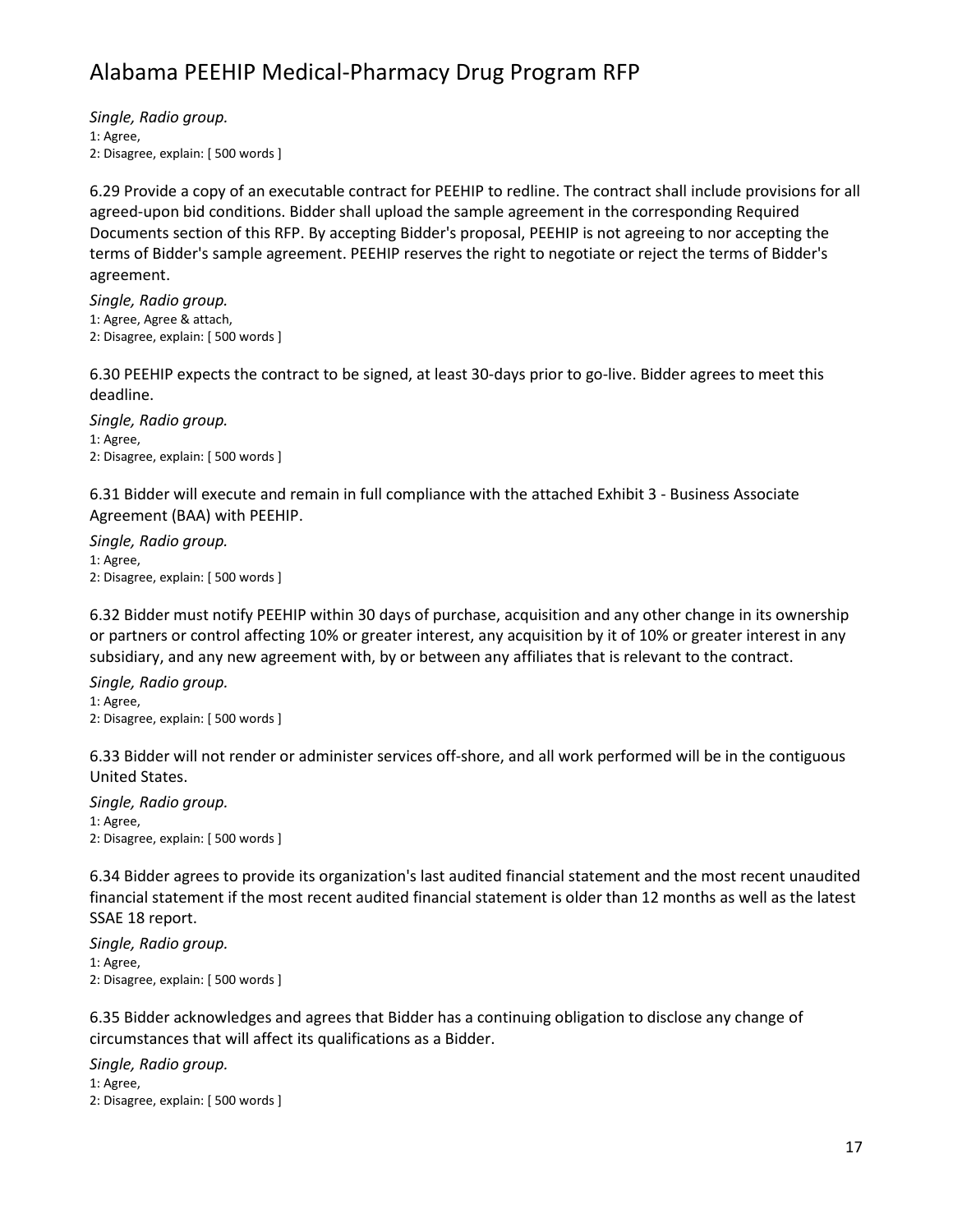6.36 **UNIQUE MEMBER IDENTIFIER ADMINISTRATION REQUIREMENT:** Bidder must be able to accept, store, and report member-level detail, using the following data elements:

- 1. Social Security Number
- 2. Individual Personal Identification number (PID), assigned by PEEHIP to each covered member (subscribers and dependents)
- 3. Subscriber Personal Identification number (PID), assigned by PEEHIP and reported for each covered member on an account

PEEHIP stores and tracks member-level detail using SSNs and unique PEEHIP-assigned PIDs. ALL eligibility and member-level reporting must include these unique identifiers. The Bidder must be able to accept and track each individual plan member based upon the SSN and PEEHIP-assigned member PID. The following chart provides an example of how the Unique Member Identifier should be structured.

| <b>Contract</b><br><b>Participants</b> | <b>Individual SSN</b> | PEEHIP-assigned<br><b>Individual PID</b> | PEEHIP-assigned<br><b>Subscriber PID</b> |  |
|----------------------------------------|-----------------------|------------------------------------------|------------------------------------------|--|
| John Doe -<br>Subscriber               | XXX-XX-XXX1           | 12222222                                 | 12222222                                 |  |
| Jane Doe - Spouse                      | XXX-XX-XXX2           | 22345678                                 | 12222222                                 |  |
| Julie Doe - Child                      | XXX-XX-XXX3           | 32345678                                 | 12222222                                 |  |
| Jack Doe - Child                       | XXX-XX-XXX4           | 42345678                                 | 12222222                                 |  |

*Single, Radio group.*

1: Agree,

2: Disagree, explain: [ 500 words ]

6.37 Confirm that all file transmissions will include member-level detail using these identifiers - SSNs, PEEHIPassigned Individual Personal Identification Number (PID)s, and PEEHIP-assigned Subscriber PIDs.

*Single, Radio group.*

1: Agree,

2: Disagree, explain: [ 500 words ]

6.38 Bidder must have the capability to process daily transmittal of standard HIPAA-compliant eligibility files, and maintain eligibility files, on a daily basis, and transmit and receive a reconciliation file to/from PEEHIP electronically, on a weekly and monthly basis. All files must be accepted in PEEHIP's prescribed format.

*Single, Radio group.* 1: Agree, 2: Disagree, explain: [ 500 words ]

6.39 Bidder must assign the ID card contract numbers (without containing the PEEHIP assigned PIDs). Note that the vendor assigned contract numbers will not be stored in PEEHIP's system.

*Single, Radio group.* 1: Agree, 2: Disagree, explain: [ 500 words ]

6.40 Bidder agrees to utilize PEEHIP's Trading Partner Agreement related to the 834 file format to update the eligibility records on a daily basis. PEEHIP will provide the Trading Partner Agreement to the Bidder. Please review the PEEHIP 834 Reporting Mapping - **Appendix A** in the Reference Documents section.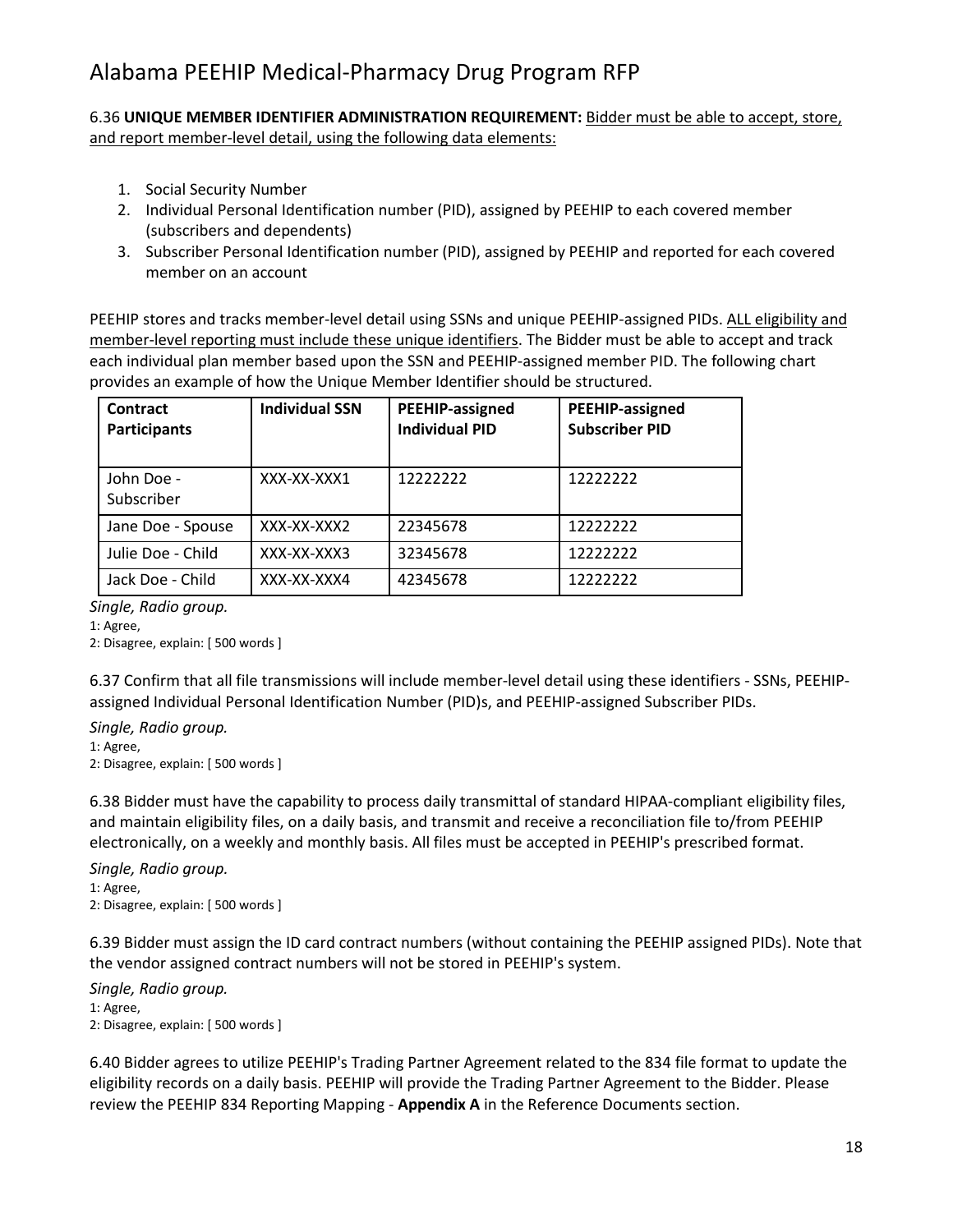*Single, Radio group.* 1: Agree, 2: Disagree, explain: [ 500 words ]

6.41 Bidder agrees to the specified eligibility rules established by PEEHIP and as stated in the PEEHIP Member Handbook.

*Single, Radio group.* 1: Agree, 2: Disagree, explain: [ 500 words ]

6.42 Bidder must provide detailed disclosure of all invoice line items to PEEHIP at each monthly billing cycle in the electronic format prescribed by PEEHIP.

*Single, Radio group.* 1: Agree, 2: Disagree, explain: [ 500 words ]

6.43 Bidder agrees that all reporting submitted by Bidder must be reconciled to the billing.

*Single, Radio group.* 1: Agree, 2: Disagree, explain: [ 500 words ]

6.44 Bidder will attach a copy of its most recently completed HIPAA assessment in the Required Documents section of the RFP.

*Single, Radio group.* 1: Agree, 2: Disagree, explain: [ 500 words ]

6.45 Bidder will supply PEEHIP with the most recent copy of its completed HIPAA assessment every time one is completed within 10 business days of Bidder's receipt of same.

*Single, Radio group.* 1: Agree, 2: Disagree, explain: [ 500 words ]

6.46 All personnel/staff in Bidder's organization must have completed HIPAA training, at least annually.

*Single, Radio group.* 1: Agree, explain: [ 500 words ] , 2: Disagree, explain: [ 500 words ]

6.47 All employees at Bidder's organization have been trained on how to report a security incident or potential breach under HIPAA.

*Single, Radio group.* 1: Agree, 2: Disagree, explain: [ 500 words ]

6.48 If awarded the contract, PEEHIP or its agent or representative may, at any point during the Agreement, perform an on-site self-assessment of Bidder's organization based on HIPAA requirements.

*Single, Radio group.* 1: Agree, 2: Disagree, explain: [ 500 words ]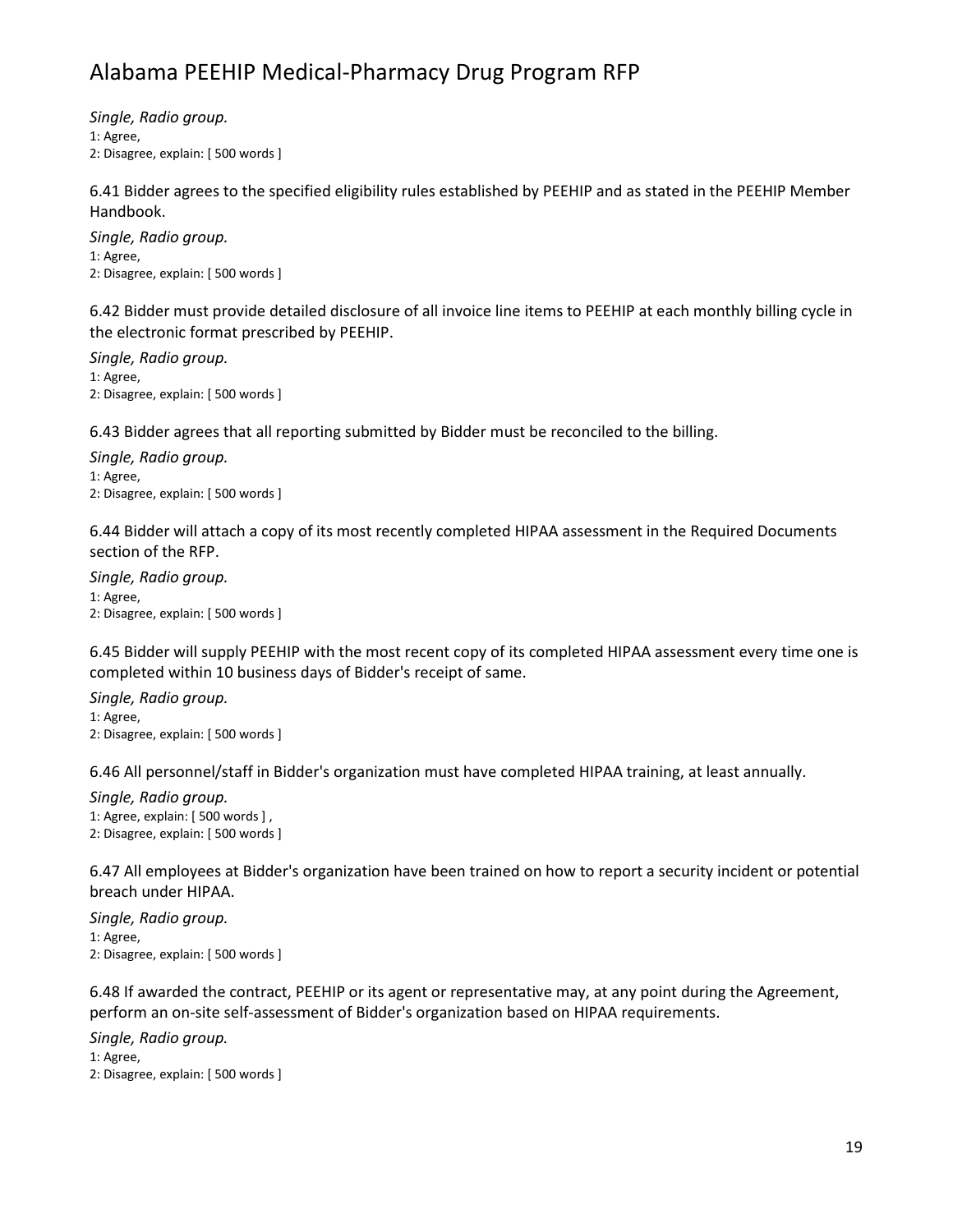6.49 Bidder has attached documents that indicate Bidder is in compliance with the PEEHIP Statement on HIPAA Compliance Document in the Additional Procurement Documents section of the RFP.

*Single, Radio group.* 1: Agree, 2: Disagree, explain: [ 500 words ]

6.50 Bidder has attached a copy of its Information Security Policy and Procedures in the Required Documents section of the RFP. These policies must apply to the systems, processes and personnel directly related to the work included in this contract and not for other subcontractors or lines of business.

*Single, Radio group.* 1: Agree, 2: Disagree, explain: [ 500 words ]

6.51 Bidder must be able to accept and process standard HIPAA-compliant enrollment data electronically, daily.

*Single, Radio group.* 1: Agree, 2: Disagree, explain: [ 500 words ]

6.52 Bidder agrees that PEEHIP owns its data and that such data will be considered proprietary and will not be shared, except at PEEHIP's request, with full knowledge and express written consent.

*Single, Radio group.* 1: Agree, 2: Disagree, explain: [ 500 words ]

6.53 Confirm that PEEHIP may terminate the agreement without cause for any reason at any point during the contract period.

*Single, Radio group.* 1: Confirmed, explain: [ 500 words ] , 2: Not confirmed, explain: [ 500 words ]

6.54 Confirm that all pricing guarantees will remain in effect should PEEHIP terminate the agreement midcontract year. Otherwise said, there will be no fees or penalties incurred by PEEHIP should they terminate the agreement during the contract period.

*Single, Radio group.* 1: Confirmed, explain: [ 500 words ] , 2: Not confirmed, explain: [ 500 words ]

6.55 Upon termination of the contract, Bidder must provide historical data to succeeding Bidder or PEEHIP, as directed, at no additional charge. Bidder must provide, at no additional cost to PEEHIP, up to five (5) files of historical data, for the three previous contract years, to any new Bidder selected by PEEHIP. Transition of data will begin immediately following notification of termination and must be complete within 90 days of that notification. Within 14 days of notification, bidder must provide files as of the notification date. Bidder must provide all data on a rolling basis at least once every 30 days thereafter until all PEEHIP data has been provided to the succeeding bidder or to PEEHIP as directed.

*Single, Radio group.* 1: Agree, 2: Disagree, explain: [ 500 words ]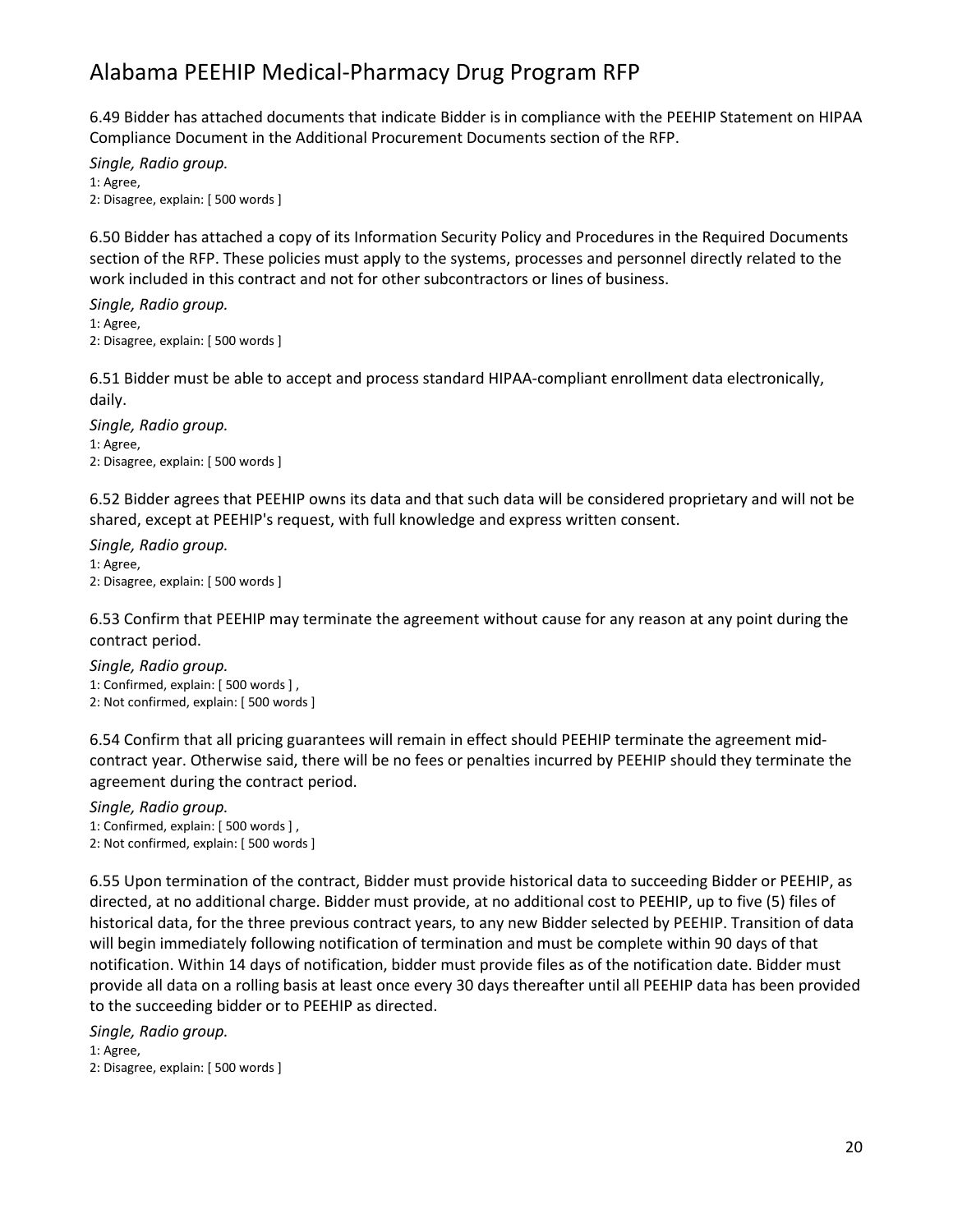6.56 Bidder must notify PEEHIP, in writing, immediately upon identification of system-related problems, programming problems or data transfer problems. Bidder must make every effort necessary to correct such problems within 48 hours regardless of the time or date to minimize any disruption to members.

*Single, Radio group.* 1: Agree, 2: Disagree, explain: [ 500 words ]

6.57 Bidder must provide operational and system redundancy and disaster recovery procedures to ensure disruption-free service in the Required Documents section of the RFP.

*Single, Radio group.* 1: Agree, 2: Disagree, explain: [ 500 words ]

6.58 Bidder must provide a dedicated Implementation Manager whose sole account is PEEHIP and who, in coordination with the dedicated Account Manager and PEEHIP Account Management team, will effectively manage the implementation of this program. The dedicated Implementation Manager must continue to support PEEHIP a minimum of 60 days after the implementation date of October 1, 2022, should PEEHIP desire. Such support includes, but is not limited to, weekly calls with PEEHIP and the designated Account Management team, maintenance of issue-tracking logs, and issue resolution. This support must be provided as part of the base administrative fees with no additional cost to PEEHIP.

*Single, Radio group.* 1: Agree, 2: Disagree, explain: [ 500 words ]

6.59 Bidder must have the ability to continuously accept "warm transfers" during business hours from PEEHIP to Bidder's call center(s) at no additional cost to PEEHIP.

*Single, Radio group.* 1: Agree, 2: Disagree, explain: [ 500 words ]

6.60 No loss/No gain: No covered PEEHIP members shall lose or gain coverage as a result of a vendor change.

*Single, Radio group.* 1: Agree, 2: Disagree, explain: [ 500 words ]

6.61 Bidder agrees to be audited by PEEHIP or an entity chosen by PEEHIP. The Bidder will cooperate with any outside audit firm PEEHIP selects to perform the audit. PEEHIP reserves the right to review and audit the operations of the Bidder, including the Bidder's internal control procedures and records, at any point during the life of the contract. Additionally, PEEHIP or its designated agent will be permitted to annually audit Bidder's performance under the contract, at no cost to PEEHIP, including, but not limited to, claims processing and payment, customer service, and banking and billing records to assure that claims subject to each proposed coverage are evaluated in accordance with the plan provision. If an audit identifies performance guarantees are not being met, PEEHIP will expect the Bidder to pay for follow-up audits to confirm resolution of any problem(s) that are uncovered during the initial audit. PEEHIP reserves this right to audit for the duration of the agreement and for a period of three (3) years following expiration or termination thereof.

*Single, Radio group.* 1: Agree,

2: Disagree, explain: [ 500 words ]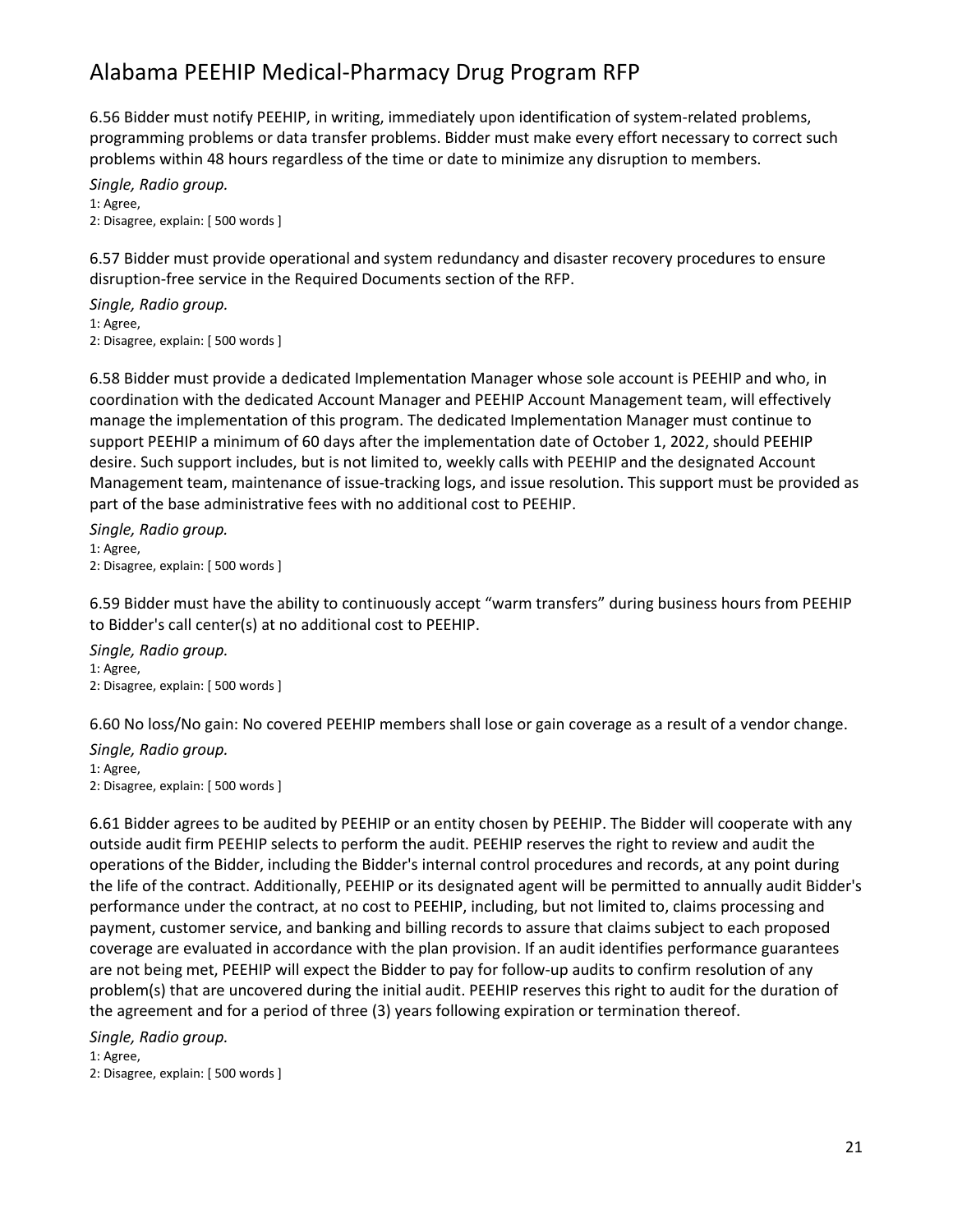6.62 All PEEHIP information disclosed during the proposal and contract term must remain strictly confidential unless disclosure is required by law.

```
Single, Radio group.
1: Agree,
2: Disagree, explain: [ 500 words ]
```
## **7 QUESTIONNAIRE FOR MEDICAL - PHARMACY DRUG PROGRAM**

#### **7.1 REFERENCES**

7.1.1 Provide three (3) current customer group health plan references for the *Status Quo Option*. At least one of these references must be a state-level plan with at least 150,000 covered lives.

|                                       | Company<br>Name | Contact<br>Name  | Contact<br><b>Title</b> | Telephone Email | <b>Address</b> | Contract<br>Start Date             | Products/Services<br><b>Offered</b> | Number<br>of<br>Lives<br>Covered |
|---------------------------------------|-----------------|------------------|-------------------------|-----------------|----------------|------------------------------------|-------------------------------------|----------------------------------|
| Reference 50 words.<br>$\vert$ 1      |                 | 50 words. 50     | words.                  |                 |                | 50 words. $ 50$ words. To the day. | 50 words.                           | Integer.                         |
| Reference 50 words.<br>$\overline{2}$ |                 | $50$ words. $50$ | words.                  |                 |                | 50 words. $ 50$ words. To the day. | 50 words.                           | Integer.                         |
| Reference 50 words.<br>3              |                 | $50$ words, $50$ | lwords.                 |                 |                | 50 words. $ 50$ words. To the day. | 50 words.                           | Integer.                         |

7.1.2 Provide three (3) current customer group health plan references for the *Vendor Proposed Option*. At least one of these references must be a state-level plan with at least 150,000 covered lives.

|                | Company<br><b>Name</b> | Contact<br>Name | Contact<br>Title | Telephone Email | <b>Address</b> | Contract<br>Start Date             | Products/Services<br>Offered | Number<br>lof<br>Lives<br>Covered |
|----------------|------------------------|-----------------|------------------|-----------------|----------------|------------------------------------|------------------------------|-----------------------------------|
| 1              | Reference 50 words.    | 50 words. 50    | lwords.          |                 |                | 50 words. $ 50$ words. To the day. | $50$ words.                  | Integer.                          |
| $\overline{2}$ | Reference 50 words.    | 50 words. 50    | lwords.          |                 |                | 50 words. $ 50$ words. To the day. | $50$ words.                  | Integer.                          |
| 3              | Reference 50 words.    | 50 words. 50    | lwords.          |                 |                | 50 words. $ 50$ words. To the day. | $50$ words.                  | Integer.                          |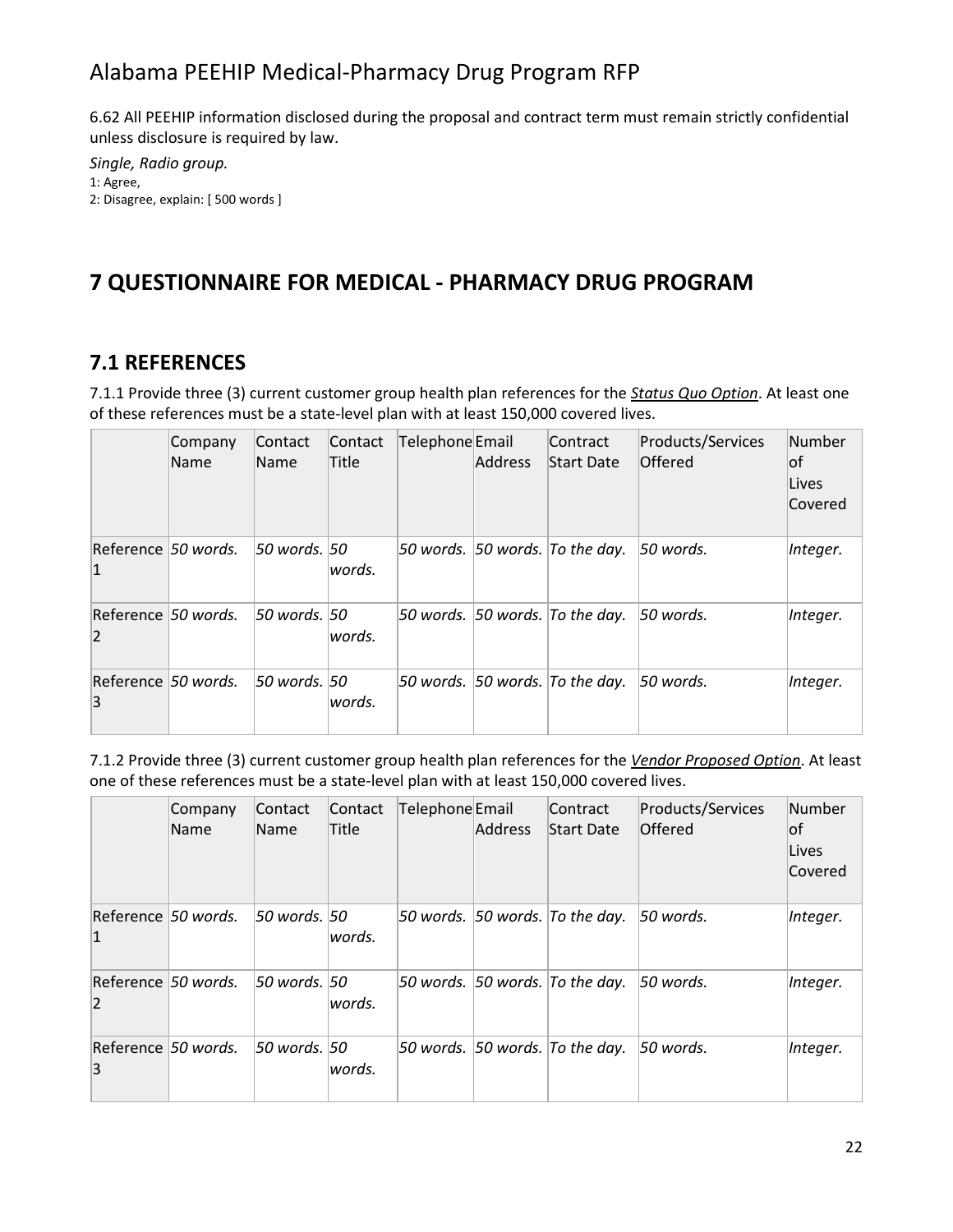7.1.3 Provide three (3) references of clients, for the *Status Quo Option*, who have disenrolled from your program, using former clients of similar size and industry for which you provided similar services and the reason or termination.

|                                | Name    | Name          | <b>Title</b> | Company Contact Contact Telephone Email |        | <b>Contract</b><br>Address Termination Offered<br>Date | Products/Services Number Reason for | lof<br>Lives<br>Covered | Termination        |
|--------------------------------|---------|---------------|--------------|-----------------------------------------|--------|--------------------------------------------------------|-------------------------------------|-------------------------|--------------------|
| Reference 50<br>1              | lwords. | 50<br>words.  | 50<br>words. | 50 words. 50                            | words. | To the day.                                            | 50 words.                           |                         | Integer. 50 words. |
| Reference 50<br>$\overline{2}$ | lwords. | 50<br>lwords. | 50<br>words. | 50 words. 50                            | words. | To the day.                                            | 50 words.                           |                         | Integer. 50 words. |
| Reference 50<br>3              | lwords. | 50<br>lwords. | 50<br>words. | 50 words. 50                            | words. | To the day.                                            | 50 words.                           |                         | Integer. 50 words. |

7.1.4 Provide three (3) references of clients, for the *Vendor Proposed Option*, who have disenrolled from your program, using former clients of similar size and industry for which you provided similar services and the reason or termination.

|                                | Name    | Name         | <b>Title</b> | Company Contact Contact Telephone Email |              | Contract<br>Address Termination Offered<br>Date | Products/Services Number Reason for | lof<br>Lives<br>Covered | Termination        |
|--------------------------------|---------|--------------|--------------|-----------------------------------------|--------------|-------------------------------------------------|-------------------------------------|-------------------------|--------------------|
| Reference 50<br>$\mathbf{1}$   | lwords. | 50<br>words. | 50<br>words. | 50 words. 50                            | words.       | To the day.                                     | 50 words.                           |                         | Integer. 50 words. |
| Reference 50<br>$\overline{2}$ | lwords. | 50<br>words. | 50<br>words. | 50 words.                               | 50<br>words. | To the day.                                     | 50 words.                           |                         | Integer. 50 words. |
| Reference 50<br>3              | lwords. | 50<br>words. | 50<br>words. | 50 words.                               | 50<br>words. | To the day.                                     | 50 words.                           |                         | Integer. 50 words. |

### **7.2 COMPANY OVERVIEW**

7.2.1 Please provide contact information for the individual authorized to answer questions regarding your response to the RFP.

| Contact Name  | 50 words. |
|---------------|-----------|
| Contact Title | 50 words. |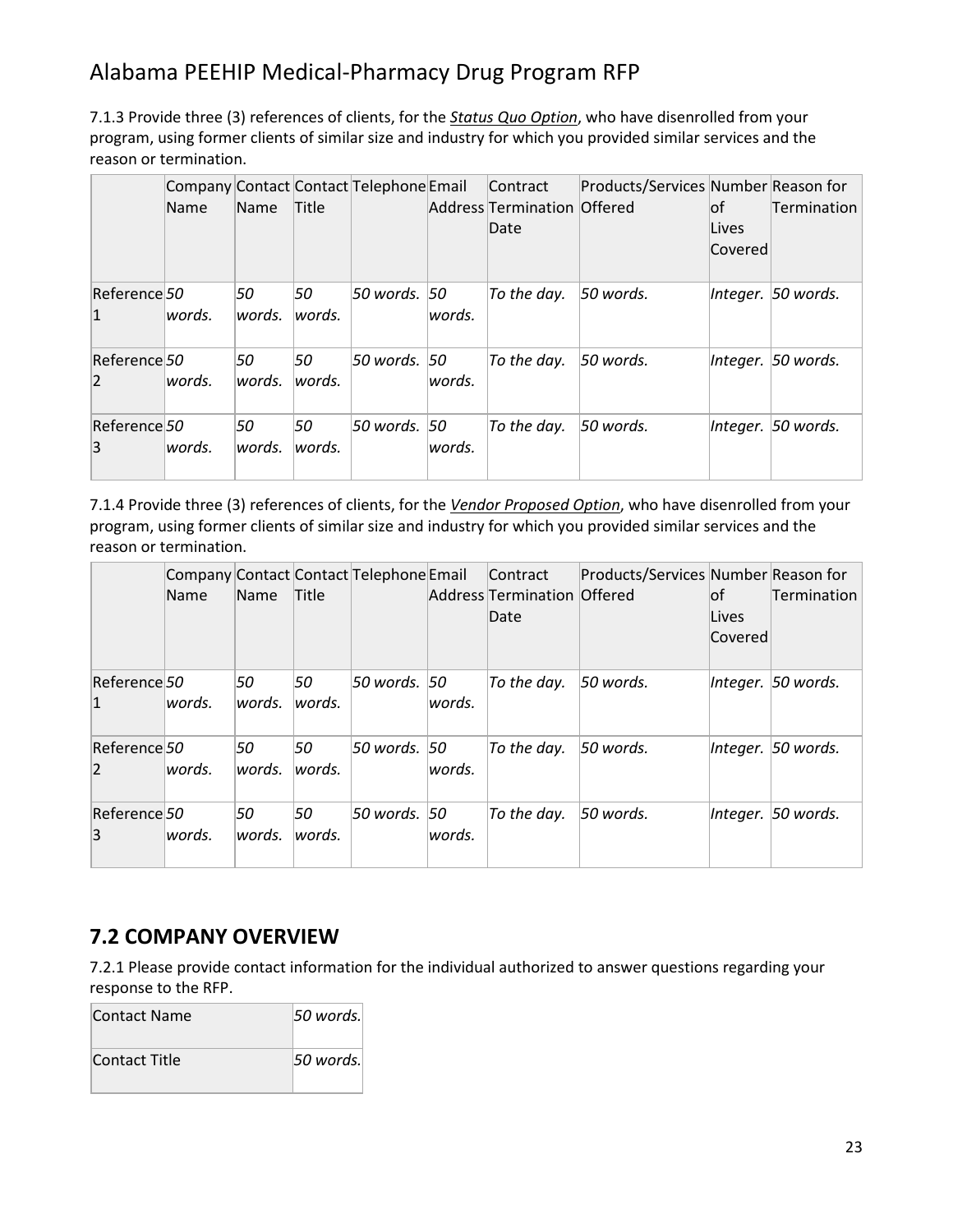| Address                             | 50 words. |
|-------------------------------------|-----------|
| Telephone Number                    | 50 words. |
| e-Mail Address                      | 50 words. |
| Company URL (web address) 50 words. |           |

#### 7.2.2 Please complete the following table:

|                                                               | <b>Response</b> |
|---------------------------------------------------------------|-----------------|
| Year Organization Established                                 | To the year.    |
| Total Lives Covered (2021)                                    | Integer.        |
| Percent Lives Covered from Top 10 Clients                     | Percent.        |
| Total Number of Your Organization's Employees (2021) Integer. |                 |

7.2.3 Provide names of all subcontractors along with type of services they will provide, the number of years your firm has utilized the subcontractor, and the contractual relationship between subcontractor and your company. Please use the table provided below.

|                                    |                                                | Name and Address Type of Service(s) Years Utilizing this Contractor Contractual Relationship |                                |
|------------------------------------|------------------------------------------------|----------------------------------------------------------------------------------------------|--------------------------------|
| $ 1.50$ words.<br>Nothing required | 50 words.<br>Nothing required Nothing required | 50 words.                                                                                    | .50 words.<br>Nothing required |
| $ 2.50$ words.<br>Nothing required | 50 words.<br>Nothing required Nothing required | 50 words.                                                                                    | 50 words.<br>Nothing required  |
| $3.50$ words.<br>Nothing required  | 50 words.<br>Nothing required Nothing required | 50 words.                                                                                    | 50 words.<br>Nothing required  |
| $ 4.50$ words.<br>Nothing required | 50 words.<br>Nothing required Nothing required | 50 words.                                                                                    | 50 words.<br>Nothing required  |
| $5.50$ words.<br>Nothing required  | 50 words.<br>Nothing required Nothing required | 50 words.                                                                                    | 50 words.<br>Nothing required  |

7.2.4 Describe your process for vetting the privacy, security, HIPAA compliance and readiness of your subcontractors.

*1000 words.*

7.2.5 Has your organization recently undergone any workforce realignments and/or experienced recent merger or acquisition activity? If so, please describe. Are there any anticipated changes in ownership or business developments, including but not limited to mergers, stock issues, and the acquisition of new venture capital? Please explain.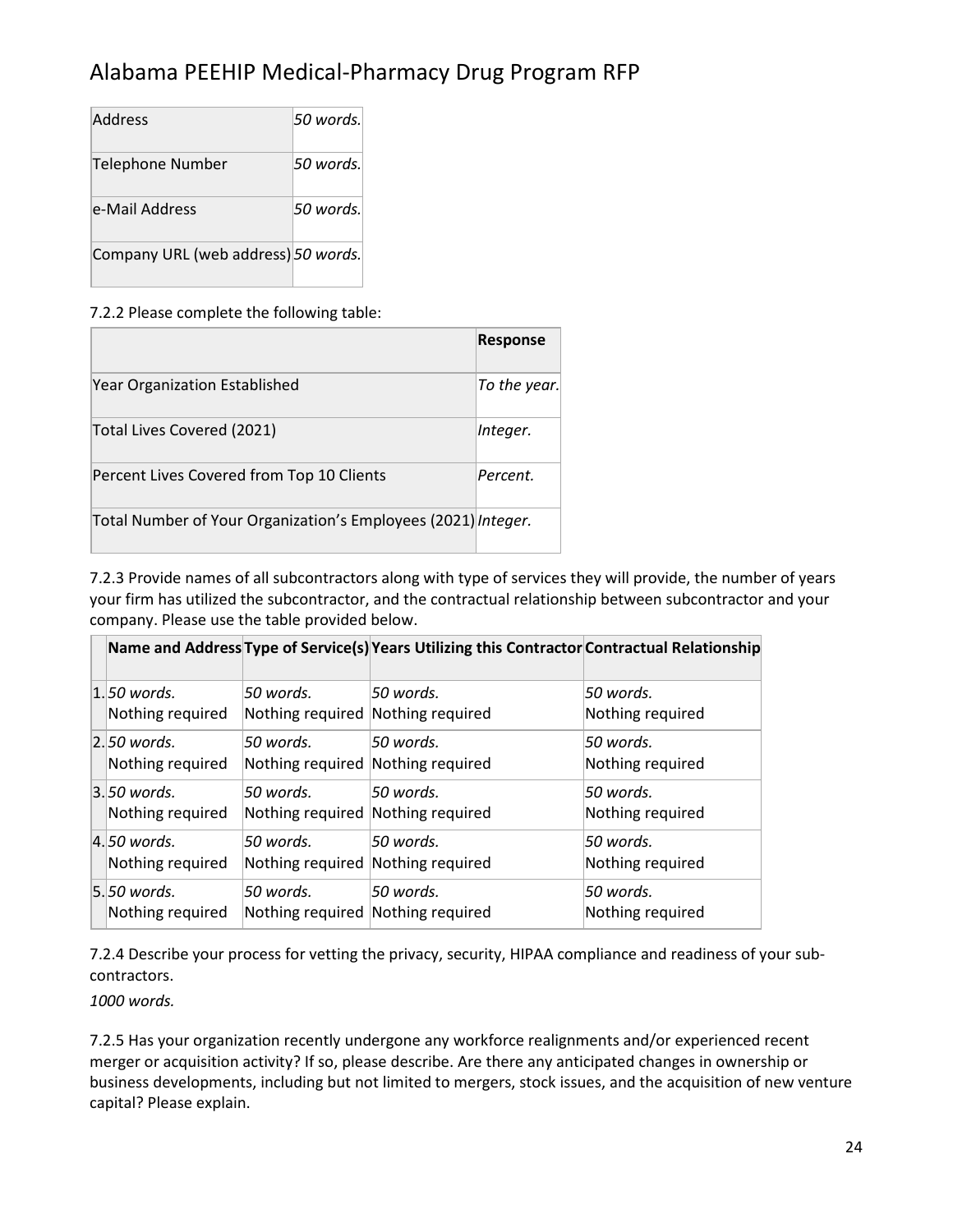*500 words.*

7.2.6 Please provide the most recent ratings and date of rating for your company by the major rating organizations.

|                                         | Rating | Date of Rating         |
|-----------------------------------------|--------|------------------------|
| Standard & Poors 10 words. To the year. |        |                        |
| Fitch                                   |        | 10 words. To the year. |
| A.M. Best                               |        | 10 words. To the year. |
| Moody's                                 |        | 10 words. To the year. |

7.2.7 Provide the following financial information:

|                                   | Response  |
|-----------------------------------|-----------|
| a. Current ratio                  | 50 words. |
| b. Days cash on hand 50 words.    |           |
| c. Debt to equity ratio 50 words. |           |

7.2.8 Describe any changes in the organizational structure (including, but not limited to demutualization, addition/deletion of claim offices, addition/removal of product lines, and staff reductions) that have occurred in your organization over the last twelve (12) months or are anticipated to occur in the next 24 months. *500 words.*

7.2.9 Describe any staff relocations, computer system changes/upgrades, program changes, or telephone system changes in process at this time or proposed within the next 12-24 months. *500 words.*

7.2.10 Describe any parent/subsidiary relationship.

*500 words.*

7.2.11 Indicate how many years your organization has been in the business of providing the coverage(s) for which you are submitting a proposal, for the Status Quo Option.

*Single, Pull-down list.* 1: More than 10 years, 2: 5-10 years, 3: 1-4 years

7.2.12 Indicate how many years your organization has been in the business of providing the coverage(s) for which you are submitting a proposal, for the Vendor Proposed Option.

*Single, Pull-down list.* 1: More than 10 years, 2: 5-10 years, 3: 1-4 years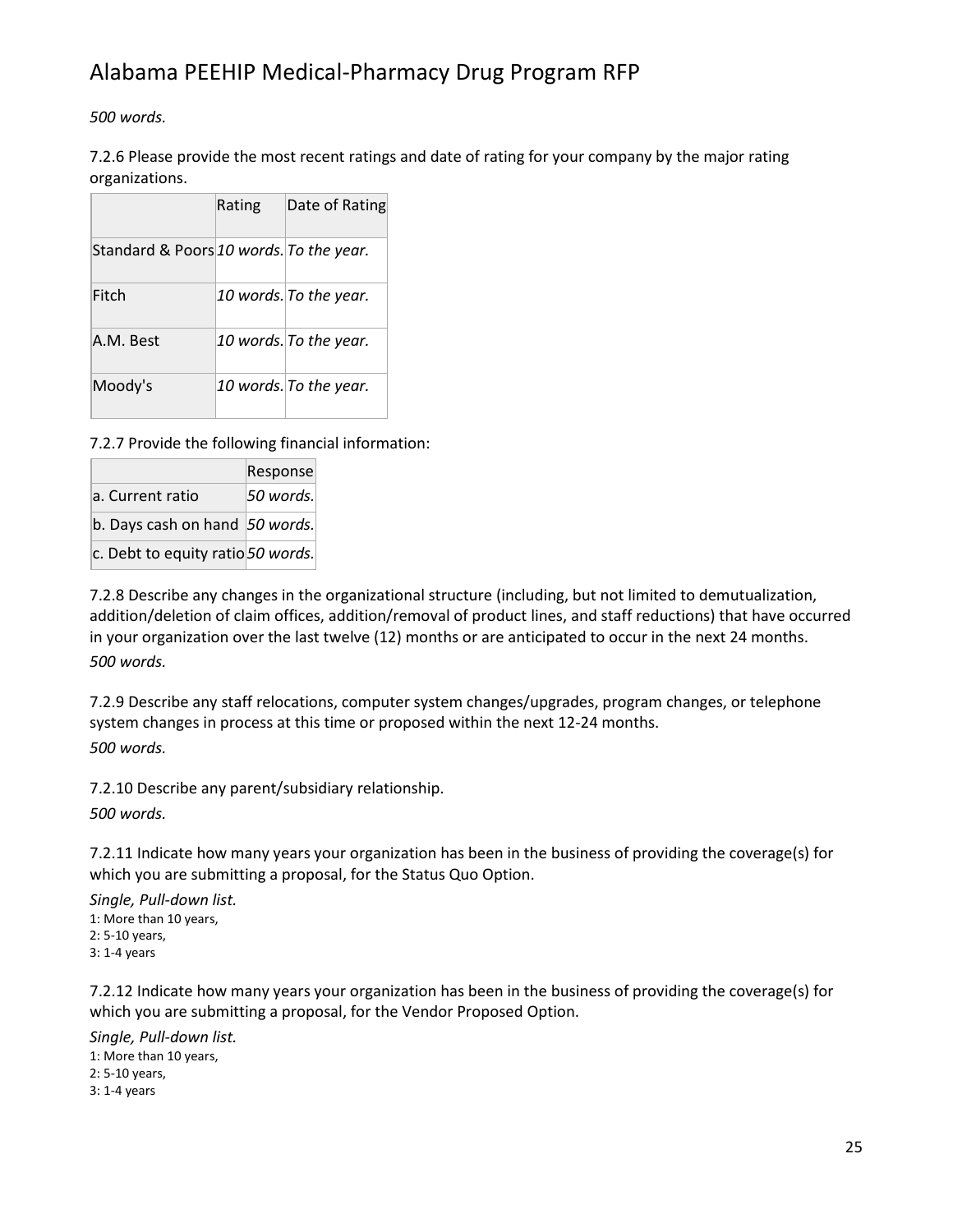7.2.13 Indicate how many years your organization has been in the business of providing the coverage(s) for which you are submitting a proposal, for the Status Quo Option.

*Single, Pull-down list.* 1: More than 10 years, 2: 5-10 years, 3: 1-4 years

7.2.14 Indicate how many years your organization has been in the business of providing the coverage(s) for which you are submitting a proposal, for the Vendor Proposed Option.

*Single, Pull-down list.* 1: More than 10 years, 2: 5-10 years, 3: 1-4 years

7.2.15 Does your company have any administrative, regulatory, judicial actions or investigations regarding past or current activities? If yes, please explain.

*Single, Radio group.* 1: Yes: [ 500 words ] , 2: No

7.2.16 Is your organization:

*Single, Radio group.* 1: Privately held, 2: Publicly traded, 3: A Mutual Holding Company, 4: Other. Please describe: [ 500 words ]

7.2.17 What fidelity and surety insurance or bond coverage do you carry or would you recommend to protect PEEHIP? Specifically, describe the type and amount of the fidelity bond, which would protect PEEHIP in the event of a loss.

*500 words.*

7.2.18 Please provide the following information: a. A statement of whether the Bidder or any of the Bidder's employees, agents, independent contractors, or subcontractors have been convicted of, pled guilty to, or pled nolo contendere to any felony, and if so, an explanation providing relevant details. b. A statement of whether there is any concluded or pending litigation against the Bidder or Bidder's employees related to a contract engagement; and if such litigation exists, an attached opinion of counsel as to whether the pending litigation will impair the firm's performance in a contract under this RFP. c. A statement of whether the Bidder or any of the Bidder's business associates have reported a HIPAA breach involving 500 or more individuals in a given state or jurisdiction. d. A statement on how Bidder vets employees and\or contract personnel to ensure workforce clearance procedures are followed under HIPAA. e. A statement as to whether, in the last ten years, Bidder or any of its subcontractors has filed (or had filed against it) any bankruptcy or insolvency proceeding, whether voluntary or involuntary, or undergone the appointment of a receiver, trustee, or assignee for the benefit of creditors; and if so, an explanation providing relevant details. *500 words.*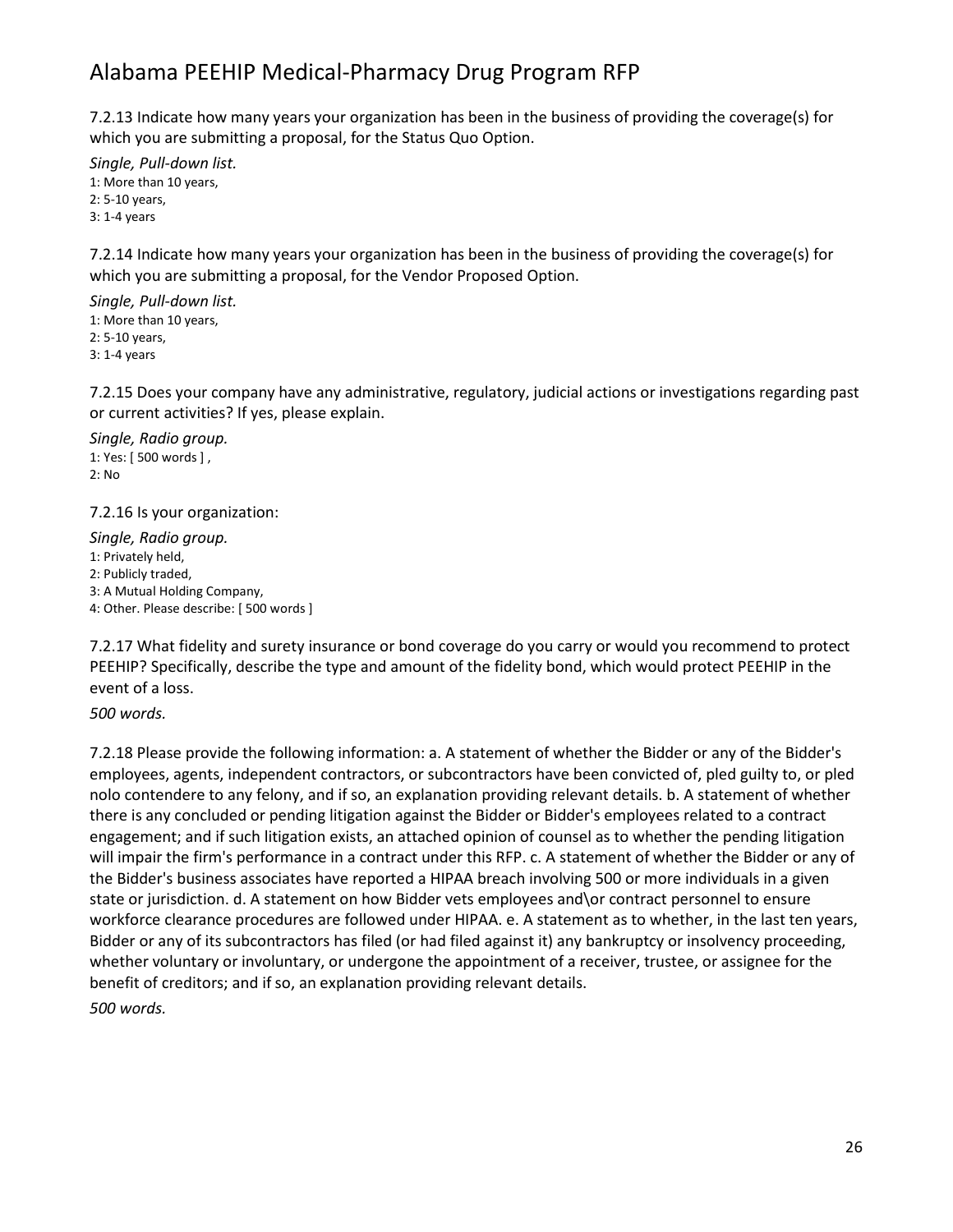## **7.3 ORGANIZATIONAL EXPERIENCE**

7.3.1 Describe your organization's ability to manage high-cost medications that are typically billed under the medical benefit.

*500 words.*

7.3.2 For the Status Quo Option, how long has your organization been managing Medical-Pharmacy Drugs on behalf of self-funded clients that are covered under the medical benefit? *500 words.*

7.3.3 For the Vendor Proposed Option, how long has your organization been managing Medical-Pharmacy Drugs and processing them under the outpatient pharmacy benefit? *500 words.*

7.3.4 For the Status Quo Option, how many clients have enrolled in your programs? How many lives? *500 words.*

7.3.5 For the Vendor Proposed Option, how many clients have enrolled in your programs? How many lives? *500 words.*

7.3.6 For the Status Quo Option, what has been the achieved savings across your book of business on a per-life basis?

*500 words.*

7.3.7 For the Vendor Proposed Option, what has been the achieved savings across your book of business on a per-life basis?

*500 words.*

### **7.4 MEMBER SERVICES**

7.4.1 Please describe the hours and days the Members Services unit will have live representatives available to PEEHIP members. At a minimum, Vendor shall provide a toll-free telephone number and TDD access for customer service that will be available at least from 8:00 am to 5:00 pm (Central Time) Monday through Friday, except for observed Vendor holidays.

*500 words.*

7.4.2 Confirm each of the following:

| <b>Member Services</b>                                                                                               | Response                                    |
|----------------------------------------------------------------------------------------------------------------------|---------------------------------------------|
| a. Bidders will operate a dedicated member services unit to answer questions from PEEHIP's Single, Radio<br>members. | group.<br>1: Confirmed,<br>2: Not confirmed |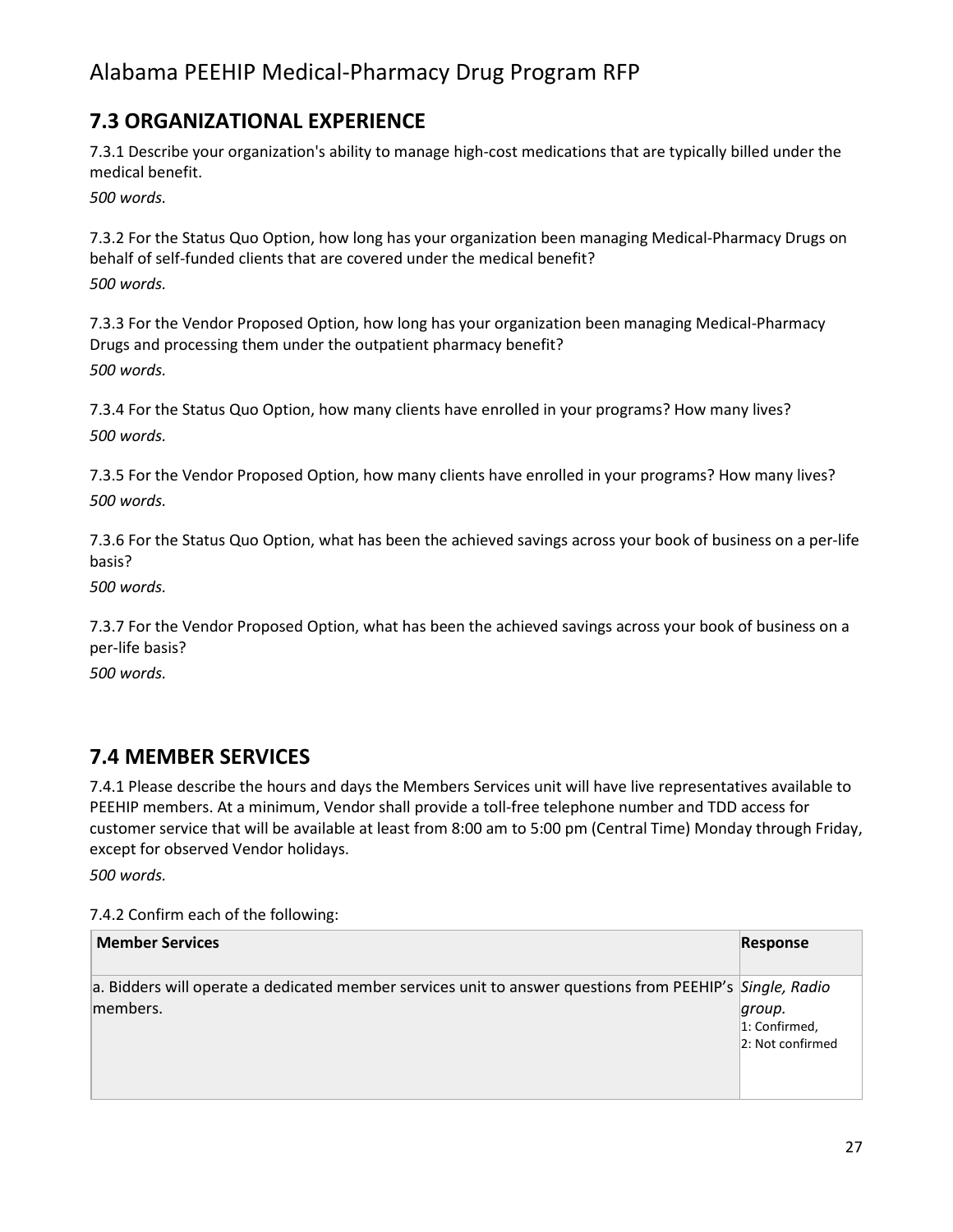| b. Bidders will operate a toll-free dedicated member services telephone line to answer<br>questions from PEEHIP's members. | Single, Radio<br>group.<br>1: Confirmed,<br>2: Not confirmed |
|----------------------------------------------------------------------------------------------------------------------------|--------------------------------------------------------------|
| c. Bidders will have special telephone features for the hearing impaired.                                                  | Single, Radio<br>group.<br>1: Confirmed,<br>2: Not confirmed |
| d. Resources will be available to assist non-English speaking callers through a translation<br>service.                    | Single, Radio<br>group.<br>1: Confirmed,<br>2: Not confirmed |
| e. All calls will be recorded and kept for 24 months and made available for PEEHIP's review<br>upon request.               | Single, Radio<br>group.<br>1: Confirmed,<br>2: Not confirmed |
| f. MSR will warm or soft transfer members to other service areas or Vendors including<br>PEEHIP, if necessary.             | Single, Radio<br>group.<br>1: Confirmed,<br>2: Not confirmed |
| g. Members will be able to opt out of the Interactive Voice Response (IVR) to speak with a<br>live MSR.                    | Single, Radio<br>group.<br>1: Confirmed,<br>2: Not confirmed |

7.4.3 Please provide the geographic location of the Member Service unit(s) that will be servicing PEEHIP's members. Will this service be outsourced? If so, provide the name of the outsourcer. *500 words.*

7.4.4 How large is your Member Service Department? How many employees work exclusively in this department?

*500 words.*

7.4.5 What is the process for referring calls to a customer service representative? Do all customer service representatives reside in the US?

*500 words.*

7.4.6 How are calls "after hours" of operation handled?

*Single, Radio group.* 1: Voice mail, 2: No service, 3: Full service – 24/7, 4: Some extended hours for calls, 5: Other, please specify: [ 500 words ]

7.4.7 Describe how you can provide PEEHIP's staff call monitoring capability for live and/or recorded calls remotely and on-site. If recorded calls, confirm that you will allow PEEHIP to select a sampling on a weekly basis. Please describe if your organization's system can allow PEEHIP staff to hear a specific call made to your call center if the PEEHIP staff person can provide the date, time, and MSR involved.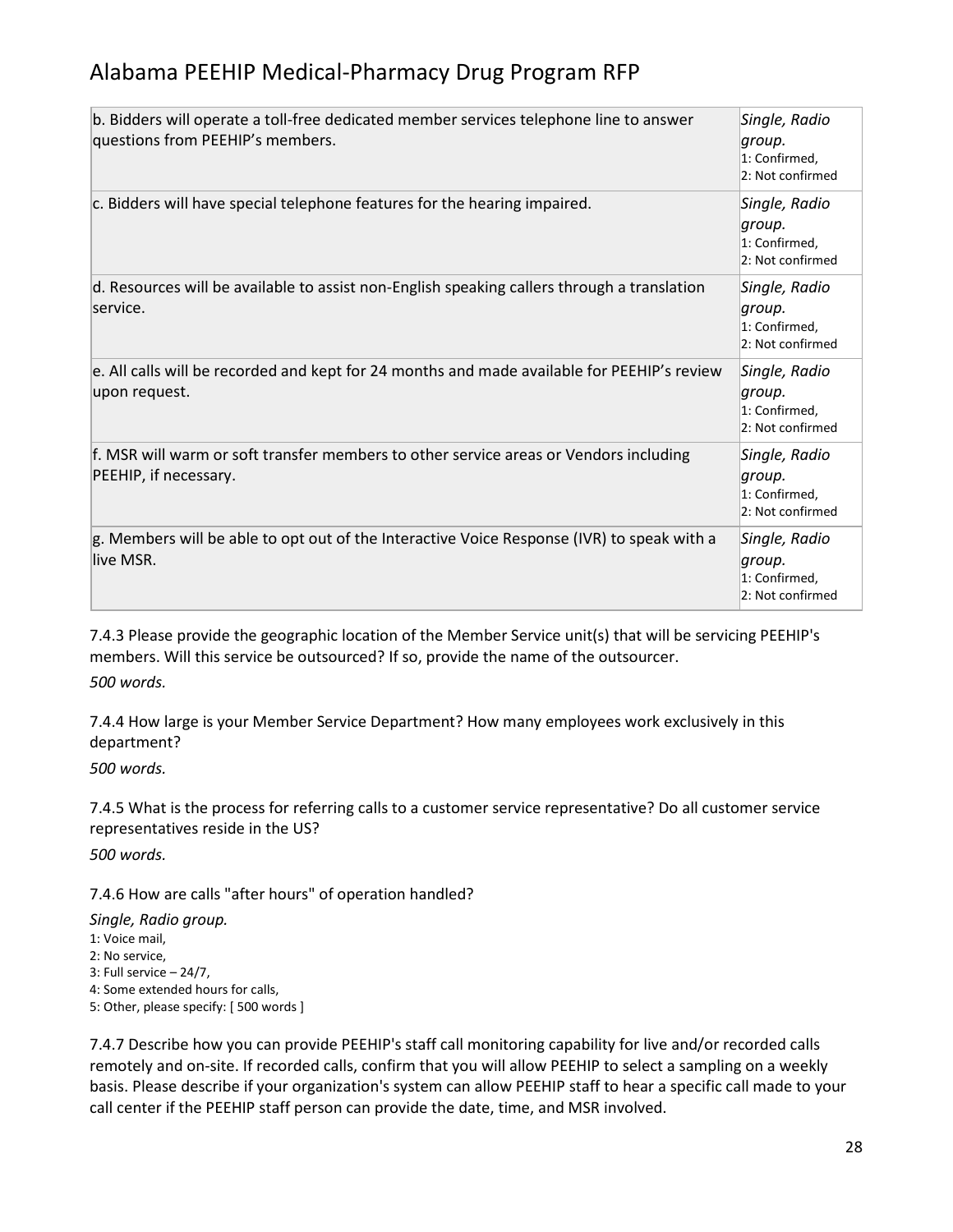*500 words.*

7.4.8 Describe the escalation process for Member Service satisfaction and complaints. *500 words.*

7.4.9 Describe the tools or functionalities available on your member website. *500 words.*

7.4.10 Complete the table below regarding ID Cards:

|                                                                                                                                                                                                                                                                     | <b>Response</b>                                                                                                               | <b>Comments</b> |
|---------------------------------------------------------------------------------------------------------------------------------------------------------------------------------------------------------------------------------------------------------------------|-------------------------------------------------------------------------------------------------------------------------------|-----------------|
| a. Confirm that you will issue a member ID card and mail, via surface mail, to<br>covered Members within ten (10) business days following the enrollment period.                                                                                                    | Single, Pull-down 500 words.<br>list.<br>1: Confirmed,<br>explain in<br>comments,<br>2: Not confirmed,<br>explain in comments |                 |
| b. Confirm that all PEEHIP covered members will have a valid ID card in hand<br>prior to October 1, 2022.                                                                                                                                                           | Single, Pull-down 500 words.<br>list.<br>1: Confirmed,<br>explain in<br>comments,<br>2: Not confirmed,<br>explain in comments |                 |
| c. Confirm that you will re-issue the member ID card within five (5) business days Single, Pull-down 500 words.<br>of notification that a member has lost a card, or for any reason that results in a<br>change to the information disclosed on the member ID card. | list.<br>1: Confirmed,<br>explain in<br>comments,<br>2: Not confirmed,<br>explain in comments                                 |                 |
| d. Confirm extra ID cards will be available for a dependent child away from home Single, Pull-down 500 words.<br>attending school or residing out of area.                                                                                                          | list.<br>1: Confirmed,<br>explain in<br>comments,<br>2: Not confirmed,<br>explain in comments                                 |                 |
| e. Confirm that ID cards will be subject to final approval by PEEHIP.                                                                                                                                                                                               | Single, Pull-down 500 words.<br>list.<br>1: Confirmed,<br>explain in<br>comments,<br>2: Not confirmed,<br>explain in comments |                 |
| f. How soon after eligibility data is successfully loaded will a member be able to<br>print a temporary ID card from your web portal?                                                                                                                               | 500 words.                                                                                                                    |                 |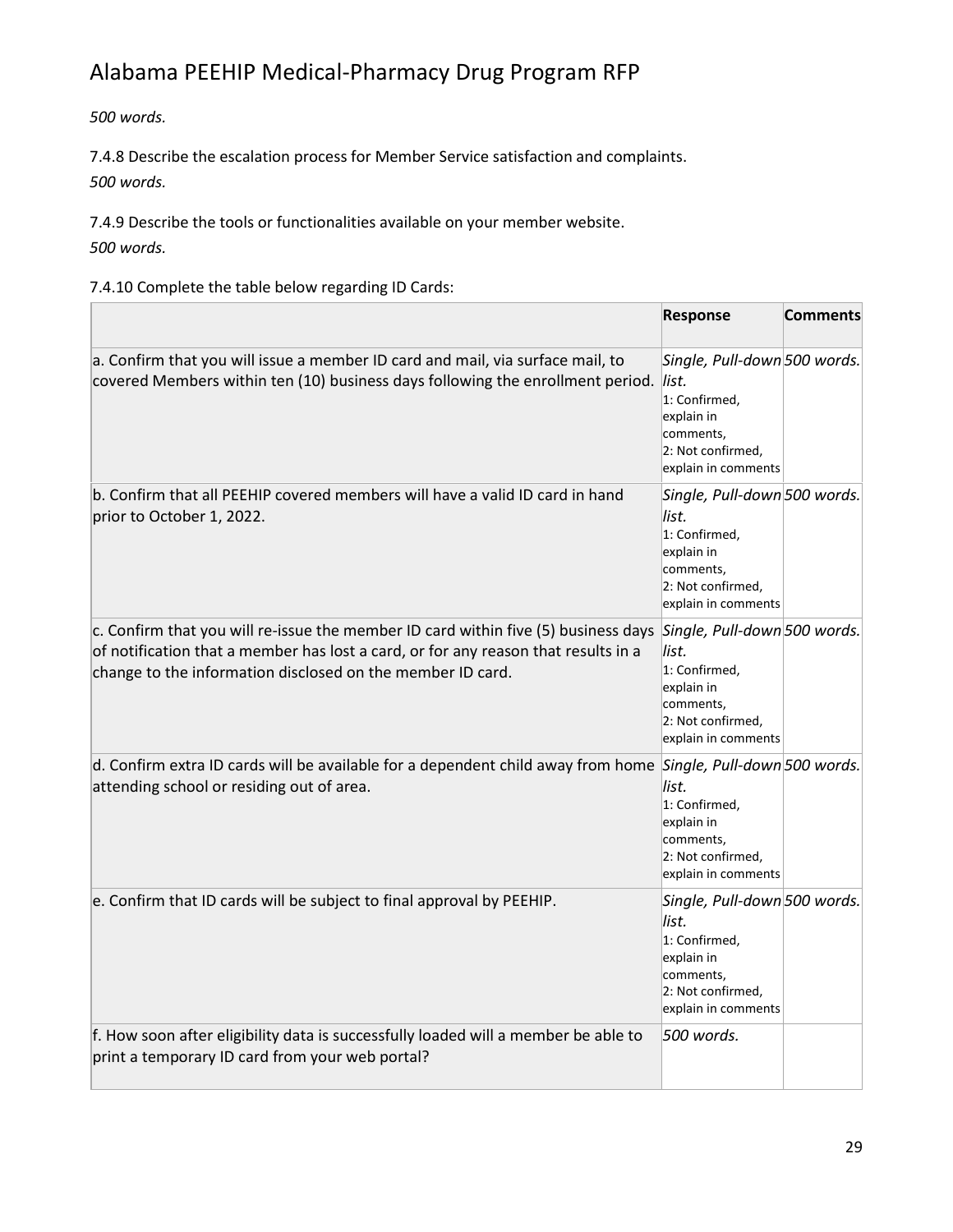| g. Indicate how many ID cards you will mail to subscribers who have family | 1500 words. |  |
|----------------------------------------------------------------------------|-------------|--|
| coverage, at no additional charge.                                         |             |  |
|                                                                            |             |  |

7.4.11 Do you use an outside vendor to print the ID cards? If yes, what security measures are in place to prevent a breach.

*500 words.*

7.4.12 If your organization has experienced a security breach as a result of an outside ID card vendor, describe the breach and how your organization achieved resolution.

*500 words.*

7.4.13 Confirm your member website is maintained for HIPAA compliance.

*Single, Pull-down list.* 1: Confirmed, explain: [500 words], 2: Not confirmed, explain: [ 500 words ]

7.4.14 Describe your mobile application and how it is designed to serve a senior membership.

*500 words.*

7.4.15 Describe your organization's Member Satisfaction Surveys and provide the most recent results. *500 words.*

## **7.5 ACCOUNT MANAGEMENT/ CLIENT SERVICES**

7.5.1 Please provide contact information for the Account Executive that will be assigned to this engagement.

|                                      | Response   |
|--------------------------------------|------------|
| <b>Company Name</b>                  | 100 words. |
| Contact Name                         | 100 words. |
| Contact Title                        | 100 words. |
| Address                              | 100 words. |
| Office Number                        | 50 words.  |
| Mobile Number                        | 50 words.  |
| e-Mail Address                       | 100 words. |
| Company URL (web address) 100 words. |            |

7.5.2 Identify the key Account Management team you propose to work on this account and provide an organization chart, including names and titles, of management and key personnel that will be responsible for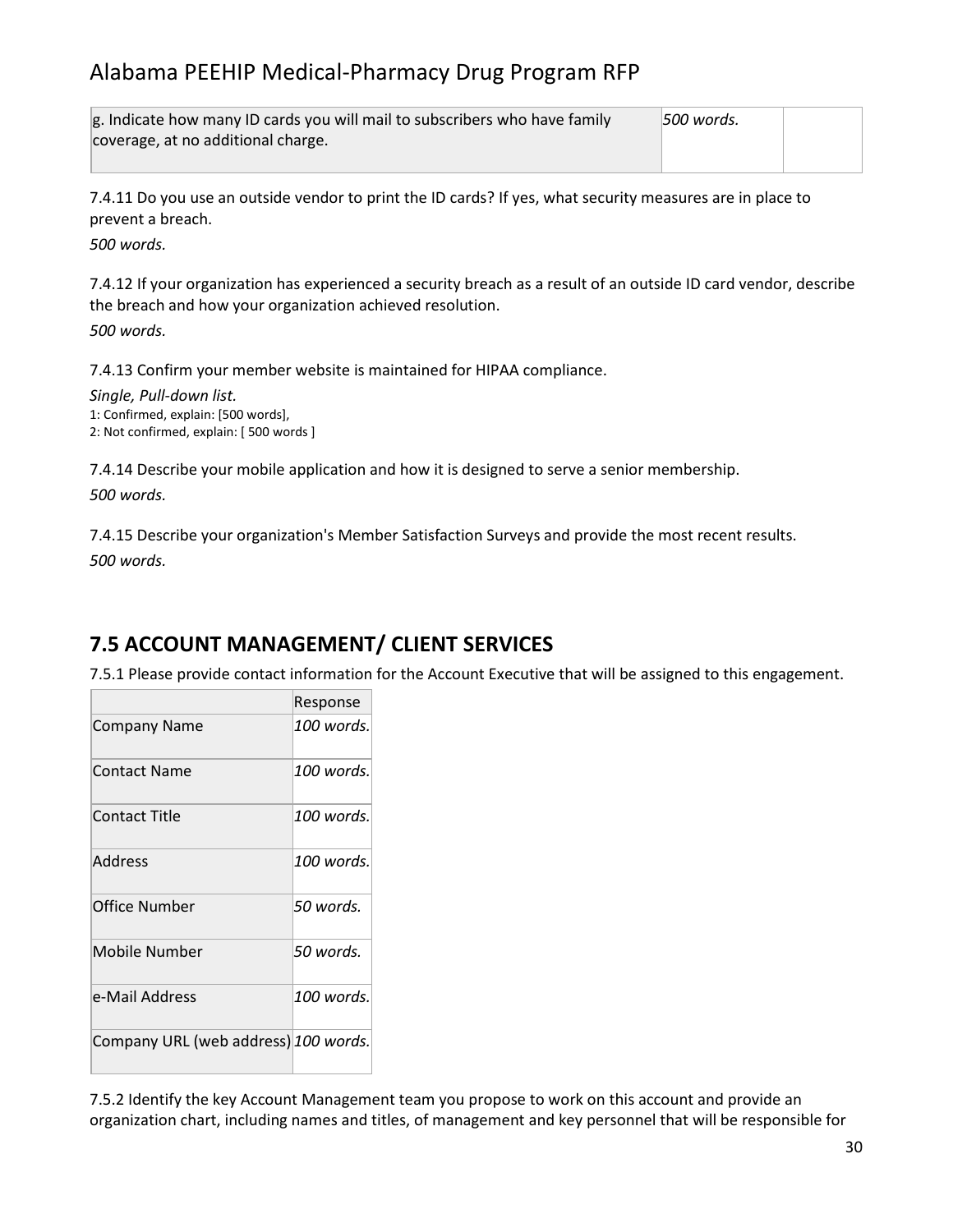account management. Some positions may be dedicated and others may be designated. For the purpose of this RFP, "Dedicated" is defined as the Bidder's staff members who are solely assigned to perform Services in furtherance of this Contract, which means the Bidder does not assign them to work for any other client or customer. "Designated" is defined as the Bidder's staff members who are assigned to perform Services in furtherance of this Contract but may also be assigned to work for other clients or customers. Please indicate which positions are Dedicated vs. Designated.

*500 words.*

|                                     | Contact<br>Name | Years of<br>experience | Years of<br>service with<br>your firm | Currently employed by<br>your firm or will be<br>recruited on Contract<br>Award?       | Number of accounts this<br>employee will be<br>servicing in addition to<br><b>PEEHIP</b> |
|-------------------------------------|-----------------|------------------------|---------------------------------------|----------------------------------------------------------------------------------------|------------------------------------------------------------------------------------------|
| <b>Account Executive</b>            | 20<br>words.    | Integer.               | Integer.                              | Single, Pull-down list.<br>1: Currently employed,<br>2: Recruited on Contract<br>Award | Integer.                                                                                 |
| <b>Account Manager</b>              | 20<br>words.    | Integer.               | Integer.                              | Single, Pull-down list.<br>1: Currently employed,<br>2: Recruited on Contract<br>Award | Integer.                                                                                 |
| Lead<br>Actuary/Underwriter         | 20<br>words.    | Integer.               | Integer.                              | Single, Pull-down list.<br>1: Currently employed,<br>2: Recruited on Contract<br>Award | Integer.                                                                                 |
| <b>Clinical Account</b><br>Director | 20<br>words.    | Integer.               | Integer.                              | Single, Pull-down list.<br>1: Currently employed,<br>2: Recruited on Contract<br>Award | Integer.                                                                                 |
| <b>Operations Director</b>          | 20<br>words.    | Integer.               | Integer.                              | Single, Pull-down list.<br>1: Currently employed,<br>2: Recruited on Contract<br>Award | Integer.                                                                                 |
| Implementation<br>Manager           | 20<br>words.    | Integer.               | Integer.                              | Single, Pull-down list.<br>1: Currently employed,<br>2: Recruited on Contract<br>Award | Integer.                                                                                 |
| Systems/I.T. Analyst                | 20<br>words.    | Integer.               | Integer.                              | Single, Pull-down list.<br>1: Currently employed,<br>2: Recruited on Contract<br>Award | Integer.                                                                                 |
| Other                               | 20<br>words.    | Integer.               | Integer.                              | Single, Pull-down list.<br>1: Currently employed,<br>2: Recruited on Contract<br>Award | Integer.                                                                                 |

7.5.3 Please complete the table below regarding staffing of this account.

7.5.4 Confirm your Account Team will include a dedicated clinical resource to work with PEEHIP management to better manage their prescription drugs covered through the medical benefit.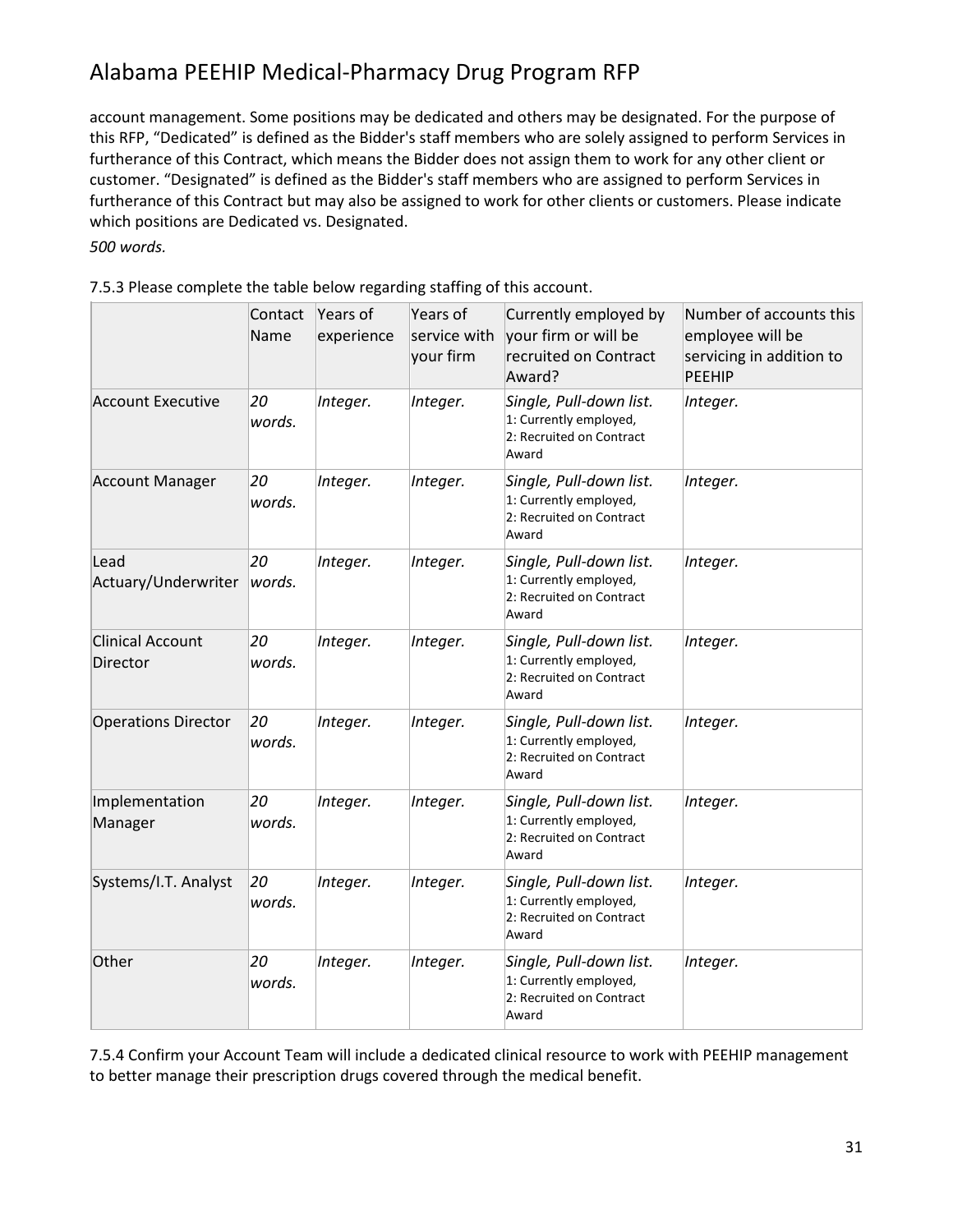*Single, Radio group.*

1: Confirmed, [ 500 words ] ,

2: Not Confirmed, [ 500 words ]

#### 7.5.5 What was the turnover rate for your group Account Management staff in 2019, 2020 and 2021?

| Account Management Staff Turnover Response |          |
|--------------------------------------------|----------|
| 2019                                       | Percent. |
| 2020                                       | Percent. |
| 2021                                       | Percent. |

7.5.6 Confirm that you will provide an Account Executive and a backup account staff member that will handle ALL service matters related to the operation of the program.

*Single, Radio group.*

1: Confirmed, explain: [ 500 words ] , 2: Not confirmed, explain: [ 500 words ]

7.5.7 Confirm that you will respond to all PEEHIP inquiries within one (1) business day.

*Single, Radio group.* 1: Confirmed, explain: [ 500 words ] ,

2: Not confirmed, explain: [ 500 words ]

7.5.8 Describe your firm's process to escalate problems or concerns through the corporate structure to facilitate resolution of issues. Discuss how you will track such problems or concerns and report them to PEEHIP.

*500 words.*

7.5.9 What influence does the client account management team have within the call center, particularly if the client is reporting an issue to Account Management? How does the Account Management team address the issues with the call center to get resolution?

*500 words.*

7.5.10 Confirm that you will provide an annual Account Management satisfaction score card to PEEHIP so that PEEHIP can assess your performance. Please upload a sample of your annual score card.

*Single, Radio group.*

1: Confirmed, uploaded to Proposal Tech, explain: [ 500 words ] ,

2: Confirmed, not uploaded to Proposal Tech, explain: [ 500 words ] ,

3: Not confirmed, explain: [ 500 words ]

7.5.11 Confirm that your team will attend on-site quarterly meetings with PEEHIP to present current plan and service performance, address any recent issues/challenges encountered, suggest potential savings opportunities, and discuss other pertinent topics to be identified prior to each meeting. At a minimum, PEEHIP requests that an account team member closely involved in the daily operations of the PEEHIP account and an executive-level team member with oversight responsibility attend all quarterly meetings. The mid-year and year-end meetings are expected to provide more robust, detailed plan metrics, observations, and consultative discussion.

*Single, Radio group.*

1: Confirmed, explain: [ 500 words ] , 2: Not confirmed, explain: [ 500 words ]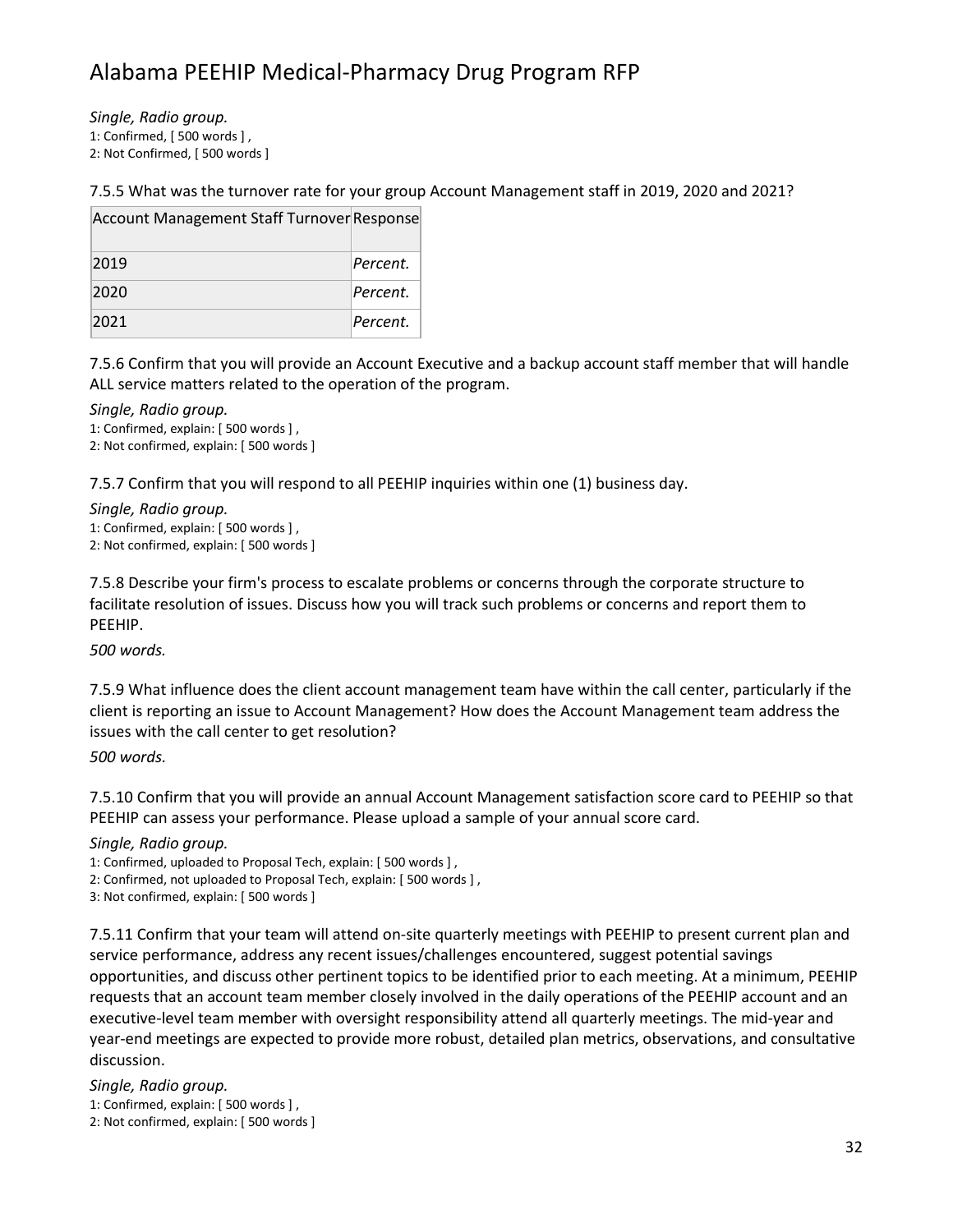7.5.12 Confirm you will lead bi-weekly calls to review all new drugs to market, high dollar claims, identifying high-cost low-value outliers for exclusion, identifying the lowest cost site of care, etc.

*Single, Radio group.* 1: Confirmed, [ 500 words ] , 2: Not Confirmed, [ 500 words ]

7.5.13 Confirm that your team will attend PEEHIP's Board meetings, if requested by PEEHIP, at your expense.

*Single, Radio group.* 1: Confirmed, explain: [ 500 words ] , 2: Not confirmed, explain: [ 500 words ]

7.5.14 Do your services include legislative updates to plan sponsors?

*Single, Radio group.* 1: Yes – included in Standard Fees, 2: Yes – for Additional Charge, 3: No

7.5.15 Discuss how you will notify PEEHIP when you first identify significant issues that cause member disruption. How will you track the issue through to resolution while keeping PEEHIP updated on status? *500 words.*

7.5.16 Discuss how your firm will notify PEEHIP when you first identify significant issues that cause provider disruption. How will you track the issue through to resolution while keeping PEEHIP updated on status? *500 words.*

7.5.17 Describe your client web portal. What tools and capabilities are available to PEEHIP staff? *500 words.*

7.5.18 Will you make available to PEEHIP staff and its designees the on-line claims query/reporting tool for the purposes of standard and ad-hoc report generation and queries? If yes, how soon after the end of each month are claims reports available?

*500 words.*

### **7.6 CONTRACTING AND UTILIZATION MANAGEMENT**

7.6.1 Provide a copy of your executable contract for PEEHIP's ability to redline.

*Single, Pull-down list.* 1: Attached, 2: Not Attached

7.6.2 For the Status Quo Option, describe your process for partnering with PEEHIP's medical vendors to administer this Medical-Pharmacy Drug program. *500 words.*

7.6.3 For the Vendor Proposed Option, describe your process for partnering with PEEHIP's medical vendors to administer this Medical-Pharmacy Drug program.

*500 words.*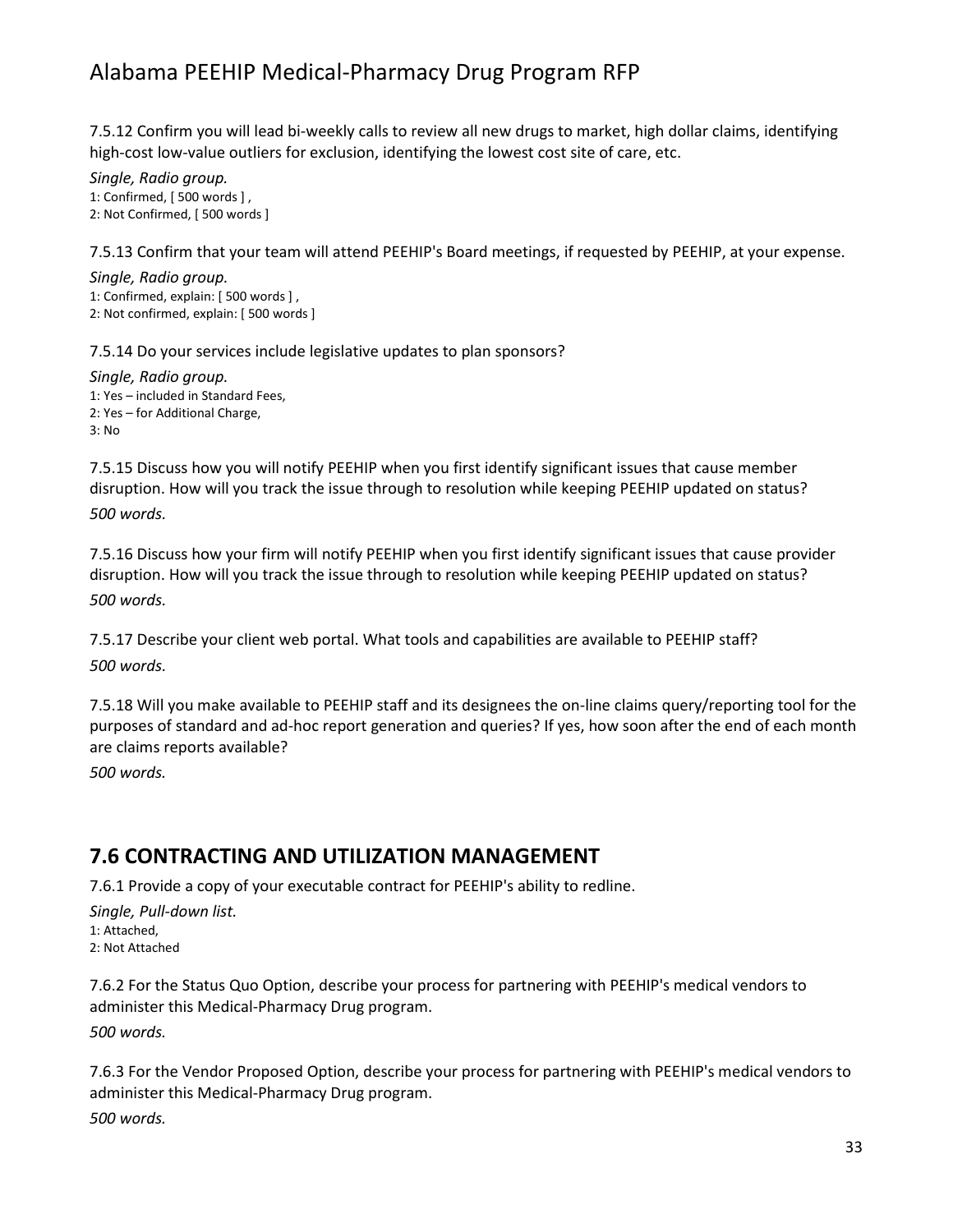7.6.4 For the Status Quo Option, describe your process for coordinating pre-certification and medical necessity reviews with PEEHIP's medical vendor. Who will be responsible for the final determination? Describe your ability to partner with AIM for the oncology reviews. *500 words.*

7.6.5 For the Vendor Proposed Option, describe your process for coordinating pre-certification and medical necessity reviews with PEEHIP's medical vendor. Who will be responsible for the final determination? Describe your ability to partner with AIM for certain oncology reviews.

*500 words.*

7.6.6 For the Status Quo Option, describe your standard UM and PA criteria for managing Medical-Drugs. Based on the external information provided at the beginning of this RFP, describe the differences in your standard UM and PA criteria compared to the current PEEHIP criteria. *500 words.*

7.6.7 For the Vendor Proposed Option, describe your standard UM and PA criteria for managing Medical-Drugs. Based on the external information provided at the beginning of this RFP, describe the differences in your standard UM and PA criteria compared to the current PEEHIP criteria. *500 words.*

7.6.8 At PEEHIP's request, confirm your organization will create custom UM and PA criteria.

*Single, Radio group.* 1: Confirmed, explain: [ 500 words ] , 2: Not confirmed, explain: [ 500 words ]

7.6.9 Confirm that your utilization management programs for Medical-Pharmacy Drugs are clinically and financially sound, acknowledging that the program criteria PEEHIP may request could be more robust and stringent than the standard program you normally implement.

*Single, Radio group.* 1: Confirmed, explain: [ 500 words ] , 2: Not confirmed, explain: [ 500 words ]

7.6.10 For both options, describe how you manage and/or influence utilization of the most appropriate and cost-efficient site of care for administration of prescription drugs administered through the medical benefit. *500 words.*

7.6.11 For both options, describe your process for coordination with the network carrier for site of care steerage?

*500 words.*

7.6.12 For both options, please describe your site of care steerage policy.

*500 words.*

7.6.13 Provide a summary of sites of care for which you do not currently contract with for the administration of medical drugs dispensed from your organization. Explain how you plan to add sites of care to your network. *500 words.*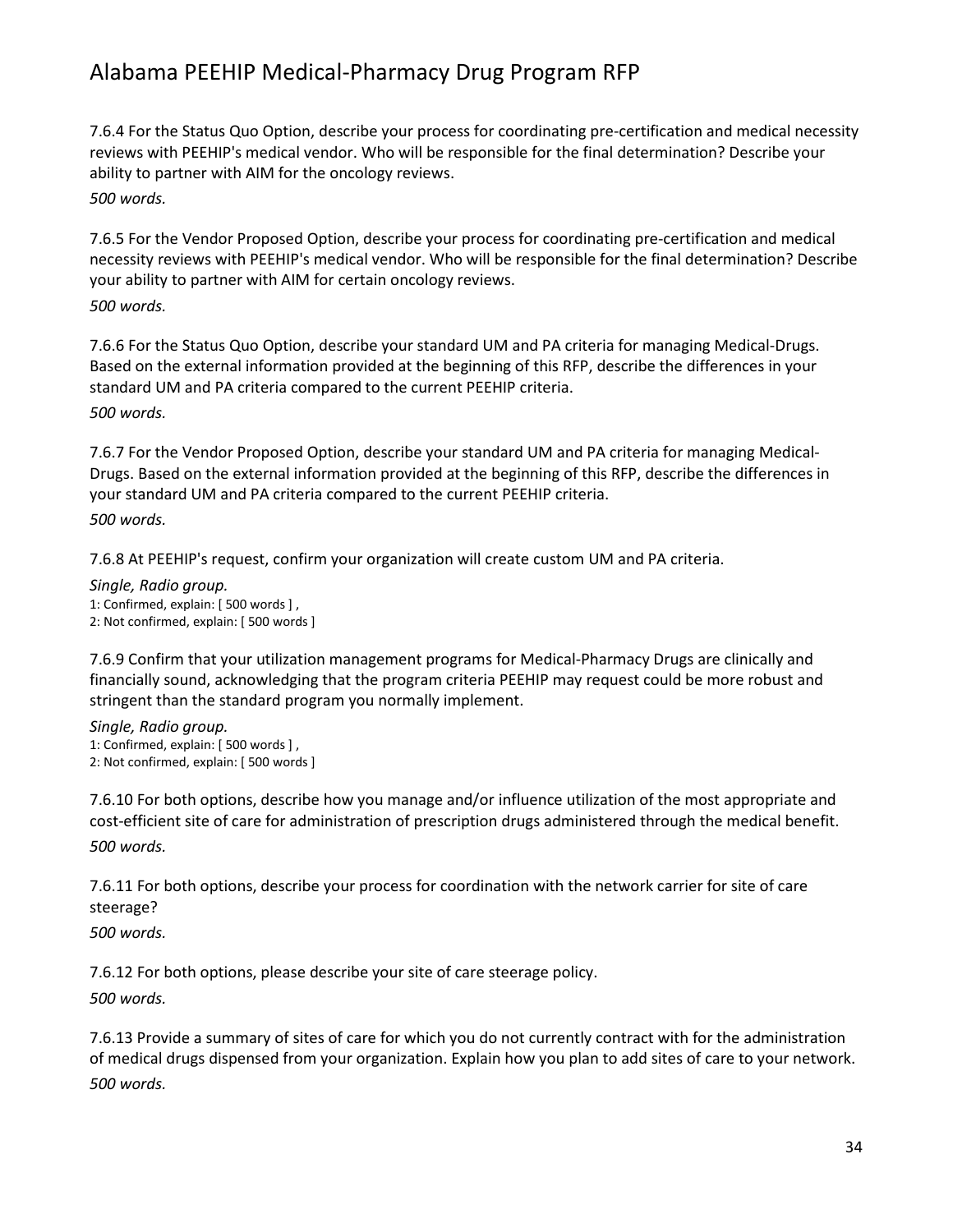7.6.14 Will you provide care coordination for members or will you integrate with the Plan's case management? Please describe the process.

*500 words.*

7.6.15 Describe PEEHIP's ability to audit each component of your program.

*500 words.*

7.6.16 Confirm your organization can match the existing formulary with PEEHIP's medical vendor exactly. Confirm there would be no member disruption under this arrangement.

*Single, Radio group.* 1: Confirmed, explain: [ 500 words ], 2: Not confirmed, explain: [ 500 words ]

7.6.17 Propose your organization's optimal formulary which yields effective clinical results and aggressive cost savings to PEEHIP. Confirm which formulary would be available under the Status Quo option and the Vendor Proposed option.

*500 words.*

7.6.18 Provide a formulary disruption report for each vendor proposed formulary option.

*Single, Radio group.* 1: Confirmed, explain: [ 500 words ], 2: Not confirmed, explain: [ 500 words ]

7.6.19 Confirm that PEEHIP will have the ability to make modifications to the vendor proposed formulary. Confirm that modifications will not have any impact on overall rebate guarantees.

*500 words.*

7.6.20 Confirm that your organization will provide PEEHIP 60 days' notice prior to any changes or modifications to the implemented formulary. In the case changes will occur, confirm your organization will provide an impact analysis to PEEHIP for each drug that was either added, removed, or adjusted.

*Single, Radio group.* 1: Confirmed, explain: [ 500 words ], 2: Not confirmed, explain: [ 500 words ]

## **7.7 CLAIMS PROCESSING**

7.7.1 Using most recent year-end data, complete the table below for the claim office that will have payment responsibility for this account:

|                                                                                                                                                | Target            | Actual 2021 year<br>end results |
|------------------------------------------------------------------------------------------------------------------------------------------------|-------------------|---------------------------------|
| Total annual claim volume per year (in total number of claims)                                                                                 | Integer. Integer. |                                 |
| Average claims processed per processor per day                                                                                                 | Integer. Integer. |                                 |
| Claims turnaround time (percent of clean claim transactions processed within 14 Percent. Percent.<br>calendar days following receipt of claim) |                   |                                 |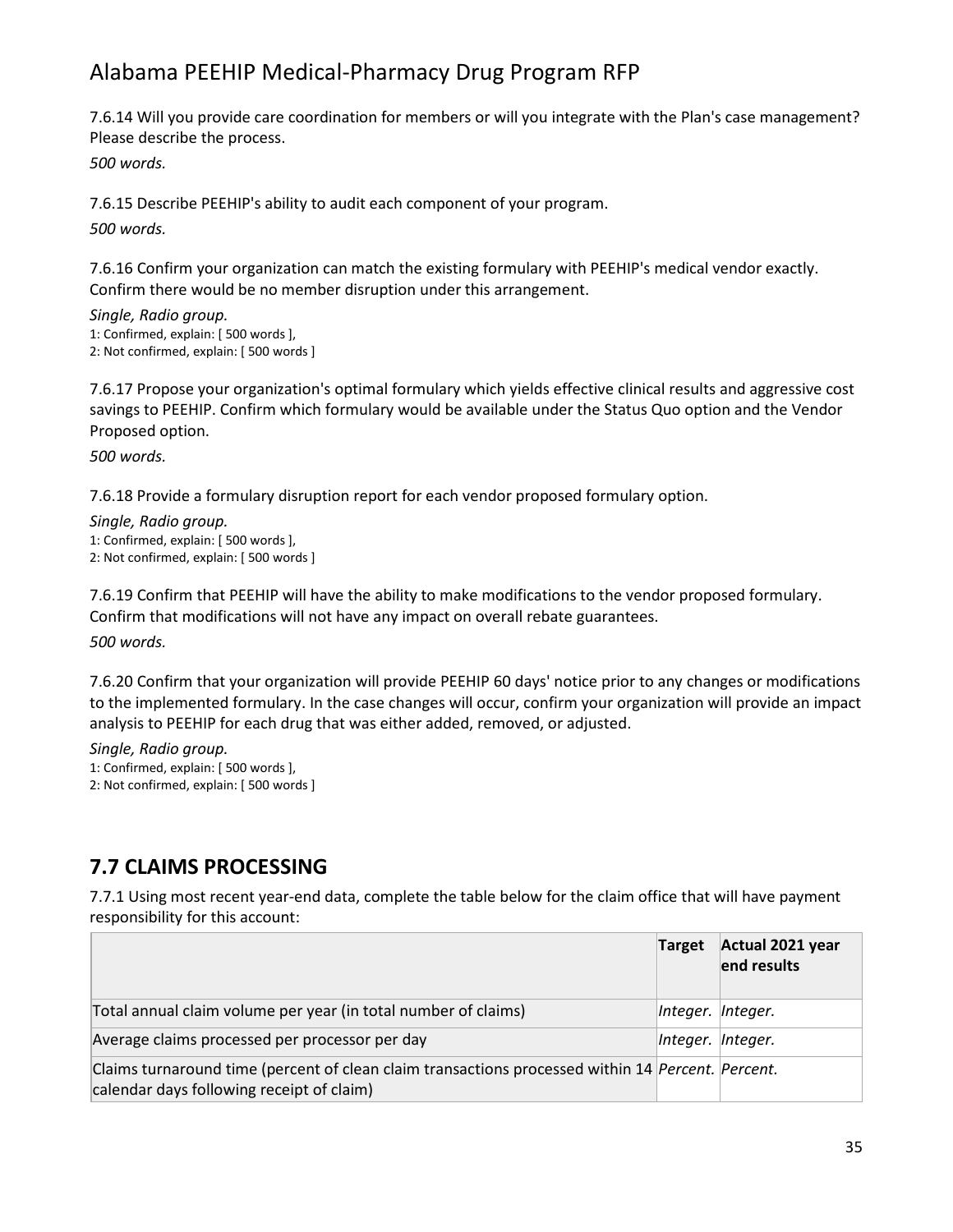| Average number of business days to process a clean claim from date received to <i>Decimal. Decimal.</i><br>date check/EOB issued       |                   |  |
|----------------------------------------------------------------------------------------------------------------------------------------|-------------------|--|
| Financial accuracy (percentage of claim dollars paid without error, relative to<br>total claim dollars paid)                           | Percent. Percent. |  |
| Processing accuracy (percentage of claims processed without error, relative to<br>the total number of claims processed)                | Percent. Percent. |  |
| What percent of all non-clean claims submitted are processed (from date<br>received to date check/EOB issued) within 10 business days? | Percent. Percent. |  |
| What percent of all non-clean claims submitted are processed (from date<br>received to date check/EOB issued) within 30 business days? | Percent. Percent. |  |

7.7.2 Confirm that the claims processing system is integrated with the eligibility and Member Services system.

*Single, Radio group.* 1: Confirmed, explain: [ 500 words ] ,

2: Not confirmed, explain: [ 500 words ]

7.7.3 Describe the claims payment process for "clean claims" from date of receipt to full adjudication of checks to providers or patients. If the process is different for network and non-network claims please discuss separately.

*1000 words.*

7.7.4 Describe the claims payment process for "non-clean claims" from date of receipt to full adjudication of checks to providers or patients. If the process is different for network and non-network claims please discuss separately.

*1000 words.*

#### 7.7.5 Provide the following information regarding internal claims audit(s):

| <b>Internal Claims Audits</b>                                                             | Response   |
|-------------------------------------------------------------------------------------------|------------|
| What are the current standards for internal claim audits?                                 | 500 words. |
| How often are claim processors audited?                                                   | 500 words. |
| When an error is found, what is the time period for correction of the claim?              | 500 words. |
| Are reports monthly, quarterly, semi-annual, etc.?                                        | 500 words. |
| What claims do you consider for high dollar audits?                                       | 500 words. |
| Are high dollar audit claims handled internally?                                          | 500 words. |
| How are criteria determined for internal audits? What triggers do you utilize? 500 words. |            |
| What percent of claims are audited internally?                                            | 500 words. |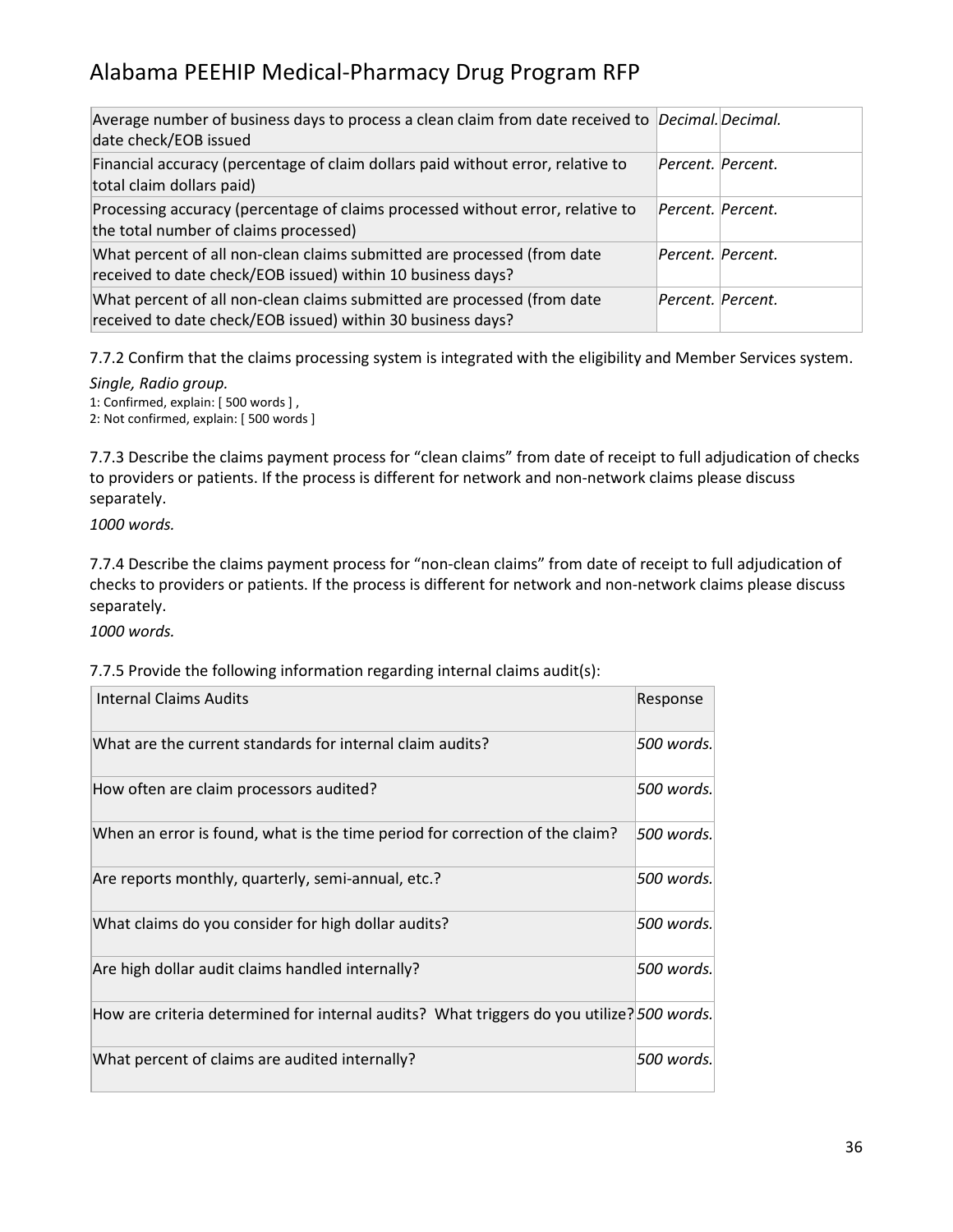What is the ratio of quality reviewers to claim processors? *500 words.*

7.7.6 Describe protocol and use of proper quality control testing prior to live release. Include in your response the standard number of tests and applicable test areas. *1000 words.*

7.7.7 Will you share the results of the internal audit testing with PEEHIP and its designee? Describe your process to address errors and adjustments found from the internal audit and quality assurance review. How are adjustments issued and what impact does it have, if any, on the implementation timing? *1000 words.*

7.7.8 Will PEEHIP have the ability to review your organization's external audit benefit testing scenarios? Will PEEHIP have the opportunity to provide customized scenarios for internal testing? For external audit testing conducted via a third party auditor?

*1000 words.*

7.7.9 Describe how you monitor denied claims for trends and patterns to timely determine if outreach is needed to a provider's office for educating/training on proper filing, codes, etc. so the provider may submit a clean and accurate claim.

*1000 words.*

7.7.10 Describe the outreach made to providers and the education/training provided in the event a provider needs to be contacted because of trends and patterns related to denied claims. *1000 words.*

7.7.11 Describe how you monitor pharmacy claims for trends and patterns to timely determine if outreach is needed to a provider's office for educating/training on dispensing guidelines and protocols. *1000 words.*

## **7.8 DATA AND REPORTING**

7.8.1 Describe your organizations protocols for assessing new to market drugs that would fall into the Medical-Drug channel. Describe how these drugs are priced. *500 words.*

7.8.2 Confirm you will provide all NDC level codes associated with all Medical-Drug claims.

```
Single, Radio group.
1: Confirmed, explain: [ 500 words ] ,
2: Not confirmed, explain: [ 500 words ]
```
7.8.3 Confirm that you will be able to provide an identifier for the site-of-care which the Medical-Drug was administered.

*Single, Radio group.* 1: Confirmed, explain: [ 500 words ] , 2: Not confirmed, explain: [ 500 words ]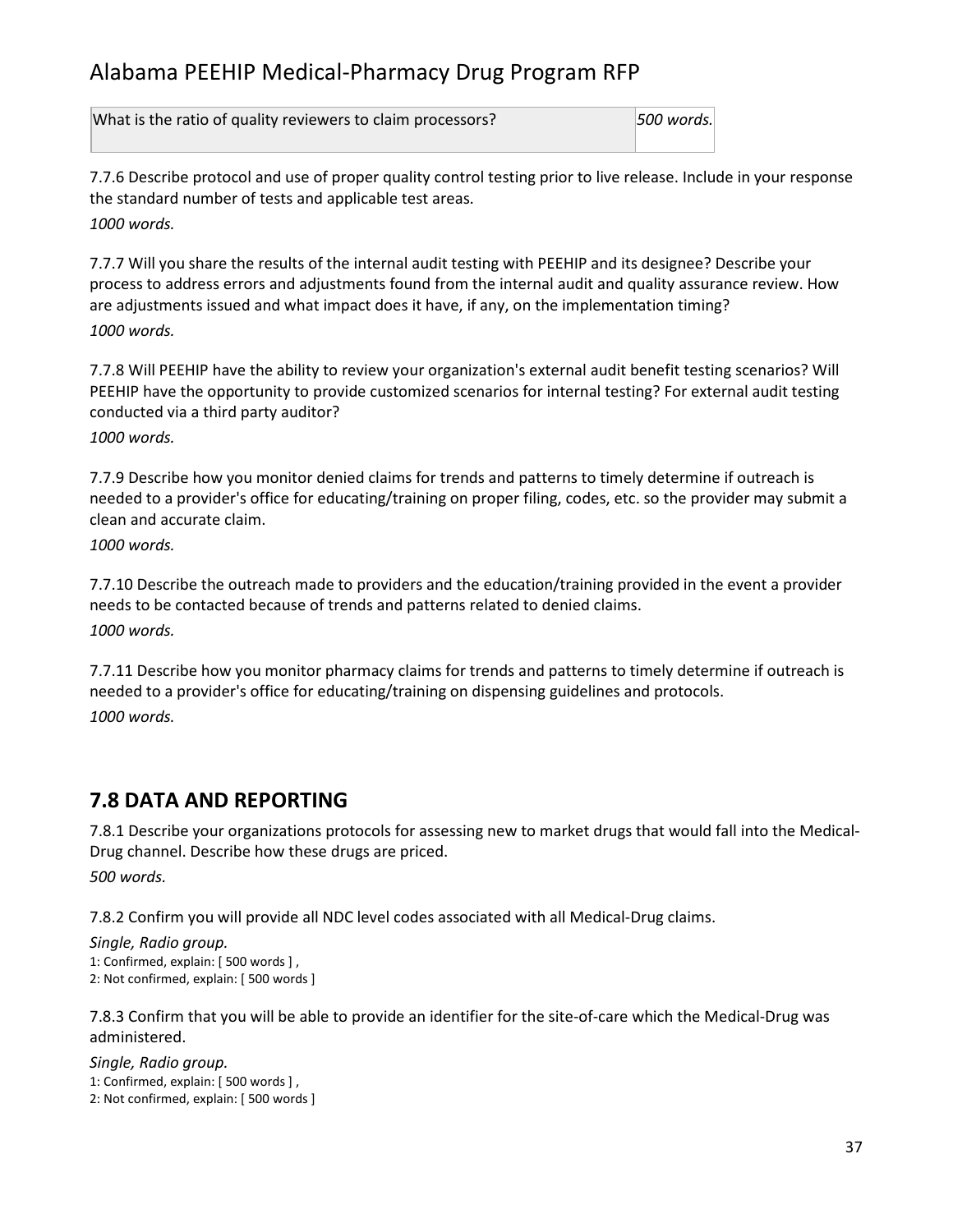7.8.4 Confirm that you will provide reporting on an NDC-level basis for all AWP discounts and dispensing fees associated with the Medical-Drug claims.

*Single, Radio group.* 1: Confirmed, explain: [ 500 words ] , 2: Not confirmed, explain: [ 500 words ]

7.8.5 Confirm that you will provide reporting on an NDC-level basis for all rebates associated with the Medical-Drug claims.

*Single, Radio group.* 1: Confirmed, explain: [ 500 words ] , 2: Not confirmed, explain: [ 500 words ]

7.8.6 Describe your reporting and monitoring of medical drugs. What information is tracked? What patterns and trends do you monitor? What is the frequency of reporting?

*500 words.*

7.8.7 Are these reports available online currently? If they are not available online, how will they be provided to PEEHIP?

*500 words.*

7.8.8 Confirm that you are able to customize reports and this is included in your quoted premium(s).

*Single, Radio group.* 1: Confirmed, explain: [ 500 words ] , 2: Not confirmed, explain: [ 500 words ]

7.8.9 Confirm that your organization will provide claim line detail for ALL claims—including, but not limited to, financial and diagnoses information.

*Single, Radio group.* 1: Confirmed, explain: [ 500 words ] , 2: Not confirmed, explain: [ 500 words ]

7.8.10 Confirm that your organization will provide this data in a mutually agreed upon format by the 2nd day of the month following the subject month.

*Single, Radio group.* 1: Confirmed, explain: [ 500 words ] , 2: Not confirmed, explain: [ 500 words ]

7.8.11 Confirm that claims line detail for ALL claims will include member level detail using SSNs, PEEHIPassigned Individual PIDs, and PEEHIP-assigned Subscriber PIDs.

*Single, Radio group.* 1: Confirmed, explain: [ 500 words ] , 2: Not confirmed, explain: [ 500 words ]

7.8.12 Confirm you will work with PEEHIP daily to resolve any discrepancies that may arise from the nightly 834 file.

*Single, Radio group.* 1: Confirmed, explain: [ 500 words ] , 2: Not confirmed, explain: [ 500 words ]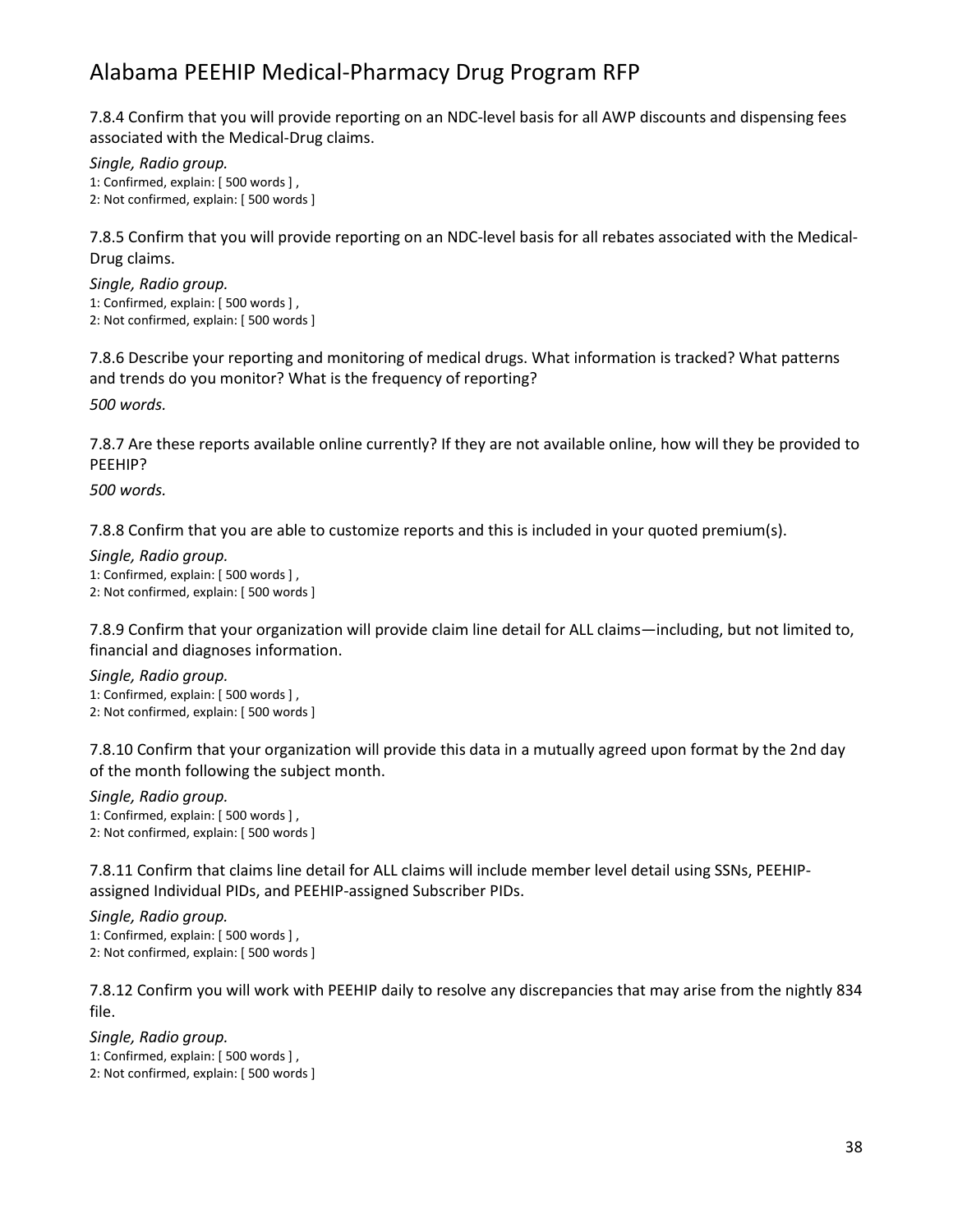7.8.13 Confirm you will provide a denied claims report, including number of denials by reason, to PEEHIP. What is the frequency of this reporting? Provide a sample denied claims report.

*Single, Radio group.* 1: Confirmed, explain: [ 500 words ] , 2: Not confirmed, explain: [ 500 words ]

7.8.14 Confirm you will provide reporting on all Utilization Management - PA, site of care steerage.

*Single, Radio group.* 1: Confirmed, explain: [ 500 words ] , 2: Not confirmed, explain: [ 500 words ]

7.8.15 Confirm the reporting will be provided at the drug level and detail the ultimate outcome including appeal result, if applicable.

*Single, Radio group.* 1: Confirmed, explain: [ 500 words ] , 2: Not confirmed, explain: [ 500 words ]

7.8.16 Confirm you will provide a report on member calls, concerns, and grievances. What is the frequency of this reporting? Provide a sample report.

*Single, Radio group.* 1: Confirmed, explain: [ 500 words ] , 2: Not confirmed, explain: [ 500 words ]

7.8.17 Confirm that you will provide monthly, quarterly, and annual appeals reports to PEEHIP.

*Single, Radio group.*

1: Confirmed, explain: [ 500 words ] , 2: Not confirmed, explain: [ 500 words ]

7.8.18 For the Status Quo Option, complete the table below on your 2021 group book of business statistics on appeals and grievances.

|                                             | Response |
|---------------------------------------------|----------|
| <b>Total 2021 Member Medical Appeals</b>    | Integer. |
| Total Dismissed                             | Integer. |
| Total Overturned                            | Integer. |
| Total Upheld                                | Integer. |
| Total 2021 Member Pharmacy Appeals Integer. |          |
| Total Dismissed                             | Integer. |
| Total Overturned                            | Integer. |
| Total Upheld                                | Integer. |
| <b>Total 2021 Provider Medical Appeals</b>  | Integer. |
| Total Dismissed                             | Integer. |
| Total Overturned                            | Integer. |
| <b>Total Upheld</b>                         | Integer. |
| <b>Total 2021 Member Grievances</b>         | Integer. |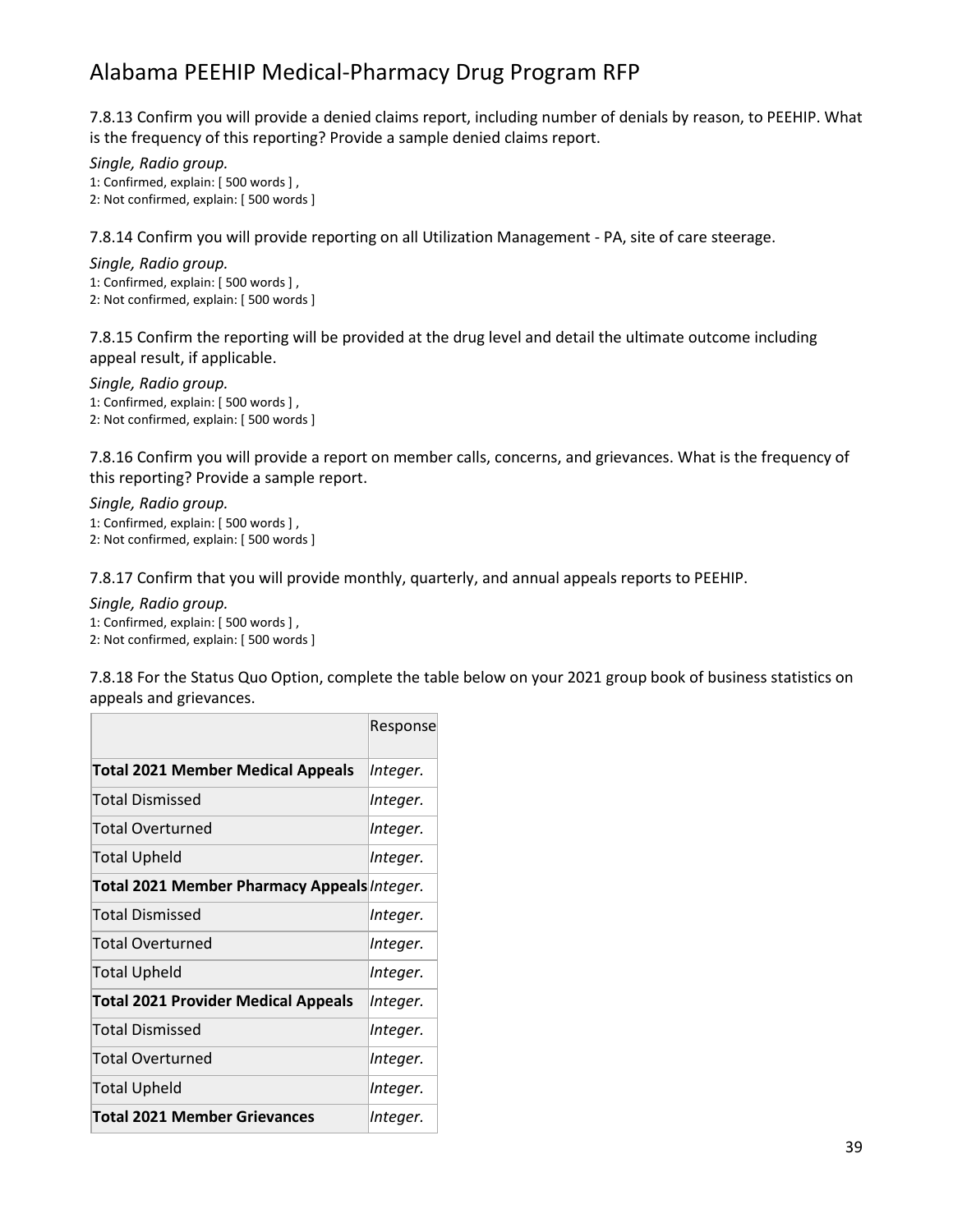7.8.19 Confirm that you will provide and present quarterly reports to PEEHIP.

*Single, Radio group.* 1: Confirmed, explain: [ 500 words ] , 2: Not confirmed

7.8.20 Describe your standard web portal and Member Services utilization reports (i.e., number of hits and calls and the nature of the members' inquiries) and provide examples.

*500 words.*

7.8.21 Describe how your organization monitors and provides reporting on contractual Performance Guarantees. Provide a sample Performance Guarantee report.

*500 words.*

7.8.22 Is there an additional charge for ad hoc reporting? If so, please provide the average cost per report and the average preparation time.

*Single, Radio group.* 1: Yes, explain: [ 500 words ] , 2: No, explain: [ 500 words ]

7.8.23 Confirm that the vendor generated reports listed above and any others that may develop throughout the contract term will be reviewed and verified for accuracy prior to distribution.

*Single, Radio group.* 1: Confirmed, explain: [ 500 words ] , 2: Not confirmed, explain: [ 500 words ]

## **7.9 MANUFACTURER ASSISTANCE / COUPONS**

7.9.1 Confirm your organization's ability to submit for and process manufacturer assistance / coupon payments for Medical-Drugs on behalf of PEEHIP.

*Single, Radio group.* 1: Confirmed, explain: [ 500 words ] , 2: Not confirmed, explain: [ 500 words ]

7.9.2 Confirm your organization will administer a manufacturer assistance/coupon program for PEEHIP in the general manner outlined below, if requested by PEEHIP as opposed to the parameters of your standard manufacturer assistance/coupon program.

- Obtain consent to enroll members on their behalf in available and mutually agreed upon drug manufacturer assistance/coupon program. Once enrolled, apply a coinsurance to members' responsibility. Provide training and real time guidance to providers on how to bill the increased member responsibility to the manufacturer assistance payor. Any remaining member responsibility after exhaustion of manufacturer assistance will be paid by the plan, not the member.
- Carryover of the drugs currently leveraged by PEEHIP's manufacturer assistance program to ensure seamless transition and no loss of manufacturer assistance value
- Addition of new drugs to the program as requested by PEEHIP and as identified and recommended by your organization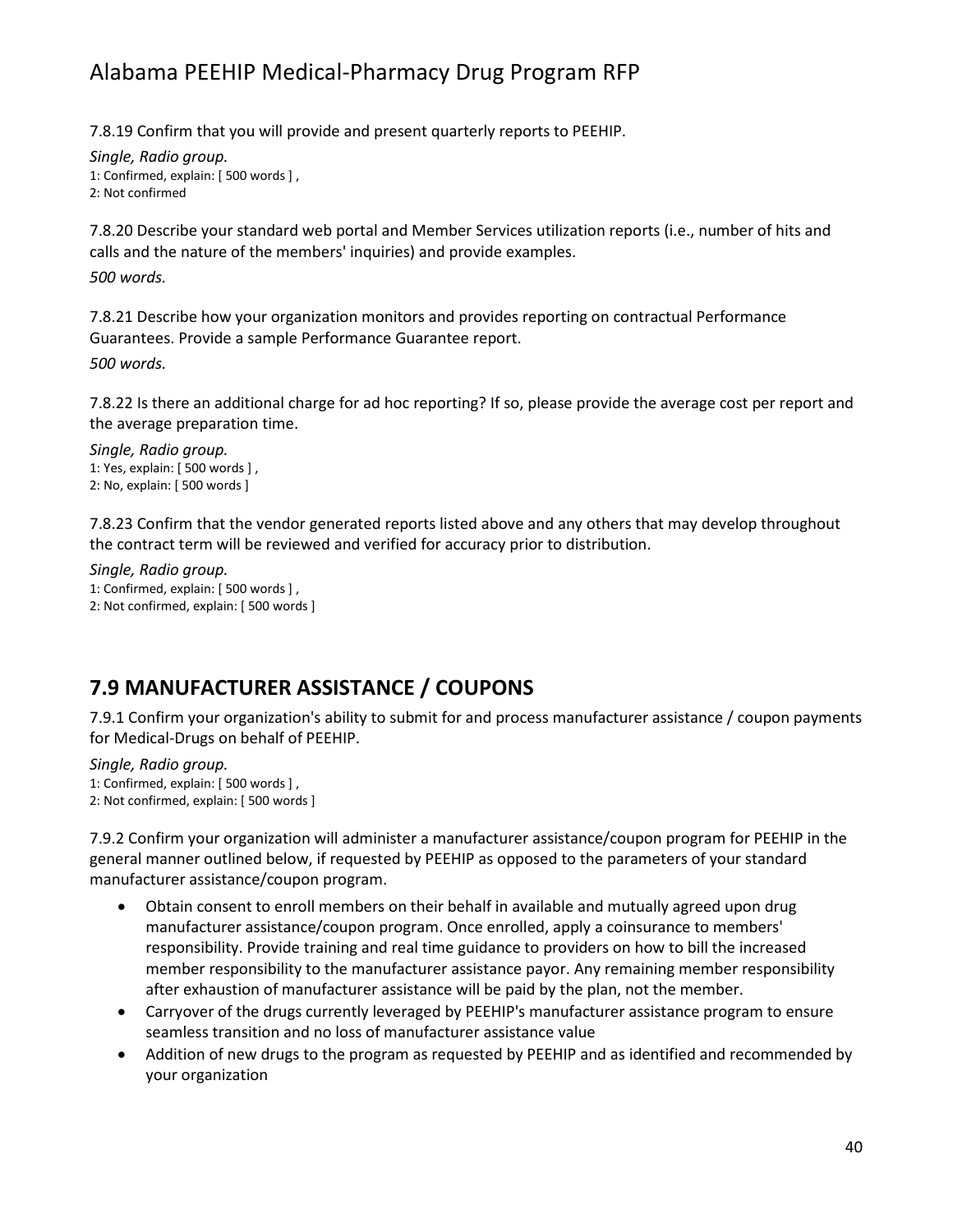- Aggressive member and provider outreach by mail, email, and phone to capture member enrollment at the time a member is identified as eligible based upon utilization, or at least 60 days prior to coupon expiration for members currently enrolled in the program
- Flexibility to exclude members as deemed necessary by PEEHIP
- Guarantees with financial penalty if program does not operate as intended and results in financial or clinical harm to PEEHIP members

*Single, Radio group.*

1: Confirmed, explain: [ 500 words ] ,

2: Not confirmed, explain: [ 500 words ]

7.9.3 Describe your organization's process for enrolling members in programs to leverage manufacturer coupon payments. Explain the patient experience for their first fill / encounter and how does this continue for subsequent fills / encounters. Please provide any supporting documentation which explains the process workflow in your response.

*500 words.*

7.9.4 Based on the claims data provided, provide an estimate of what PEEHIP would save with your manufacturer coupon program.

*500 words.*

7.9.5 Based on the claims data provided, provide a guarantee of what PEEHIP would save with your manufacturer coupon program.

*500 words.*

7.9.6 Provide a current list of drugs, by NDC, for which your organization can submit for and obtain manufacturer assistance / coupon payments.

*500 words.*

7.9.7 Discuss the frequency in which your organization reviews and adds drugs to this list. Discuss the frequency in which coupon assistance amounts change.

*500 words.*

7.9.8 Confirm you will provide PEEHIP updates to this list and updates to coupon assistance amounts at least monthly.

*Single, Radio group.* 1: Confirmed, 2: Not confirmed, explain: [ 500 words ]

7.9.9 Describe your experience in implementing these manufacturer assistance / coupon payment programs when transitioning from an existing vendor. Confirm that the process will be seamless to PEEHIP and its members.

*500 words.*

7.9.10 If your organization's current manufacturer assistance / coupon payment list does not include some drugs for which PEEHIP currently obtains assistance, please discuss your process for adding drugs to your list and how long that process would take.

*500 words.*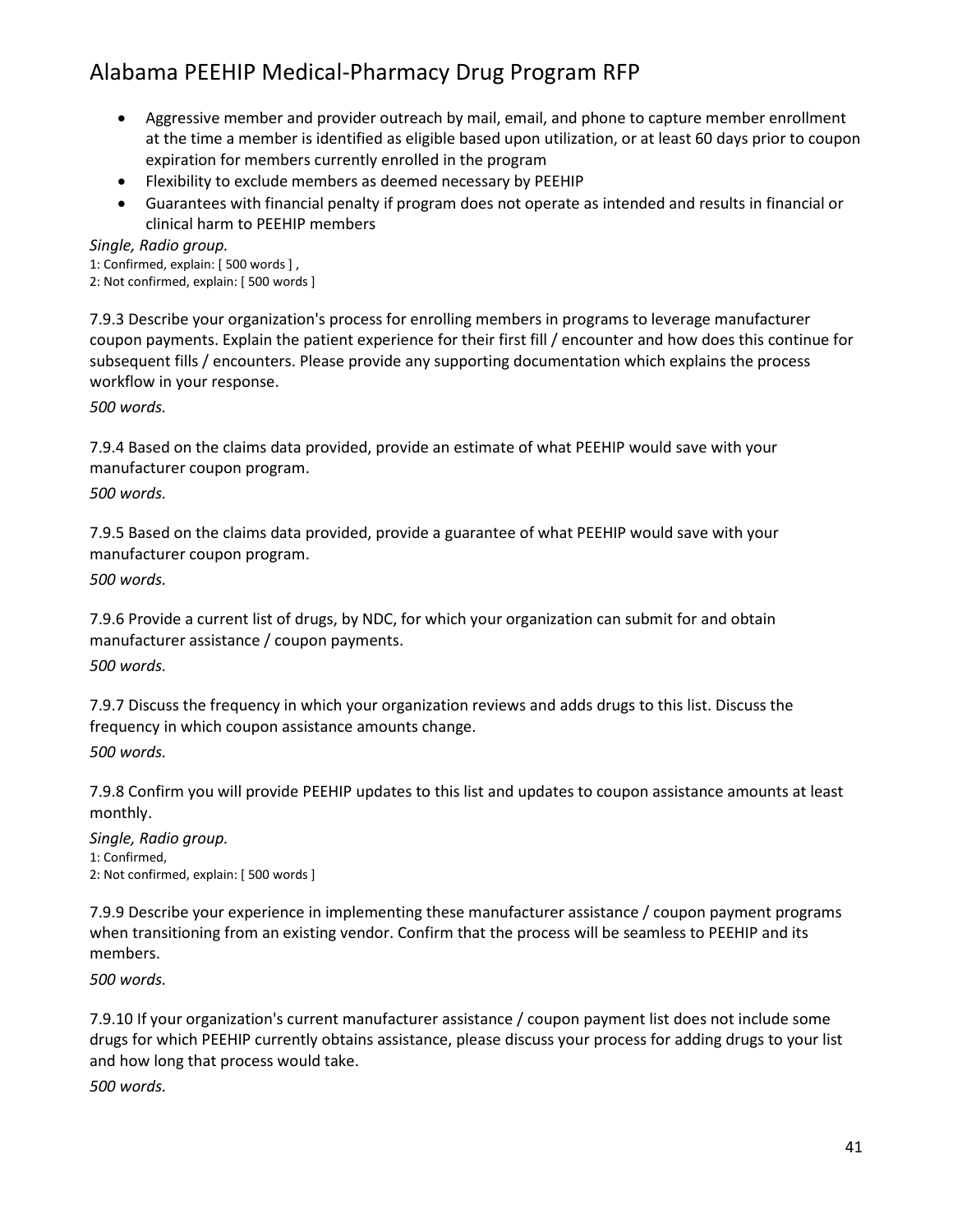## **7.10 PRICING AND REBATES**

7.10.1 For the Status Quo Option, describe your organization's ability to offer pricing guarantees to provide transparency and cost-savings to PEEHIP for Medical-Drugs. *500 words.*

7.10.2 For the Vendor Proposed Option, describe your organization's ability to offer pricing guarantees to provide transparency and cost-savings to PEEHIP for Medical-Drugs. *500 words.*

7.10.3 Describe your process for handling Medical-Drugs that are billed under a bundled-payment structure. *500 words.*

7.10.4 Confirm that you have the ability to coordinate billing with the medical provider to ensure lowest net cost for bundled payments. Confirm that under this process you understand the bundled cost may result in lower total payment and therefore the drug will not be processed by your organization.

*Single, Radio group.* 1: Confirmed, explain: [ 500 words ] , 2: Not confirmed, explain: [ 500 words ]

7.10.5 Confirm that you will define a Generic Drug based on Medi-Span MultiSourceCode of Y.

*Single, Radio group.* 1: Confirmed, explain: [ 500 words ] , 2: Not confirmed, explain: [ 500 words ]

7.10.6 Confirm that you will define a Brand Drug as everything that is not a Generic Drug.

*Single, Radio group.* 1: Confirmed, explain: [ 500 words ] , 2: Not confirmed, explain: [ 500 words ]

7.10.7 Confirm that Limited Distribution Drugs (LDDs), Exclusive Distribution Drugs, New to Market LDDs, and New to Market Exclusive Distribution Drugs will be included in all pricing guarantees.

*Single, Radio group.* 1: Confirmed, explain: [ 500 words ] , 2: Not confirmed, explain: [ 500 words ]

7.10.8 Confirm you will adhere to the following definition of "Rebates".

Compensation or remuneration of any kind received or recovered from a pharmaceutical manufacturer attributable to the purchase or utilization of covered drugs by eligible persons, including, but not limited to, incentive rebates categorized as purchase discounts; credits; rebates, regardless of how categorized; market share incentives; promotional allowances; commissions; educational grants; market share of utilization; drug pull-through programs; implementation allowances; clinical detailing; rebate submission fees; and administrative or management fees. Rebates also include any fees that PBM receives from a pharmaceutical manufacturer for administrative costs, formulary placement, and/or access.

*Single, Radio group.*

1: Confirmed, explain: [ 500 words ] ,

2: Not confirmed, explain: [ 500 words ]

7.10.9 For the Status Quo Option, describe all pricing guarantees you will offer PEEHIP to control Medical-Drug costs.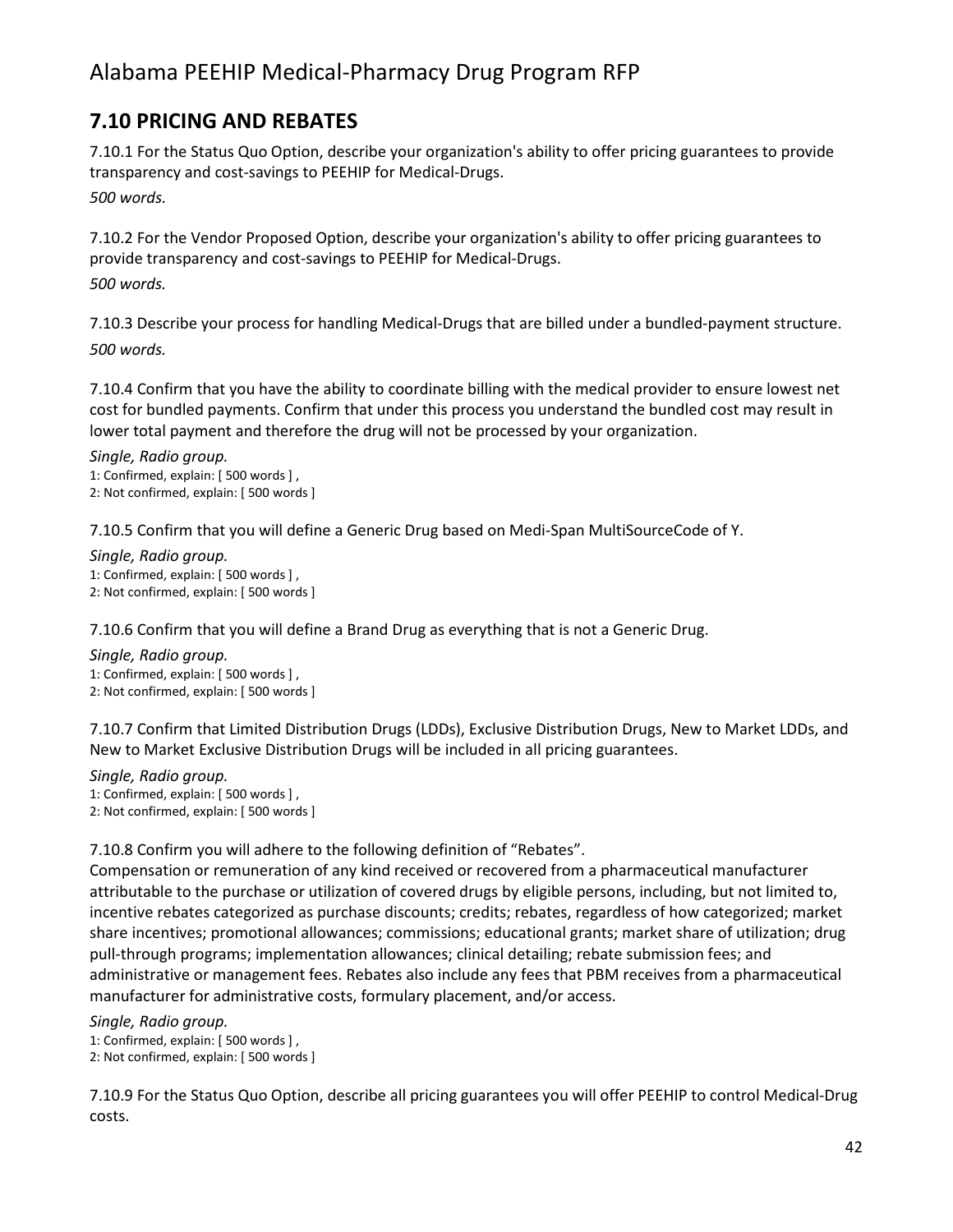*500 words.*

7.10.10 For the Vendor Proposed Option, confirm that your pricing proposal will contain individual guarantees for each pricing component listed below:

|     |                                                                                        | Response                                                                               | Comments |
|-----|----------------------------------------------------------------------------------------|----------------------------------------------------------------------------------------|----------|
| la. | AWP Discounts (separate for Brand and Generic drugs)                                   | Single, Radio group. 500 words.<br>1: Confirmed, explain,<br>2: Not confirmed, explain |          |
| b.  | Dispensing Fees (separate for Brand and Generic drugs) Single, Radio group. 500 words. | 1: Confirmed, explain,<br>2: Not confirmed, explain                                    |          |
| lc. | Rebates                                                                                | Single, Radio group. 500 words.<br>1: Confirmed, explain,<br>2: Not confirmed, explain |          |
| d.  | Manufacturer Coupons / Financial Assistance                                            | Single, Radio group. 500 words.<br>1: Confirmed, explain,<br>2: Not confirmed, explain |          |

7.10.11 Describe your organization's process to contract with manufacturers in order to obtain aggressive rebates for Medical-Drugs.

*500 words.*

7.10.12 How does your organization track and report rebates at the NDC level on Medical-Drugs? *500 words.*

7.10.13 Confirm that your organization will pass along 100% of these Medical-Drug rebates and confirm the frequency in which they are accrued to PEEHIP.

```
Single, Radio group.
1: Confirmed, explain: [ 500 words ] ,
2: Not confirmed, explain: [ 500 words ]
```
7.10.14 Confirm that the rebates accrued to PEEHIP will be the greater of the minimum guarantee and the actual amount received by your organization.

```
Single, Radio group.
1: Confirmed, explain: [ 500 words ] ,
2: Not confirmed, explain: [ 500 words ]
```
7.10.15 Confirm that if your organization were to over-perform in one pricing component that you will not use this surplus to offset any underperformance in other pricing components.

*Single, Radio group.* 1: Confirmed, explain: [ 500 words ] , 2: Not confirmed, explain: [ 500 words ]

7.10.16 Please list and describe any Medical-Drugs that would be excluded from your pricing guarantees. *500 words.*

7.10.17 Confirm that annual pricing guarantees will be reconciled within 90 days of the end of a Contract Year. Any under-performance in guarantees will be paid dollar-for-dollar by your organization to PEEHIP within 30 days of the reconciliation report.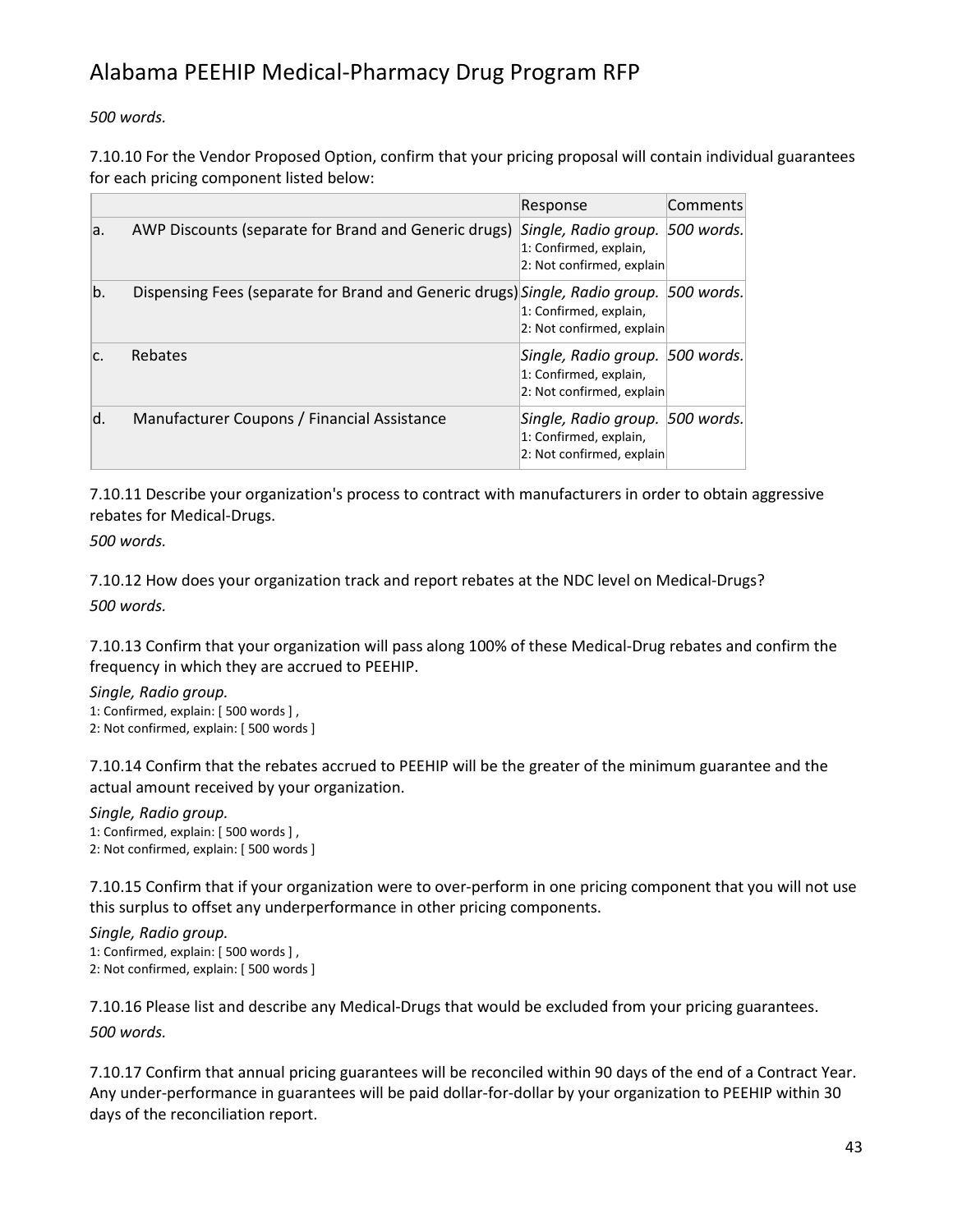*Single, Radio group.*

1: Confirmed, explain: [ 500 words ] ,

2: Not confirmed, explain: [ 500 words ]

7.10.18 Please describe any fees associated with your program.

*500 words.*

#### **7.11 ELIGIBILITY**

7.11.1 Confirm that you will update eligibility data within 24 hours from receipt of data.

*Single, Radio group.* 1: Confirmed, 2: Not confirmed, explain: [ 500 words ]

7.11.2 PEEHIP will handle all enrollments and cancellations and transmit that data in an 834 file daily to Bidder for processing. Confirm that you will electronically accept and process, daily, the ASC X12 Benefit Enrollment and 834 Maintenance (834) transaction provided file format sent to you by PEEHIP daily.

*Single, Radio group.* 1: Confirmed, 2: Not confirmed, explain: [ 500 words ]

7.11.3 Confirm you will utilize PEEHIP's Trading Partner Agreement related to the 834 file format to update the eligibility records on a daily basis. PEEHIP will provide the Trading Partner Agreement to the Bidder.

*Single, Radio group.* 1: Confirmed, 2: Not confirmed, explain: [ 500 words ]

7.11.4 Confirm that your organization will store member-level detail using SSNs, PEEHIP-assigned Individual PIDs, and PEEHIP-assigned Subscriber PIDs and will include it on any member-level reporting back to PEEHIP.

*Single, Radio group.* 1: Confirmed, 2: Not confirmed, explain: [ 500 words ]

7.11.5 With regard to exchanging data, PEEHIP will include their SSNs, PEEHIP-assigned Individual PIDs, and PEEHIP-assigned Subscriber PIDs for each individual in the 834 file format. Please confirm that your organization will store the PIDs and Contract Numbers, and include them along with the member's SSN, on all member-level reporting, back to PEEHIP.

*Single, Radio group.* 1: Confirmed, 2: Not confirmed, explain: [ 500 words ]

7.11.6 Confirm that your organization will generate a reconciliation file monthly or on demand and that this file will contain, at a minimum, the member's SSN, PID, contract number, demographics, enrollment date, and cancel date.

*Single, Radio group.* 1: Confirmed, 2: Not confirmed, explain: [ 500 words ]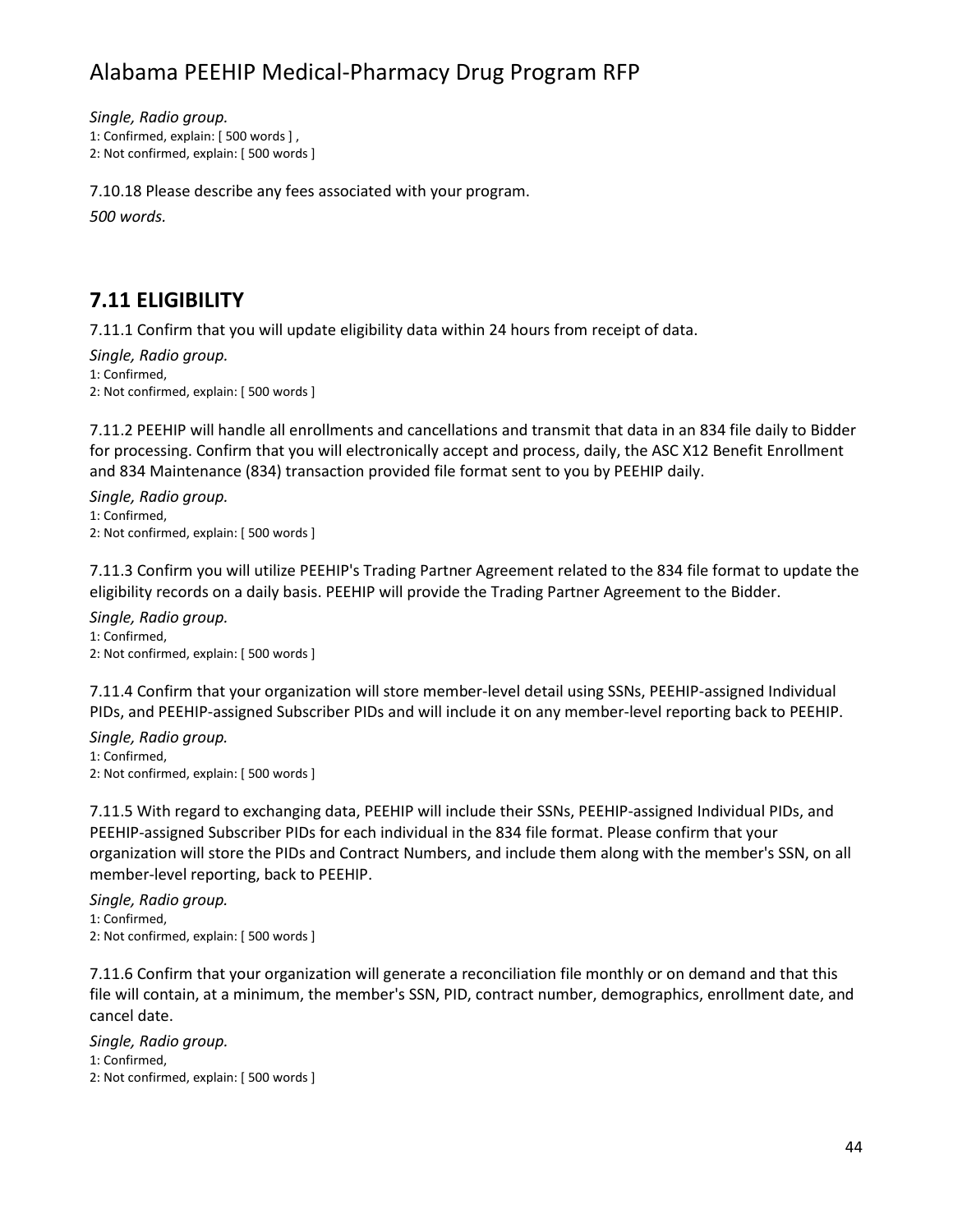7.11.7 For the Vendor Proposed Option, confirm you will develop and issue an ID card for the member at no additional cost to PEEHIP.

*Single, Radio group.* 1: Confirmed, explain: [ 500 words ] , 2: Not confirmed, explain: [ 500 words ]

7.11.8 Describe the processing procedures to ensure files are received and processed timely. What safeguards are in place to detect missing files?

*500 words.*

7.11.9 Will you stop an eligibility upload if established error thresholds are exceeded? How will you notify PEEHIP of this aborted upload? Will the previous file be reinstated?

*1000 words.*

7.11.10 Confirm that you will provide direct same day confirmation that the eligibility file was received, properly loaded, processed, and that this confirmation will include the date of receipt.

*Single, Radio group.* 1: Confirmed, 2: Not confirmed, explain: [ 500 words ]

7.11.11 Explain your process of working error reports generated from the file loads.

*500 words.*

7.11.12 Describe the process for manual entry and safeguards in place (i.e., authorization to make manual entries, audit tracking of who made changes, etc.)

*500 words.*

7.11.13 How much historical eligibility information is maintained on an individual's file? How much is accessible online, real time versus archived?

*500 words.*

7.11.14 Confirm that there will be no minimum participation requirements.

*Single, Radio group.* 1: Confirmed, 2: Not confirmed, explain: [ 500 words ]

### **7.12 IMPLEMENTATION**

7.12.1 Provide an Implementation Project Plan for the Medical-Pharmacy Drug Program. Include a detailed timetable assuming a Notice of Contract Award by June 8, 2022 for an October 1, 2022 Program 'go-live' date. Note that PEEHIP's Open Enrollment Period begins each July 1. Development of communications is expected to commence upon Contract Award to assist PEEHIP with any communications necessary prior to Open Enrollment. Your firm's implementation plan should assume that PEEHIP-specific communications to Members and external stakeholders must be completed by June 15, 2022. At a minimum, the Implementation Project Plan must provide specific details on the following:

a. Identification and timing of significant responsibilities and tasks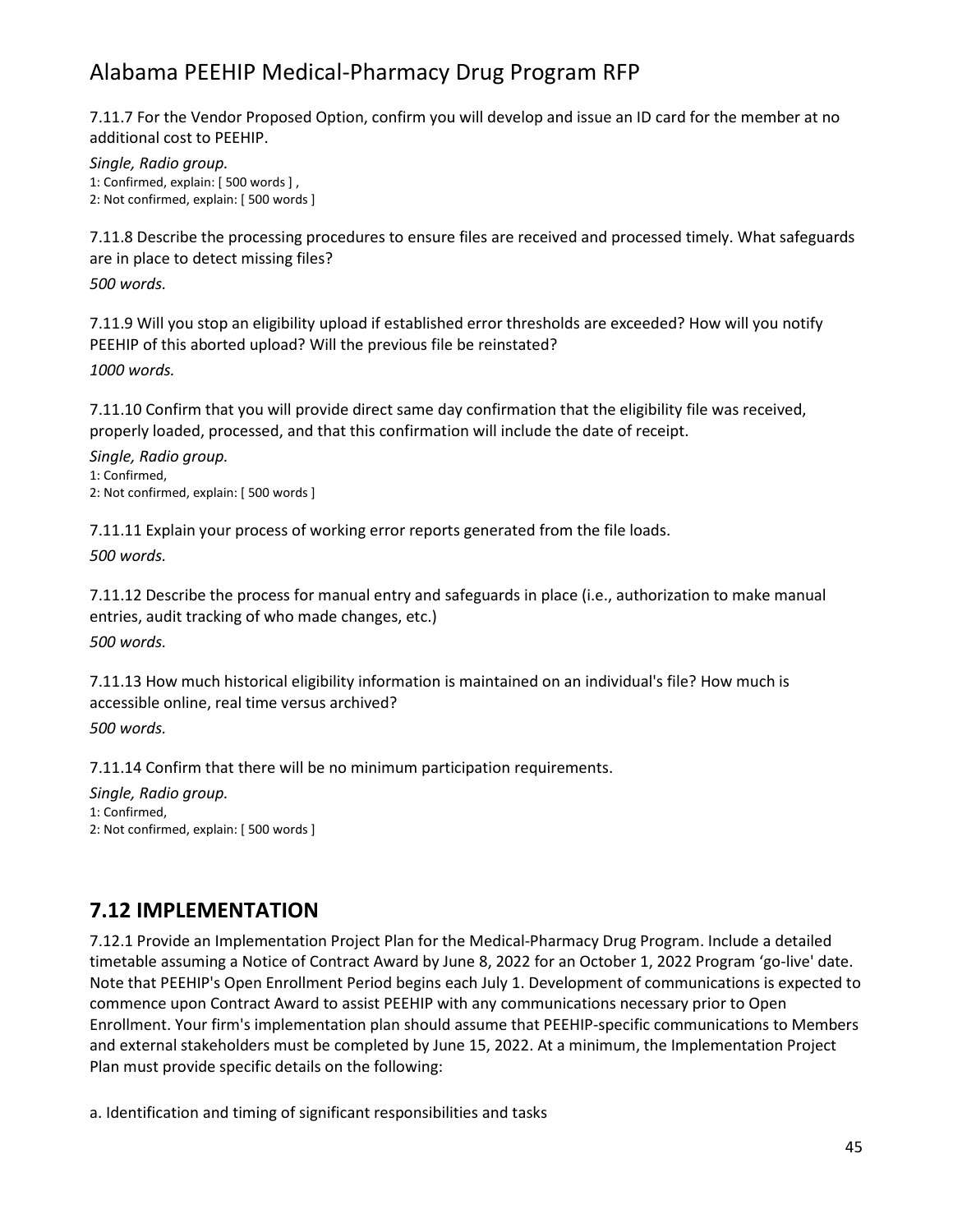b. Names, titles, and implementation experience of key implementation staff and time dedicated to PEEHIP during implementation

c. Identification and timing of PEEHIP's responsibilities

d. Transition requirements with the incumbent vendors

e. Staff assigned to attend and present at Open Enrollment/educational sessions

f. Member communication plan - including development and assistance to PEEHIP, prior to Open Enrollment, and on-site Open Enrollment meetings as described in the Staffing section of this RFP

g. Data and timing requirements from current vendors to ensure transition of care and prior-authorization data is appropriately transferred

*Single, Radio group.* 1: Attached, 2: Not attached, explain: [ 500 words ]

7.12.2 Confirm that any changes or additional detail to the implementation plan will be submitted to PEEHIP within 5 business days of receiving Notice of Contract Award.

*Single, Radio group.* 1: Confirmed, 2: Not confirmed, explain: [ 500 words ]

7.12.3 Confirm that at least sixty (60) days prior to October 1, 2022effective date, PEEHIP will have a readiness review of the pending awardees, including an on-site review of the Bidder's facilities. Bidders shall participate in all readiness review activities conducted by PEEHIP staff to ensure the Bidder's operational readiness. Readiness review will include verification (by PEEHIP or its agent) that PEEHIP's benefits have been properly loaded into your claims processing system. PEEHIP will provide the Bidders with a summary of findings as well as areas requiring corrective action. Describe how your organization will comply with this requirement. *500 words.*

7.12.4 Describe how your organization will test the program to ensure claims will process correctly on the Program 'go-live' date of October 1, 2022.

*500 words.*

7.12.5 Describe the process and timing if PEEHIP elects to perform a third party pre-implementation audit. Please include in your response the development of testing scenarios, the duration of the audit and any blackout audit dates, the format of the audit and whether there will be a "live" webinar where PEEHIP and third party auditor can see claims being adjudicated on the Offeror's system). *500 words.*

7.12.6 7 Describe your process for educating providers during implementation so that they know where to send PAs, where to bill, etc.

*500 words.*

7.12.7 Are you willing to provide a one-time implementation allowance to fund, as approved by PEEHIP, implementation support, pre-implementation audits, readiness assessments, communication plans, outside printing costs, etc.? What dollar amount are you willing to provide? *500 words.*

7.12.8 Identify the Implementation Team you propose to work on this account and provide an organization chart defining the Implementation Team roles. Include names and titles for the entire proposed Implementation Team including key positions and support staff.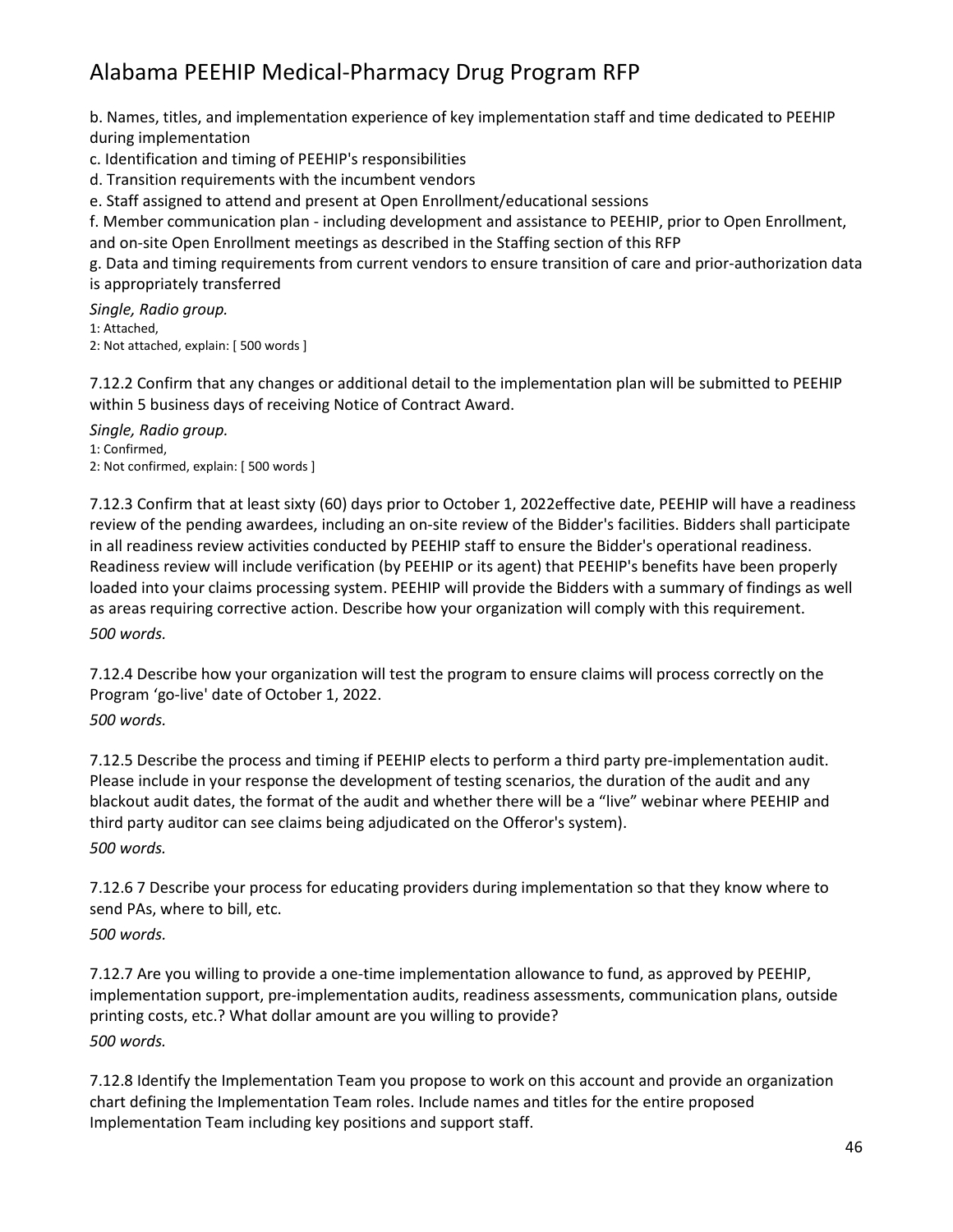*500 words.*

7.12.9 Please provide resumes and experience and qualifications for each individual listed in the organization chart.

*500 words.*

7.12.10 Confirm your organization will provide a weekly status report on the Implementation Project Plan detailing current activities, closed tasks, problems, and any recommendations.

*Single, Radio group.* 1: Confirmed, 2: Not confirmed, explain [ 500 words ]

7.12.11 Confirm your organization will provide a weekly Problem Identification Report - an ad hoc report that details any implementation issues, their impact on the overall project, and which task(s) in the Implementation Project Plan will be affected.

*Single, Radio group.* 1: Confirmed, 2: Not confirmed, explain [ 500 words ]

7.12.12 Confirm your organization will provide a Final Report detailing all implementation activities and final enrollment is complete.

*Single, Radio group.* 1: Confirmed, 2: Not confirmed, explain [ 500 words ]

7.12.13 How long will the Implementation Team stay involved after Program 'go-live' date for troubleshooting before a handoff to the Account Management team?

*500 words.*

## **7.13 COMMUNICATIONS AND EDUCATION**

7.13.1 Describe how your organization can effectively communicate with and educate PEEHIP's membership about your programs and services available to them.

*500 words.*

7.13.2 What will be your communication and education strategy and why do you think it is the right one for PEEHIP?

*500 words.*

7.13.3 How will you implement this strategy?

*500 words.*

7.13.4 Provide samples of communications and educational materials.

*Single, Radio group.* 1: Attached, 2: Not attached, explain: [ 500 words ]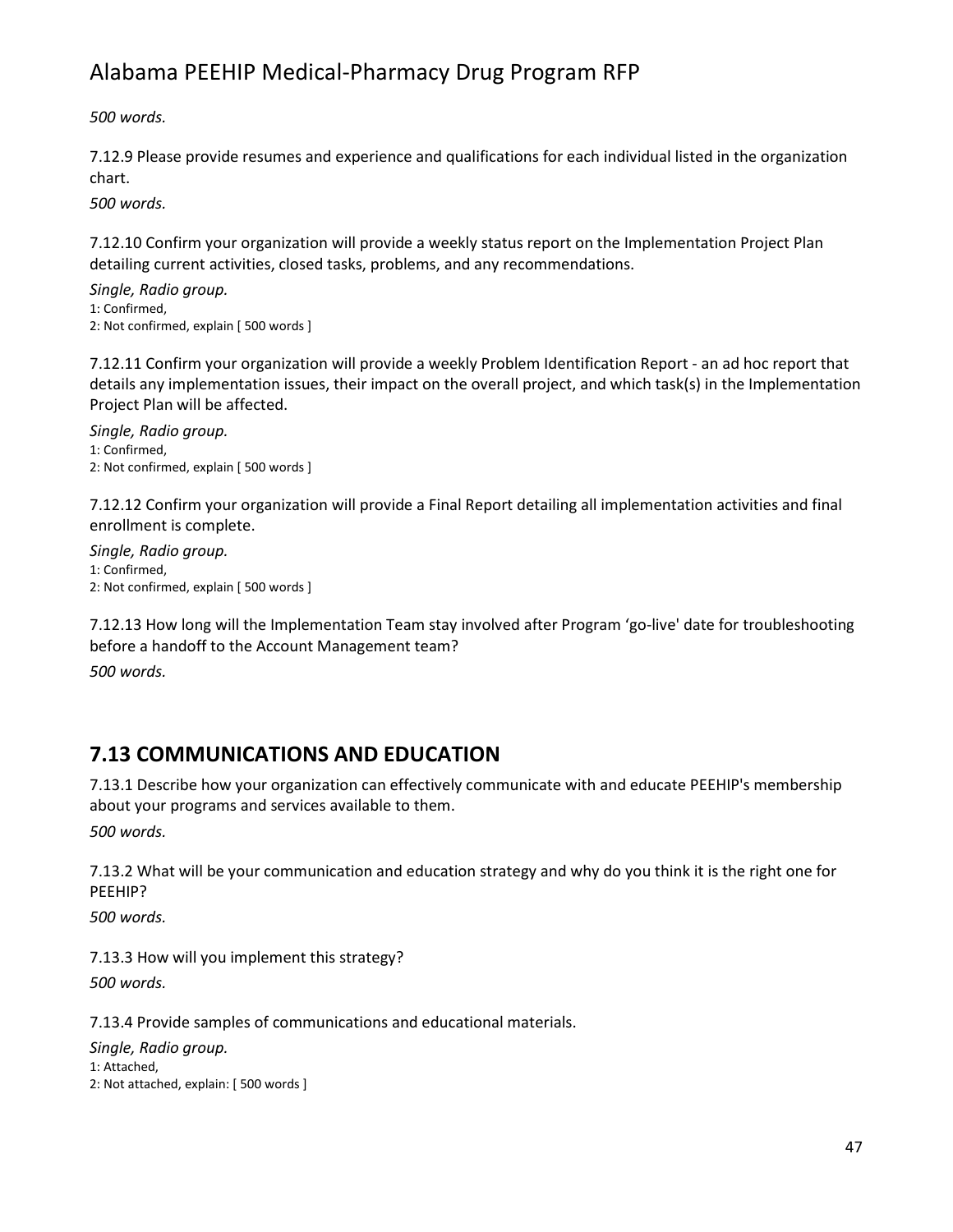7.13.5 How has your communication strategy and member outreach changed as a result of COVID-19 and as a result of the US Postal Services changes that became effective on October 1, 2021? *500 words.*

7.13.6 Confirm that letters can be customized with PEEHIP's logo as requested by PEEHIP.

*Single, Radio group.* 1: Confirmed, 2: Not confirmed, explain: [ 500 words ]

7.13.7 Confirm that staff will be available and participate in PEEHIP's open enrollment communications campaign if requested by PEEHIP. Describe your involvement and how you will assist members in learning about their benefit options. Note that Open Enrollment is scheduled to begin each July 1 and ends on September 10.

*Single, Radio group.* 1: Confirmed, explain: [ 500 words ] , 2: Not confirmed, explain: [ 500 words ]

7.13.8 Identify which communication materials can be customized at no additional charge and those that require an additional charge. Indicate fee if applicable.

|                                                                                       | Response                                                         | Amount of Feel |
|---------------------------------------------------------------------------------------|------------------------------------------------------------------|----------------|
| Claim Forms                                                                           | Single, Radio group. Dollars.<br>1: No Fee,<br>2: Additional Fee | N/A OK.        |
| <b>Summary Plan Description</b>                                                       | Single, Radio group. Dollars.<br>1: No Fee,<br>2: Additional Fee | N/A OK.        |
| <b>Toll-Free Telephone Access</b>                                                     | Single, Radio group. Dollars.<br>1: No Fee,<br>2: Additional Fee | N/A OK.        |
| Internet Access                                                                       | Single, Radio group. Dollars.<br>1: No Fee,<br>2: Additional Fee | N/A OK.        |
| General Letters and Correspondence sent to Participants Single, Radio group. Dollars. | 1: No Fee,<br>2: Additional Fee                                  | N/A OK.        |
| <b>HIPAA Privacy Notices</b>                                                          | Single, Radio group. Dollars.<br>1: No Fee,<br>2: Additional Fee | N/A OK.        |

### **7.14 FINANCE AND BANKING**

7.14.1 Please provide a sample detailed invoice.

*Single, Radio group.*

1: Attached,

2: Not attached, explain: [ 500 words ]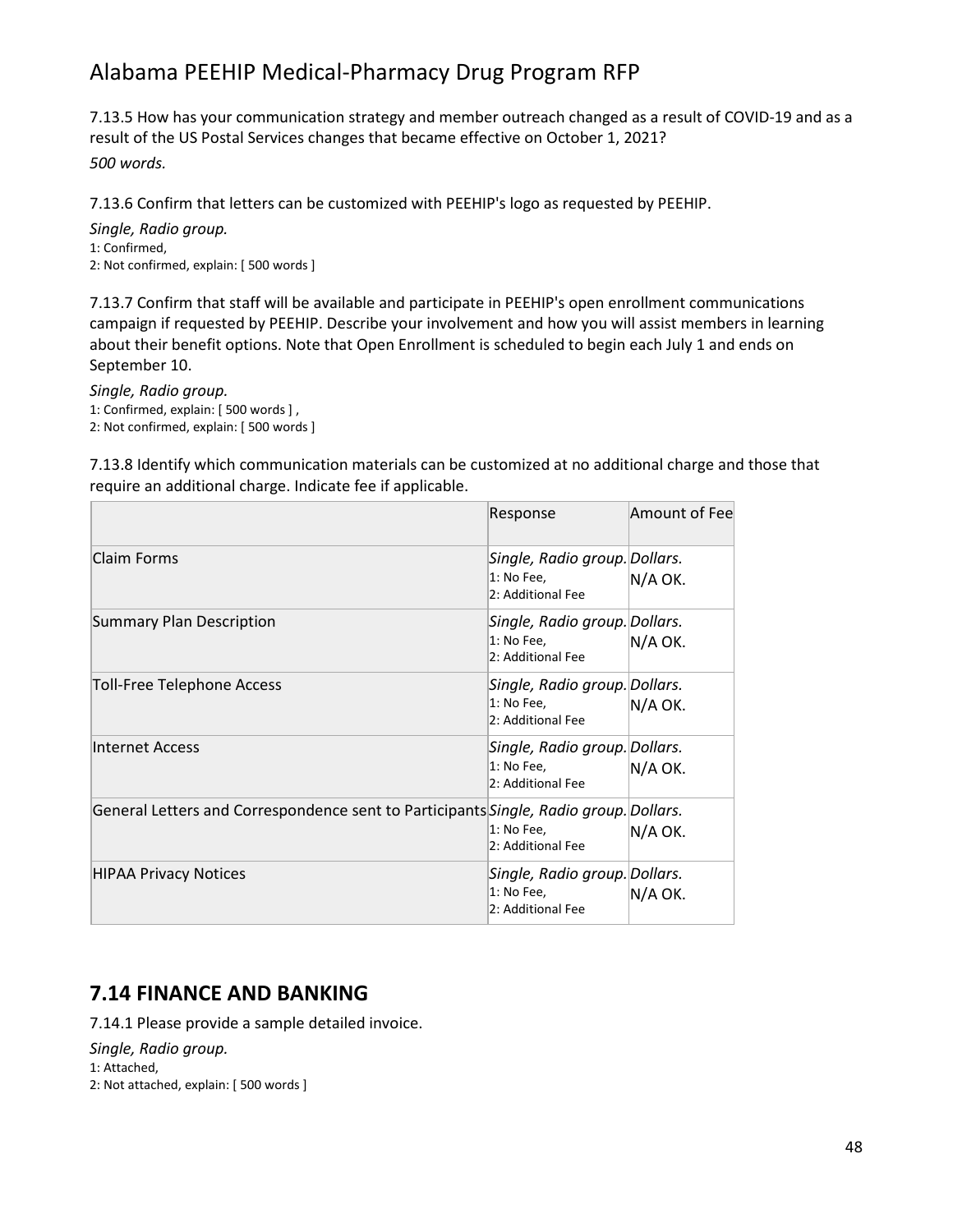7.14.2 Currently, PEEHIP can remit payment for an invoice via check or EFT only. Confirm that you can accept both payment formats.

*Single, Radio group.* 1: Confirmed, 2: Not confirmed, explain: [ 500 words ]

7.14.3 Confirm you will provide invoices/billing monthly.

*Single, Radio group.* 1: Confirmed, 2: Not confirmed, explain: [ 500 words ]

### **7.15 TRANSPARENCY IN COVERAGE FINAL RULE AND NO SURPRISES ACT**

#### **7.15.1 GENERAL**

7.15.1.1 Describe how your company will assure that PEEHIP will be in compliance with federal law and regulations concerning the Transparency in Coverage final rule and the No Surprises Act with respect to the services provided by your company.

*500 words.*

7.15.1.2 List any subcontractors or third-parties who are providing assistance to you in complying with the law and regulations surrounding Transparency in Coverage, or who will be involved in work you may perform on behalf of PEEHIP.

*500 words.*

7.15.1.3 List any technical specifications that PEEHIP will need to meet in order to use any solution you intend to offer to comply with the Transparency in Coverage law and regulations, including software, hardware, or other information technology.

*500 words.*

7.15.1.4 Do you expect to be fully compliant with the Transparency in Coverage law and regulations and the No Surprises Act by the statutory and regulatory due dates? If not please explain. *500 words.*

7.15.1.5 Are the fees you propose inclusive of all services related to the law and regulations? If not, please explain what additional costs the Plan may incur. *500 words.*

#### **7.15.2 TRANSPARENCY RULES**

7.15.2.1 Describe your general process for complying with the Transparency in Coverage Final Rule. *1000 words.*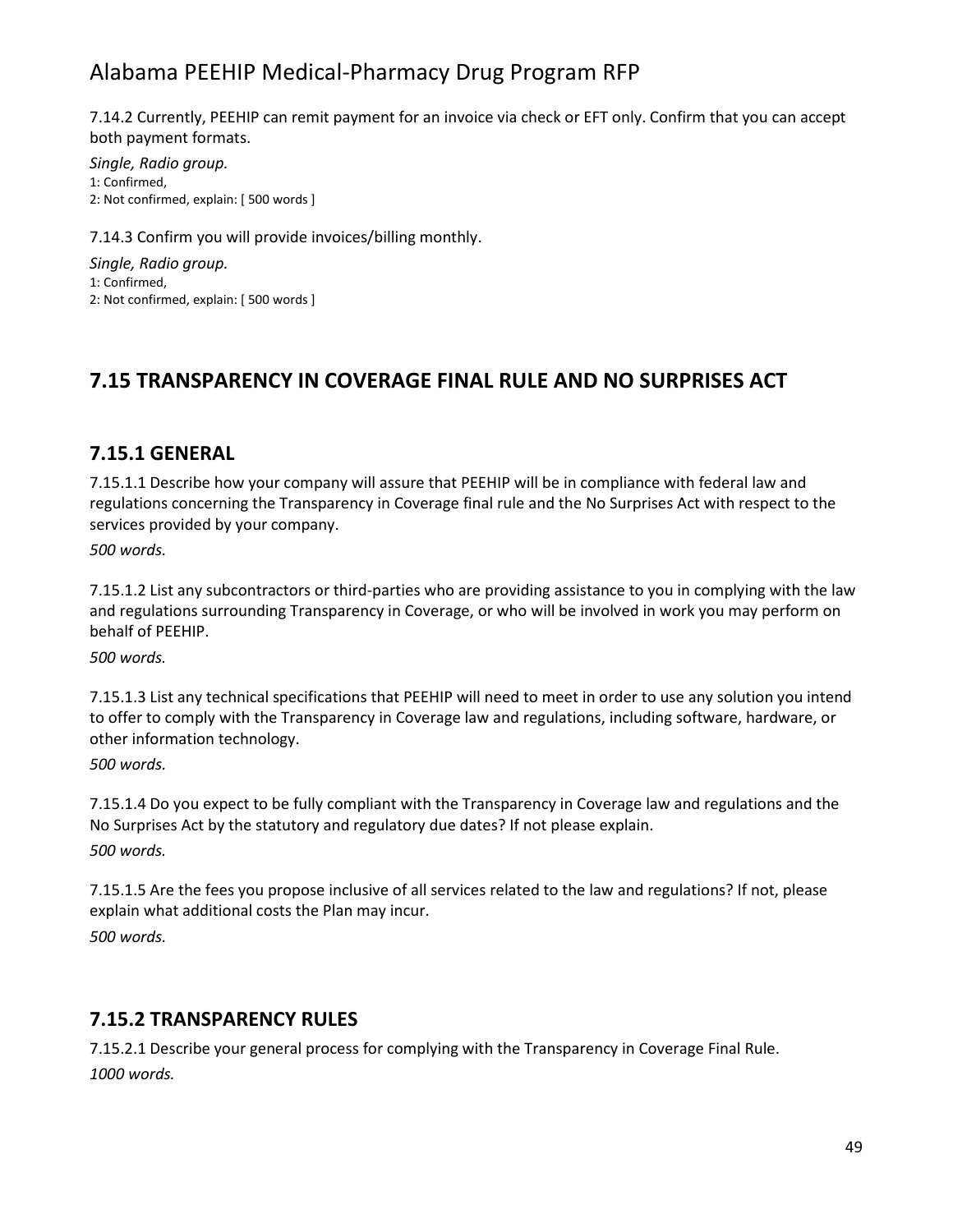7.15.2.2 Will you prepare an internet-based self-service tool that makes available to plan participants real time cost-sharing information in accordance with the rule (effective January 1, 2023 for 500 services and January 1, 2024 for remaining services)?

a. Do you currently offer an internet-based self-service tool? If so, please describe how it differs from the regulations and how you will revise it.

b. How will you make the tool available to plan participants, through your website, by providing information to plans, or through another option?

c. Please provide screenshots of the web portal to be used for the participant cost-sharing disclosure.

d. How will the required participant notice of disclosure be provided?

e. How will you respond to individuals who request the information on paper instead of through the website? *1000 words.*

7.15.2.3 Will you provide a price comparison tool via internet websites and via telephone that allow a participant to compare the amount of cost sharing that they will be responsible for by participating provider and geographic region consistent with the No Surprises Act (requirement delayed pending further regulation)? *500 words.*

7.15.2.4 Will you provide the Plan with any of the three machine readable files on a monthly basis including innetwork rates, out-of-network allowed amounts, and prescription drug negotiated rates (effective July 1, 2022 for in-network and out-of-network; delayed until further regulations for prescription drug rates)? If so, describe which files will be provided.

a. Describe the information technology requirements necessary for transmitting files and/or posting them. b. If the Plan uses multiple service providers, will you provide assistance in consolidating the information into one file?

c. Will you send files to the Plan or provide another service to the Plan that allows the Plan to link to your website or another website?

*500 words.*

## **7.16 GAG CLAUSE**

7.16.1 Do any contracts you are a party to contain a claim prohibiting disclosure of pricing terms ("gag clause") which will be prohibited under the No Surprises Act (effective December 27, 2020)? *500 words.*

7.16.2 If yes, please describe and state how you will assure they are removed. Indicate your timeline for removing gag clauses from contracts.

*500 words.*

## **7.17 NO SURPRISES ACT (effective January 1, 2022)**

7.17.1 Describe whether the type of service(s) being requested in this RFP would apply to the No Surprises Act?

*500 words.*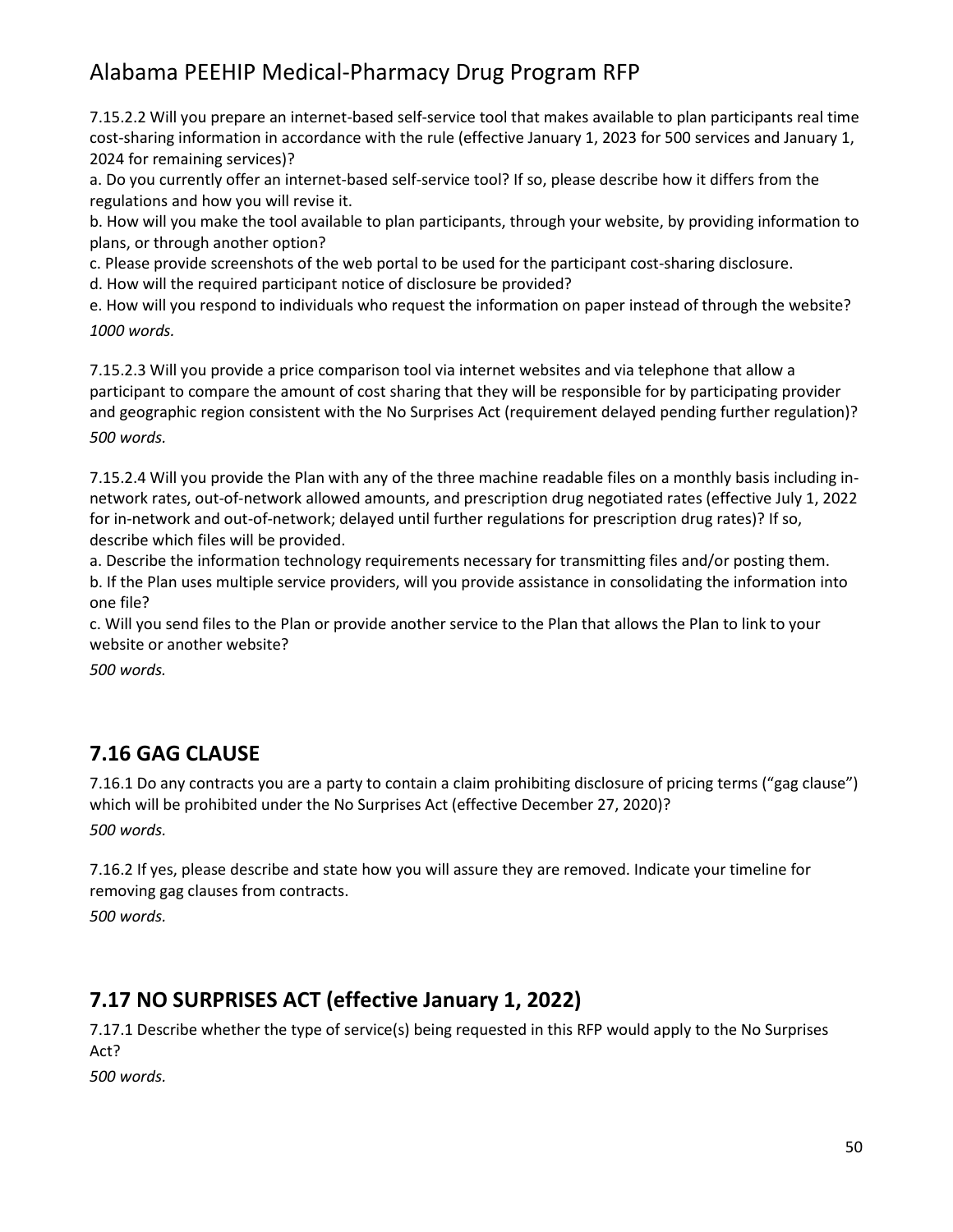## **8 PERFORMANCE GUARANTEES**

8.1 The Bidder must agree to operational Performance Guarantees. Bidder's failure to meet the performance guarantee(s) would result in financial penalties. Bidder is expected to place at least 25% of total annual administration fees at risk. Please review and complete Attachment 2 - Performance Guarantees. Higher assessments than required are encouraged.

*Single, Radio group.* 1: Attached, 2: Not provided

8.2 Confirm your agreement with the proposed service level targets, measurement methodology, and reporting and penalty assessment schedule.

*Single, Radio group.* 1: Confirmed, 2: Not confirmed

8.3 Indicate the maximum percentage of administration fees you will place at risk, to guarantee excellent service to PEEHIP.

*Percent.*

## **9 PRICE PROPOSAL**

9.1 PEEHIP is looking to contract with an organization(s) that has proven success in managing Medical-Drug costs and can submit data timely in the required formats. The RFP submission was designed with knowledge of the capabilities of the market, and it is expected that each Bidder will comply with these requirements. If any issues or complications are expected, Bidders should submit questions. Bidders are required to provide pricing guarantees as well as a full claims reprice based on data provided.

Price Proposal documents have been included with this RFP.

**Please provide quotes for the** *Status Quo Option* **and the** *Vendor Proposed Option,* **separately, if applicable.**

## **10 RESPONSE DOCUMENTS**

10.1 Please confirm you have attached the completed Price Proposal, Attachment 1 **in its native format**.

*Single, Radio group.* 1: Attached, 2: Not Attached, explain: [ 500 words ]

10.2 Please confirm you have attached the completed Performance Guarantees, Attachment 2 **in its native format**.

*Single, Radio group.* 1: Attached, 2: Not Attached, explain: [ 500 words ]